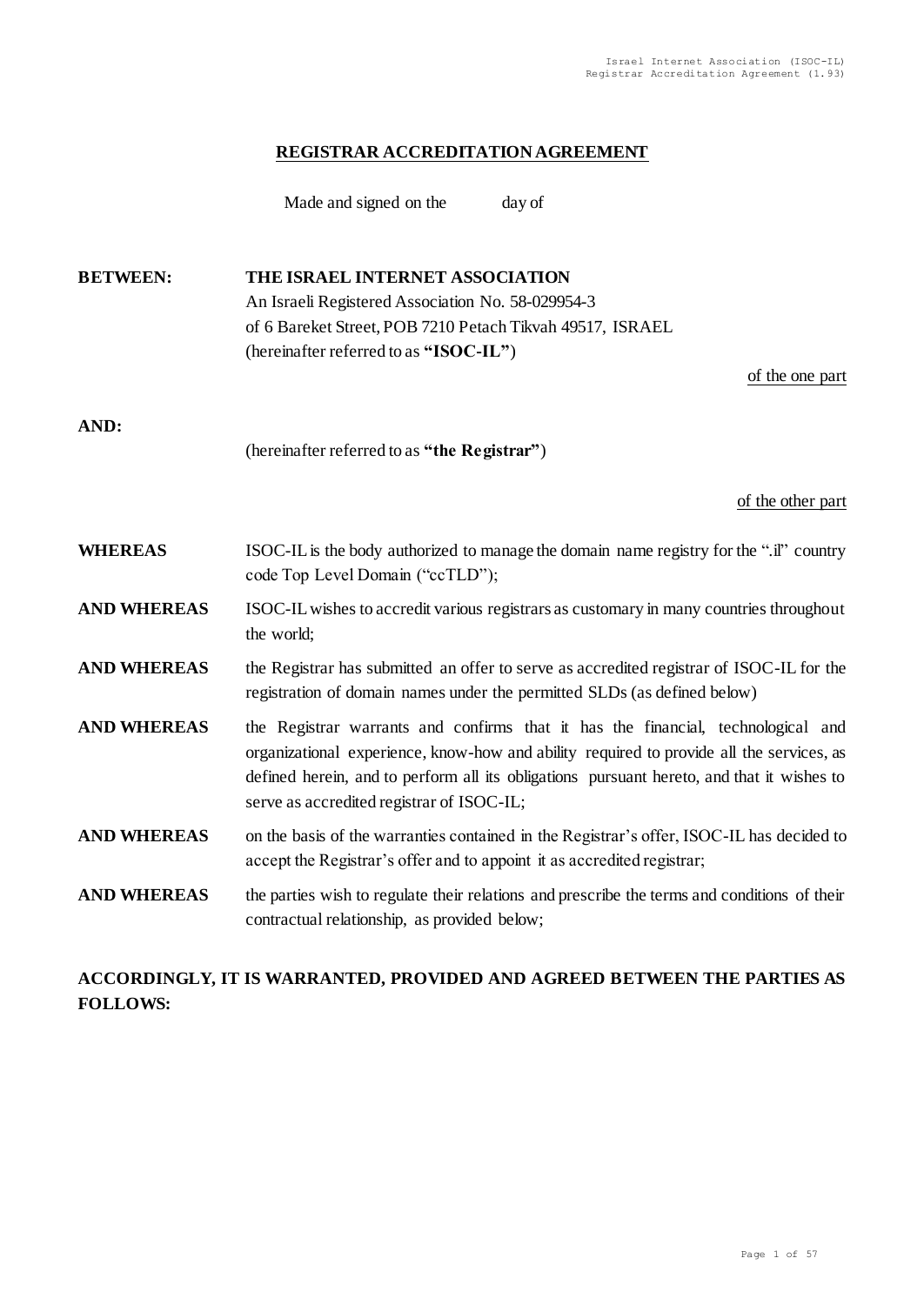# <span id="page-1-0"></span>**1. Recitals, headings and appendices**

- 1.1 The recitals and appendices hereto constitute an integral part hereof.
- 1.2 The agreement and its appendices supplement each other; however, in the event of any contradiction and/or non-conformity between the provisions of this agreement and the provisions of any of the appendices -
	- (a) if one of the documents either the agreement or the relevant appendix includes an express provision on the matter, the express provision shall prevail over the general provision;
	- (b) in the absence of an express provision as aforesaid
		- (1) where the subject-matter of the contradiction and/or non-conformity is of a contractual nature, the provisions of this agreement shall prevail;
		- (2) where the subject-matter of the contradiction and/or non-conformity is of a professional-technical nature, the provisions of the relevant appendix shall prevail.
- 1.3 The provisions of any agreement or appendix drawn up after the execution hereof shall not prevail over the provisions of this agreement or its appendices, unless expressly provided otherwise in the later document, in reference to the specific provisions of this agreement it seeks to alter.
- 1.4 The clause headings herein are for convenience purposes only and shall not be used in the interpretation hereof.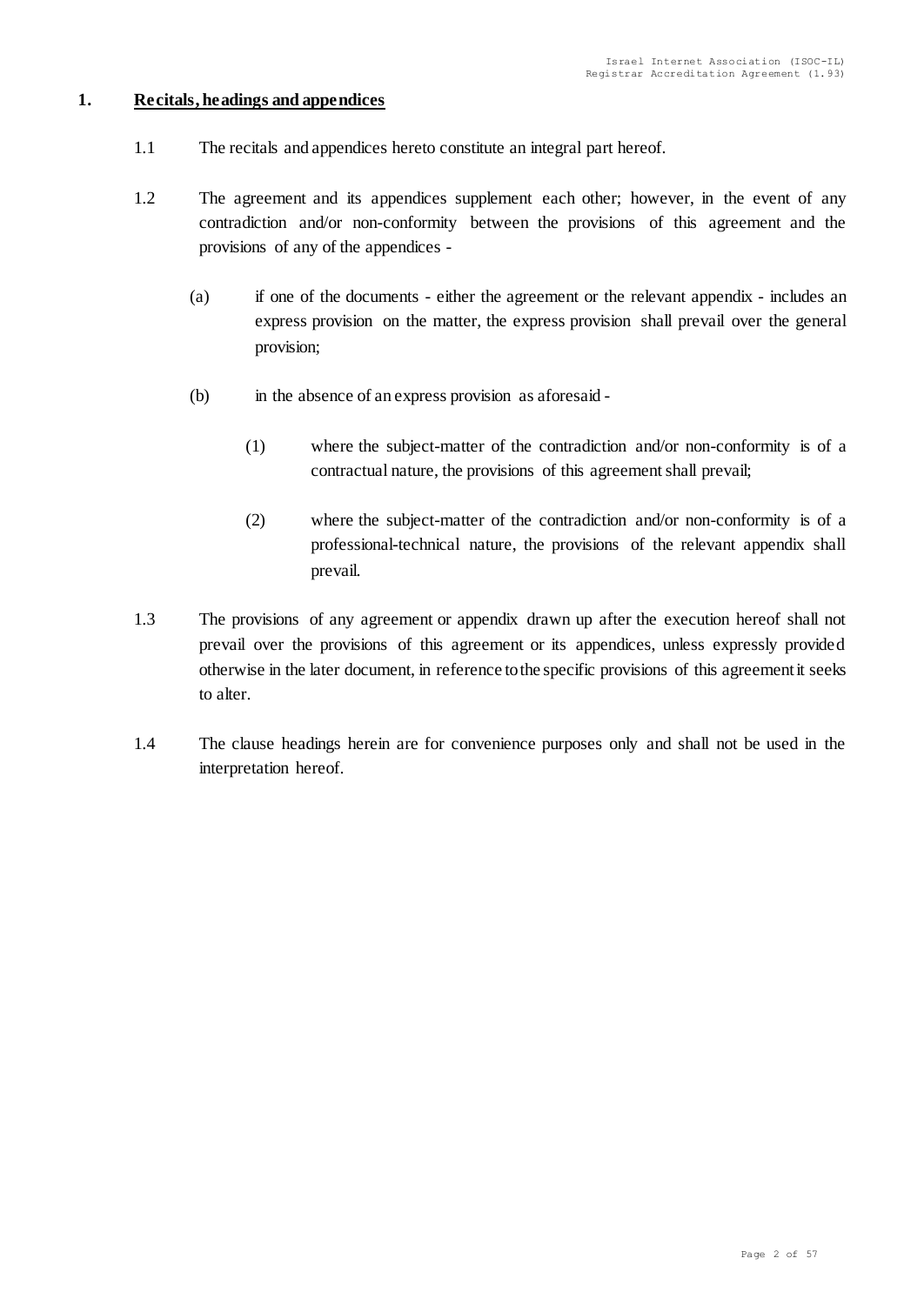| 1.5 |     | Table of contents (for convenience purposes only) -                         |      |  |  |
|-----|-----|-----------------------------------------------------------------------------|------|--|--|
|     |     | Clause                                                                      | Page |  |  |
|     | 1.  |                                                                             |      |  |  |
|     | 2.  |                                                                             |      |  |  |
|     | 3.  |                                                                             |      |  |  |
|     | 4.  |                                                                             |      |  |  |
|     | 5.  |                                                                             |      |  |  |
|     | 6.  |                                                                             |      |  |  |
|     | 7.  |                                                                             |      |  |  |
|     | 8.  |                                                                             |      |  |  |
|     | 9.  | Examination and monitoring of the Registrar's service standard15            |      |  |  |
|     | 10. |                                                                             |      |  |  |
|     | 11. |                                                                             |      |  |  |
|     | 12. |                                                                             |      |  |  |
|     | 13. |                                                                             |      |  |  |
|     | 14. |                                                                             |      |  |  |
|     | 15. |                                                                             |      |  |  |
|     | 16. |                                                                             |      |  |  |
|     | 17. | The agreement's termination and consequences of termination, non-renewal 22 |      |  |  |
|     | 18. |                                                                             |      |  |  |
|     | 19. |                                                                             |      |  |  |
|     | 20. |                                                                             |      |  |  |
|     | 21. |                                                                             |      |  |  |
|     | 22. |                                                                             |      |  |  |
|     | 23. |                                                                             |      |  |  |
|     | 24. |                                                                             |      |  |  |
|     | 25. |                                                                             |      |  |  |
|     |     |                                                                             |      |  |  |

#### Appendices:

- Appendix "A": Details That Must Be Kept Up To Date
- Appendix "B": Technical Appendix
- Appendix "C": Whois
- Appendix "D": The Terms And Conditions The Registrar Must Include In The Registration Agreement Executed With The Holders
- Appendix "E": Registry Operating Procedures
- Appendix "F": Contacts
- Appendix "G": Payments And Monies
- Appendix "H": The Holding Term
- Appendix "I": Reference Manual
- Appendix "J": The Registrar's Offer
- Appendix "K": Registrar's legal counsel confirmation
- Appendix "L": Bank Guarantee

# <span id="page-2-0"></span>**2. Definitions**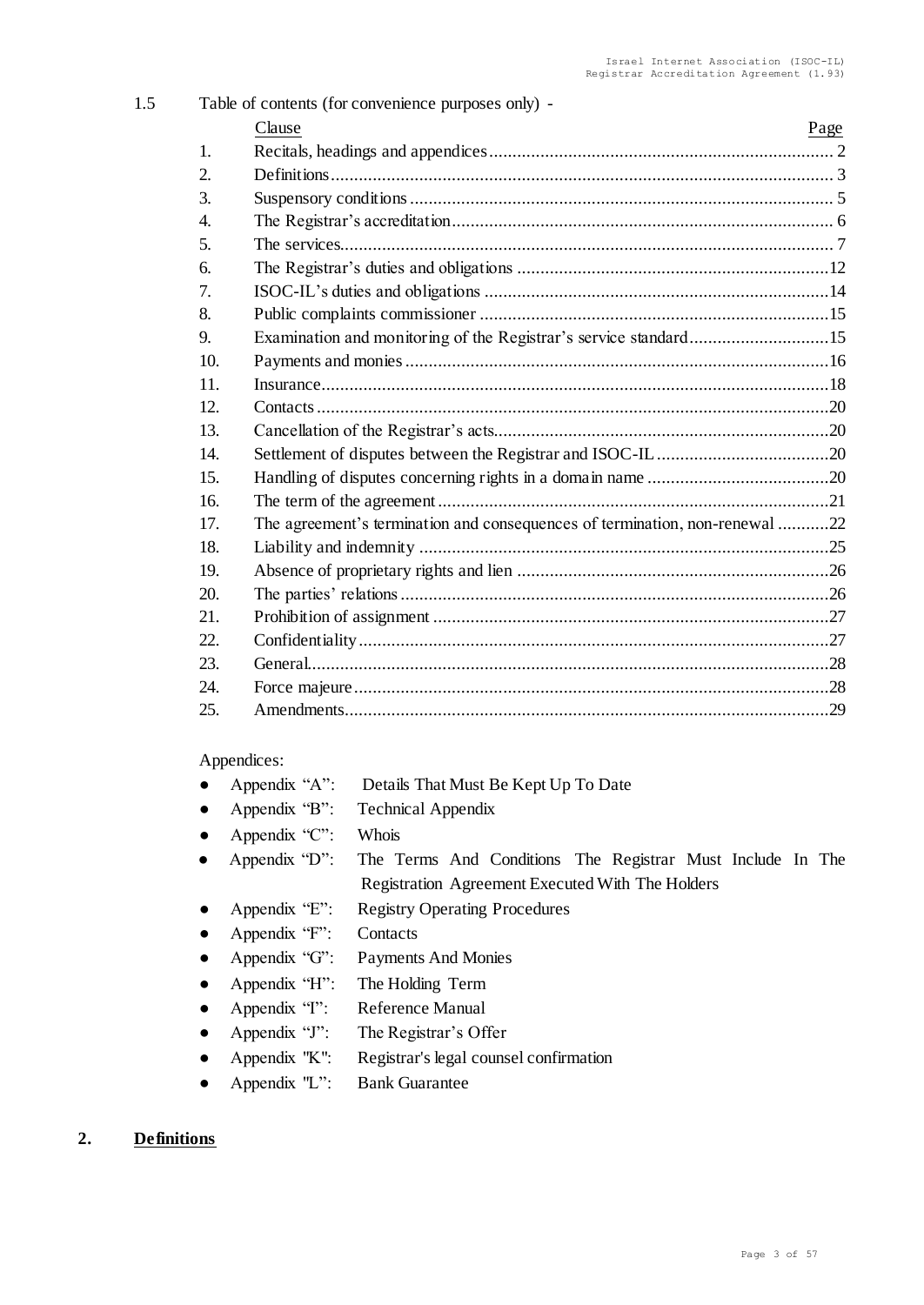- 2.1 In addition to the expressions defined elsewhere in this agreement, the following expressions shall bear the meanings set forth alongside them:
- (a) "contact" The person or entity registered in the database as an administrative contact, technical contact and/or zone contact.
- (b) "written", "in writing" including an original physical copy, photocopy, facsimile, e-mail and on-line electronic form, provided that the applicant may be positively identified;
- (c) "database" an electronic database for domain names under the ".il" ccTLD that is managed by ISOC-IL, including, inter alia, details of the domain names registered under the ".il" ccTLD, and in relation thereto, details of their holders, their related contacts, their name servers and the registrars to which they are attributed;
- (d) "application submission" an act of the Registrar in which an electronic application is submitted to the domain name registry to perform a particular act in relation to a particular domain name, such being in accordance with the contracting means and procedures determined by ISOC-IL from time to time;
- (e) "the offer" the Registrar's offer to serve as accredited registrar that was submitted to ISOC-IL on , which has been found suitable by ISOC-IL. The Registrar's offer is annexed hereto as appendix "J";
- (f) "the permitted SLDs" (1) the ".co.il" string; (2) the ".org.il" string; (3) the ".net.il" string; (4) the ".ac.il" string; and (5) the ".muni.il" string; "SLD" means Second Level Domain,
- (g) "the services" services which the Registrar is under a duty to provide, as set forth in clause 4.1 hereof;
- (h) "registration unit" a registration period of one year of one domain names. Registration and renewal of Domain Names are done in full registrations units only. Registration units are nondividable into smaller units. The rate of a registration unit, for the purposes of registration actions that involve payment, is detailed in appendix "H".
- (i) "the registration rules" ISOC-IL's rules for the allocation of domain names under the ".il" ccTLD, which are published on ISOC-IL's Internet site at the address www.isoc.org.il, as updated from time to time;
- (j) "applicant" a person or legal entity that has applied to an accredited registrar to receive services as set forth in clause 5 for him or for someone else;
- (k) "holder" a person or legal entity who hold domain name in accordance with the registration rules;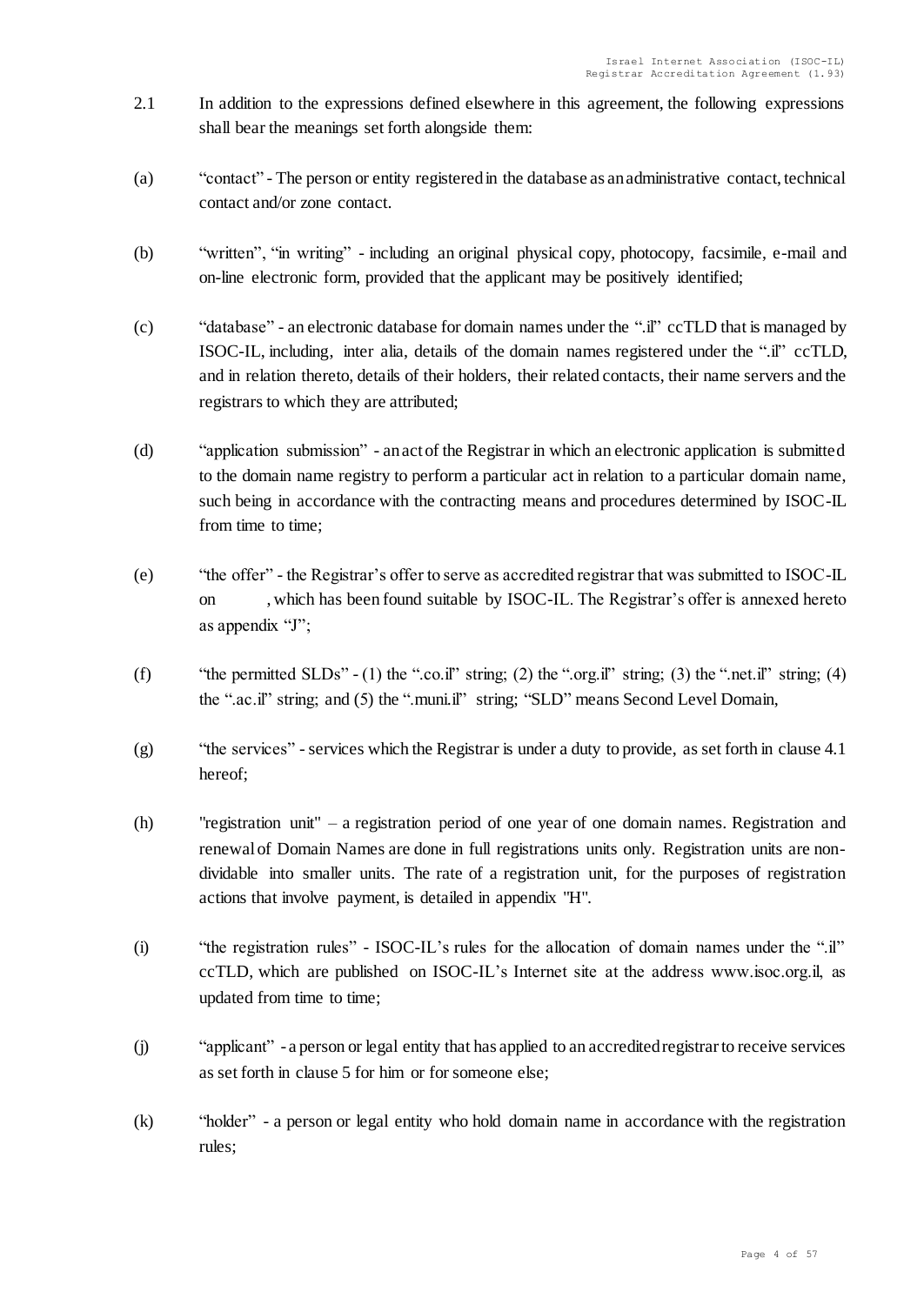- (l) "domain name registry", "ISOC-IL's registry" the domain name registry for the ".il" ccTLD managed by ISOC-IL;
- (m) "operating deposit" a sum of money deposited by the Registrar in advance for the purpose of performing acts in the domain name registry. Amounts as set forth in appendix "G" may be placed in the operating deposit;
- (n) "contact code" the unique identification code allocated to each contact whose details are entered in the database;
- (o) "accredited registrar" a corporation with whom ISOC-IL has signed a registrar accreditation agreement and submitted an accreditation approval pursuant hereto – provided that this agreement has not been canceled by ISOC-IL;
- (p) "attribution" the attribution of a domain name to a registrar means noting in ISOC-IL's register that the domain name is managed for its holder through a particular accredited registrar;
- (q) "domain names", "domain name" (for the purpose of this agreement) three alpha-numerical strings, which are separated by dots, the two sequences on the right being one of the permitted SLDs (as defined above). The domain name structure is governed by the technical limitations detailed in appendix "B";
- (r) "maximal holding term" the maximal registration term allowed for a domain name in any given moment. The maximal holding term is defined in appendix "H": the holding term.

# <span id="page-4-0"></span>**3. Suspensory conditions**

- 3.1 The Registrar shall develop and present a computer application to ISOC-IL meeting the requirements of the technical specification ("reference manual"), which is annexed hereto, that is capable of performing, against the registry's servers, the entire set of registration acts detailed in the technical specification and in appendix "E" hereto (hereinafter referred to as **"client application"**). The development of the customer application constitutes a suspensory condition of the agreement.
- 3.2 ISOC-IL shall carry out a capability examination of the client application presented, in the Testbed environment provided by ISOC-IL for the purpose of building client applications by accredited registrars, in accordance with ISOC-IL's examination procedure.
- 3.3 ISOC-IL shall make an effort to complete the examination within a reasonable period of time, and in any event within not more than 21 business days from the date of the Registrar's notice that the customer application is ready.
- 3.4 If the client application presented to ISOC-IL does not meet ISOC-IL's requirements after two examinations have been carried out by ISOC-IL - this agreement shall not be valid. If and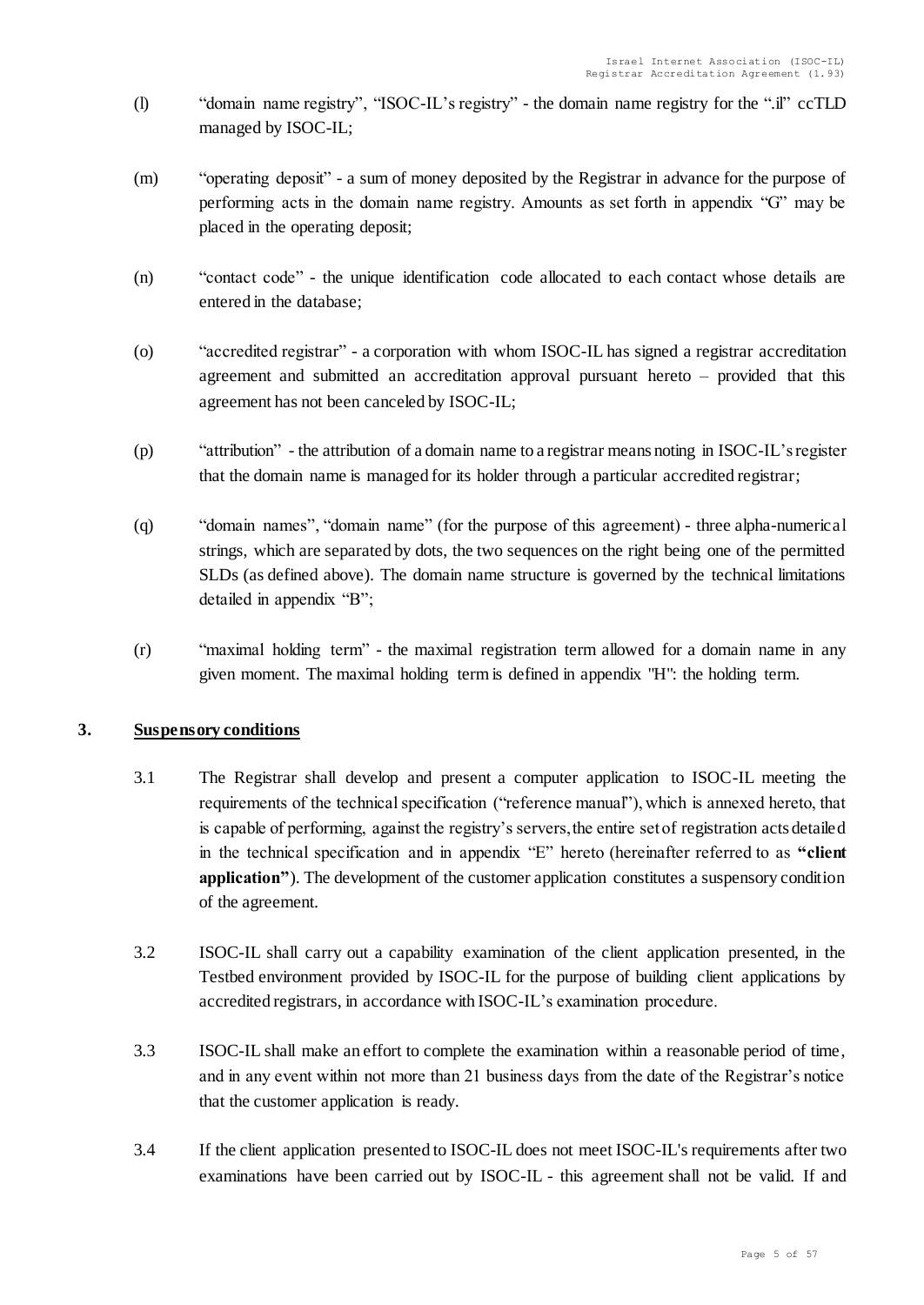insofar as the Registrar wishes to serve as accredited registrar of ISOC-IL, it must submit a new application to serve as accredited registrar, which it may do only after three months have elapsed from the date of the execution hereof.

- 3.5 Only after ISOC-IL checks that the customer application meets the requirements, and subject to presentation of an insurance policy as provided in clause [11](#page-17-0) of the agreement, will it ISOC-IL give the Registrar written accreditation approval attesting that the Registrar may commence acting as accredited registrar of ISOC-IL (hereinafter referred to as **"accreditation approval"**).
- 3.6 For the avoidance of doubt so long as ISOC-IL's accreditation approval has not been given, this agreement shall not be valid, and the Registrar may not howsoever present itself as accredited registrar of ISOC-IL. Cancellation of this agreement shall be deemed a cancellation of the accreditation approval without need to cancel it separately.

# <span id="page-5-0"></span>**4. The Registrar's accreditation**

- 4.1 Upon receiving accreditation approval and subject to the full and precise performance of all the Registrar's obligations pursuant hereto, the Registrar may serve as accredited registrar of ISOC-IL for the registration of domain names under the permitted SLDs during the term of this agreement and provide the whole range of services, as defined herein.
- 4.2 For the avoidance of doubt, the Registrar warrants and confirms that nothing herein shall be deemed as vesting it with an exclusive right to serve as accredited registrar and it is aware, and agrees, that ISOC-IL is entitled to accredit additional registrars in addition to already accredited registrars.
- 4.3 The Registrar acknowledges that starting 2016 ISOC-IL intends to focus on managing the domain name registry, therefore ISOC-IL will cease to directly register and renew domain names under the permitted SLDs, so that the management of domain name under the permitted SLDs will be executed exclusively by the accredited registrars. Upon expiration of the allocation period of each domain name under the permitted SLDs currently managed by ISOC-IL, the domain name holder will be required to choose to which of the accredited registrars he wishes to transfer the management of the domain name. Upon receipt of the attribution request of the ISOC-IL managed domain name, the registrar will submit a change of registrar request pursuant to APPENDIX "E": REGISTRY OPERATING PROCEDURES. In such a case, the transferor is ISOC-IL. The provisions of this section shall not apply to domain names to which the registration rules enacted on 31.12.1998 (including the amendments which have been added to the rules over the years) do not apply.
- 4.4 The Registrar warrants and confirms that ISOC-IL reserves the rights to resume the registration and management of domain names under the permitted SLDs directly, in addition to the domain name registry management, anytime and without prior notice and to such the registrar confirms and agrees.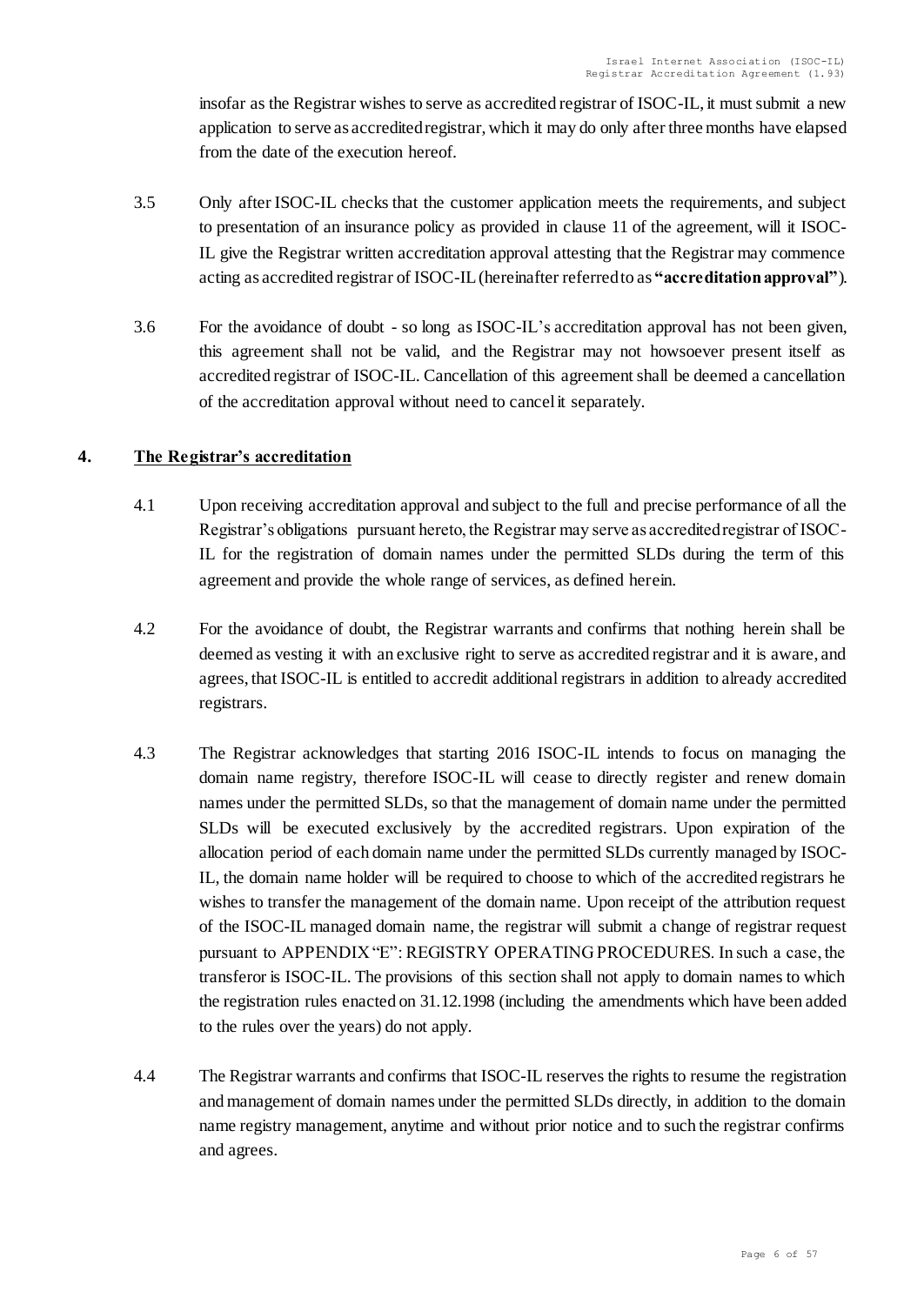# <span id="page-6-0"></span>**5. The services**

- 5.1 Subject to the full and precise performance of the provisions of this agreement and in accordance with the procedures detailed in appendix "E": registry operating procedures, the Registrar may perform the following acts, and them alone, in ISOC-IL's registry (hereinafter referred to as **"the services"**):
- (a) submit applications to register new domain names (create domain);
- (b) submit applications to delete the registration of existing domain names (delete domain);
- (c) submit applications to renew the registration of domain names (renew domain);
- (d) submit applications to update and change details in existing domain name entries (update domain), including the update of a Transfer Authorization Code, request to change the locking for transfer status of a Domain Name (Lock Transfer) and a request of changing registrant status (Registrant Status) and DNS Status (DNS Status);
- (e) submit applications to reassign domain names from holder to holder (reassign domain);
- (f) submit applications to change the attribution of a domain name of another registrar to it (that is to say, an application from a holder to replace a registrar) (transfer domain);
- (g) submit applications to register a contact attributed to the Registrar (create contact);
- (h) submit applications to update details of a contact attributed to the Registrar (update contact);
- (i) submit applications to delete details of a contact attributed to the Registrar (delete contact);
- (j) submit applications to cancel applications submitted by it (cancel application);
- (k) submit applications to retrieve information on the registration details of a domain name (info domain);
- (l) submit applications for information to check if a domain name is registered (check domain);
- (m) submit applications to retrieve information on the registration details of a contact (info contact).
- (n) submit applications to retrieve information on request status or notification from the registry (Poll application).
- 5.2 ISOC-IL may reject any application submitted by the Registrar if the Registrar does not perform its obligations to ISOC-IL pursuant hereto, or for any other reasonable grounds, operational, monetary or legal.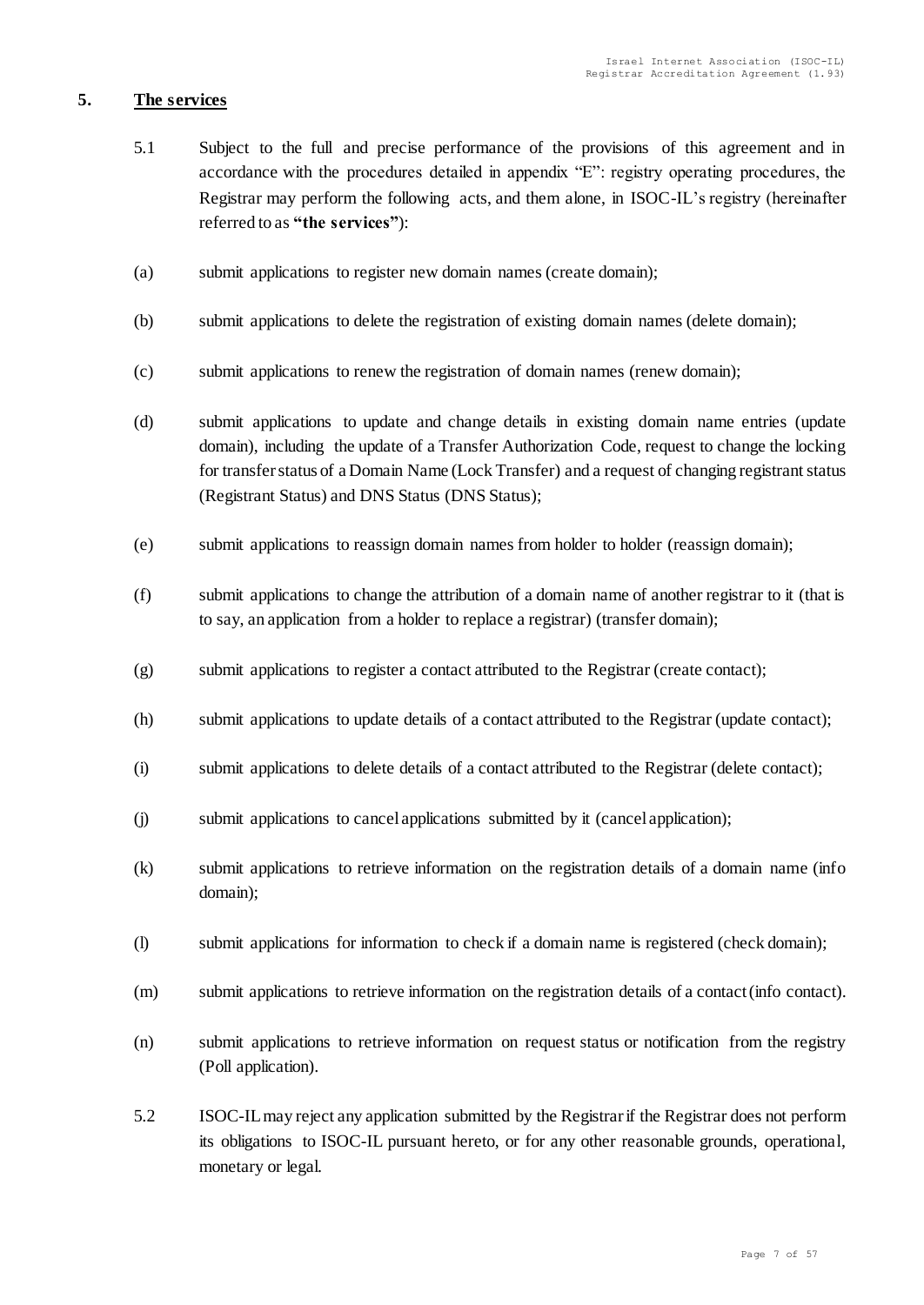- 5.3 As a fundamental condition hereof, the Registrar undertakes to provide the general public, in an equal, universal and non-discriminatory manner, with the whole range of services within 14 days from receiving the accreditation approval and for the entire term of the agreement. Nothing in the aforementioned shall derogate from the registrar permitting the registration, renewal and transfer of domain names, and any other action related to them, with regards to the permitted SLDs - (1) ".net.il"; (2) ".ac.il"; (3) ".muni.il" – only to certified entities according to the registration rules.
- 5.4 The Registrar undertakes to provide the services using only the client application and is banned from providing the service by any other means or systems.
- 5.5 Procedures
- (a) The Registrar shall provide the services in accordance with ISOC-IL's procedures, as shall be from time to time (hereinafter referred to as **"the procedures"**), and subject to the registration rules.
- (b) The ISOC-IL procedures valid as at the date of the execution hereof are those detailed in appendix "E": registry operating procedures.
- (c) ISOC-IL might from time to time add new procedures and change existing procedures in its exclusive discretion. Such additions and changes shall take effect within 30 days of the date on which the update is furnished to the Registrar.
- 5.6 Accredited registrar's logo
- (a) So long as it serves as accredited registrar pursuant hereto, the Registrar may place a computer code provided by ISOC-IL on the Internet site used by it for the registration services, enabling users of the site to ascertain that it is an accredited registrar.
- (b) In the event of the agreement's suspension, expiry or termination, for any reason, the Registrar shall delete and remove the computer code provided by ISOC-IL from the site, as soon as possible and no later than within two (2) business days from said suspension, expiry or termination.
- 5.7 The Registrar's obligations in connection with the service's provision
- (a) The Registrar acknowledges that the domain names will be registered and managed subject to ISOC-IL's registration rules and that both the holder and the Registrar itself are subject to and bound by these rules (unless this agreement expressly excludes the applicability of particular registration rules to the Registrar).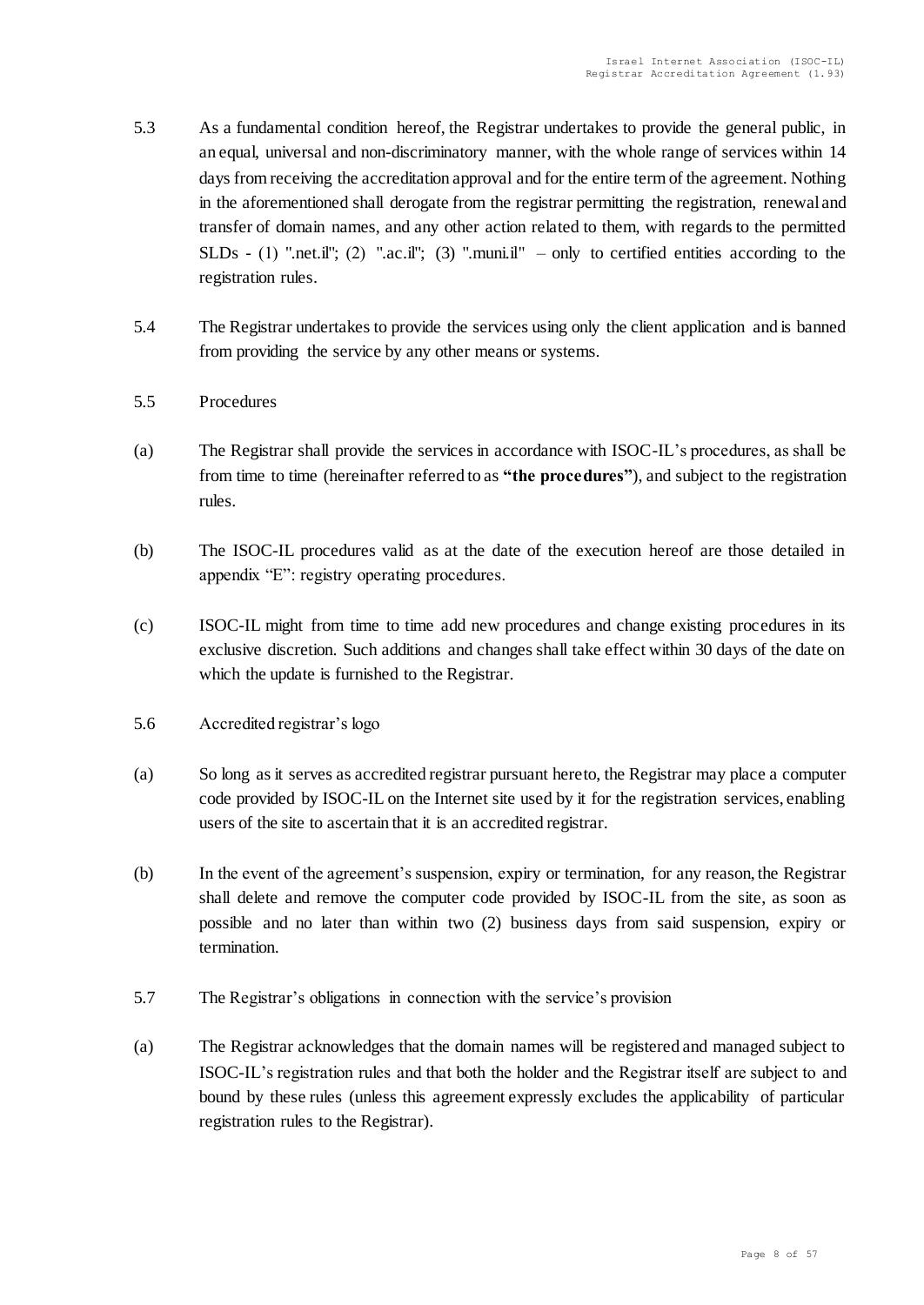- (b) Without derogating from the registration rules, the Registrar, anyone on its behalf or anyone related to it shall not register domain names for the purpose of offering them for the use or holding of third parties and shall refrain from any registration for their own holding of names not required by them for their own use.
- (c) The Registrar undertakes, as a fundamental condition hereof, that
	- (1) it shall take reasonable steps to verify the applications details before submitting them to ISOC-IL for the purpose of updating the domain name registry, including a verification of the holder's email address;
	- (2) Regarding applications submitted to the registrar with respect to the following permitted  $\widehat{SLDs}$  – (1) ".net.il"; (2) ".ac.il"; (3) ".muni.il" – the registrar will perform a general initial examination with the applicant to make sure that the requirements set forth in section 4.3 of the registration rules are apparently fulfilled. In the event the registrar, at its discretion, finds that such requirements are fulfilled, the registrar shall transfer the complete application to ISOC-IL, including any document the applicant submitted to the registrar for this purpose. The final decision for the approval or rejection of an application regarding the aforementioned SLDs shall be under ISOC-IL's sole and exclusive discretion.
	- (3) it shall not submit any applications which it knows or should know contain fictitious details and shall not perform in ISOC-IL's registry any fictitious acts and/or acts that have not been requested by the holder and/or acts it is not authorized or permitted to perform, pursuant to this agreement and at law.
	- (4) It shall fully cooperate with ISOC-IL to examine the integrity of domain name registrations made by the Registrar, even after completion of such registrations.

A breach of this clause shall constitute a fundamental breach of the agreement.

- (d) The Registrar shall verify that all the details supplied by it in connection with a contact and/or holder (including an e-mail address and its verification process) are as supplied by such contact or holder, and enable direct contact with him, and not through any third party, including the Registrar.
- (e) The Registrar undertakes to perform its position and provide the services pursuant hereto to the highest professional standard and service standard, on the terms and conditions and at the times specified herein. Failure to meet the service standard defined in this agreement and if not quantitatively defined herein - a reasonable service standard in accordance with the customary criteria for customer service in the communication sphere - shall be deemed a fundamental breach of this agreement.
- (f) The Registrar is exclusively liable to ascertain that it has all the licenses, powers of attorney and powers required from the applicant and/or the holder pursuant to any law and/or agreement, for the purpose of filing an application to the registry. Where the Registrar has filed an application with the registry, the mere filing of the application shall be deemed confirmation vis-à-vis ISOC-IL that it has all the aforesaid licenses, powers of attorney and powers. The Registrar exempts ISOC-IL in advance from any liability if it transpires in the future that the Registrar did not have all the licenses, powers of attorney and powers required to file an application with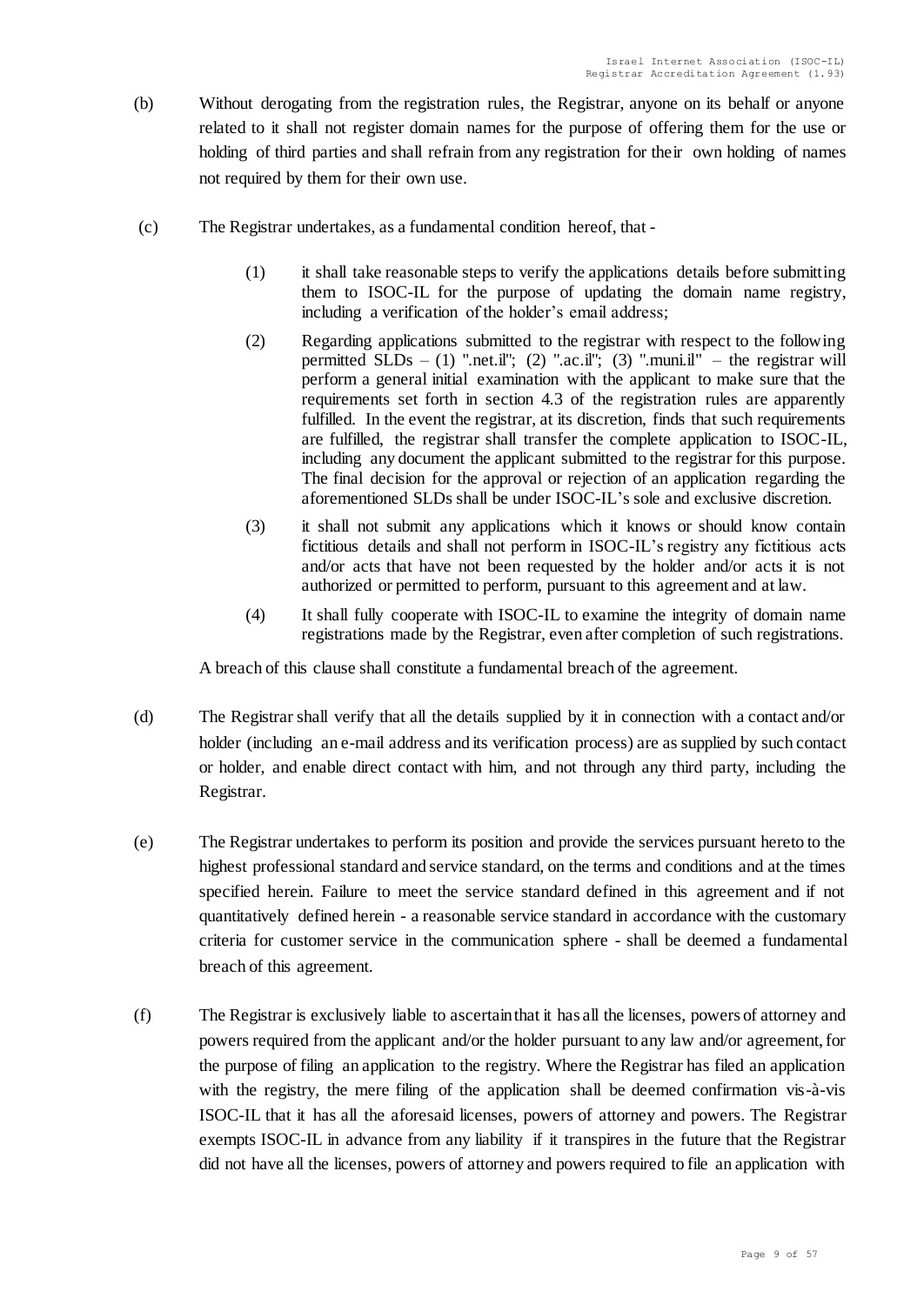the registry. The Registrar shall indemnify ISOC-ILand its managers, employees and/or anyone on its behalf for any damage, payment, loss, loss of profit or expense occasioned to any of them, in the event of the aforesaid. For the avoidance of doubt, the Registrar is not entitled to a refund from ISOC-IL of operating fees and/or any other consideration paid to ISOC-IL in respect of an application filed by the Registrar in the absence of all the necessary licenses, powers of attorney and powers.

- 5.8 The Registrar's warranties
- (a) The Registrar warrants that it is a corporation qualified to assume rights and obligations in accordance with the provisions of the law.
- (b) The Registrar warrants that it has the know-how, experience, skill, expertise, means, ability, personnel, infrastructure and equipment required to engage in providing services for the registration and management of domain names and to perform all its obligations pursuant hereto, to the highest standard and in accordance with the terms, conditions and times set forth herein.
- (c) The Registrar warrants that its contracting herein has been duly approved pursuant to a resolution or resolutions duly passed, and that the signatures of the undersigned, together with its stamp, bind the Registrar for all intents and purposes. A confirmation of the registrar's legal counsel on the aforementioned is annexed hereto as appendix "K".
- (d) The Registrar warrants and undertakes that it does and shall hold, throughout the term of the agreement, all the permits required at law and shall comply with the requirements of any law, for the purpose of providing the services, exercising its powers and performing its obligations pursuant hereto and in general. In particular, the Registrar warrants and undertakes that its activity as accredited registrar shall at all times be in accordance with the provisions of the Consumer Protection Law, 1981 and the Protection of Privacy Law, 1981; in such context, the Registrar acknowledges that ISOC-IL's activity might be governed by international rules on behalf of institutions regulating Internet activity, and it therefore undertakes that its activity shall conform with these rules and shall not cause ISOC-IL, by act or omission, to be in breach thereof. This agreement does not exempt the Registrar from any permit or license required at law.
- (e) The Registrar shall assist ISOC-IL to the best of its ability in the performance of ISOC-IL's obligations to third parties, in connection with services, and to the Internet community.
- (f) The Registrar shall not do anything that might constitute a material risk to the Internet's stability.
- (g) The Registrar warrants that it is obliged to encourage fair commercial competition in the domain name management and registration sphere, and that it shall not impair free competition in the sphere, by act or omission, directly or indirectly.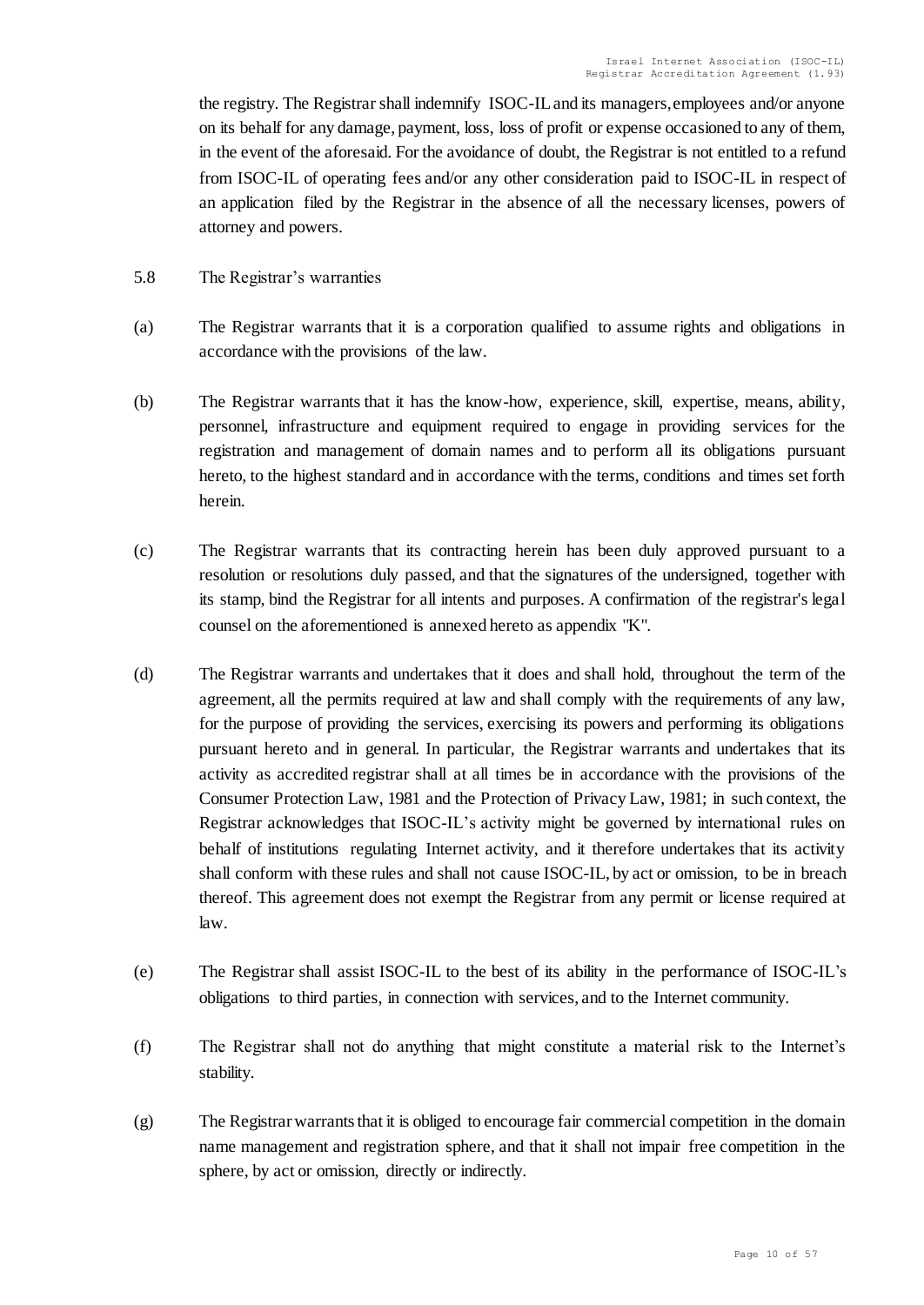- (h) The Registrar shall insofar as requested by ISOC-IL, it shall assist ISOC-IL and/or panelist or panels involved in ISOC-IL's dispute resolution process (hereinafter referred to as "the IL-DRP") in the resolution of domain name disputes, and in such context it shall provide ISOC-IL with the documents kept by the registrar in accordance with this agreement, as required by ISOC-IL and/or the IL-DRP and pursuant to applicable law.
- (i) The Registrar shall be liable to ensure that each holder confirms, in a manner that is legally valid, an agreement with it including, at least, the terms and conditions prescribed in appendix "D": the terms and conditions the registrar must include in the registration agreement executed with the holders, in a form of wording identical to that prescribed in the appendix, and these terms and conditions shall be with the holder's consent - all a third party beneficiary agreement in which - ISOC-IL is the third party.
- (j) The Registrar warrants that in any dispute arising in connection with the time of any event's occurrence, including the time of submitting an application to ISOC-IL for the registration of a domain name, the time documented by ISOC-IL shall be the determining time.
- (k) The Registrar warrants and undertakes that its activity as accredited registrar shall conform with ISOC-IL's object of promoting the Internet in Israel.
- (l) The Registrar warrants that it maintains, and will continue to maintain throughout the term of the agreement, all licenses and permits required for the software used by the Registrar in the provision of the services.
- (m) The Registrar acknowledges that ISOC-IL may monitor the standard of the service and support provided by the Registrar to applicants and holders, that ISOC-IL might from time to time also carry out inspections of the quality of the service and the support offered by the Registrar, and that ISOC-IL is encouraging applicants and holders to report to the complaints commissioner appointed on its behalf and/or to ISOC-IL whenever in their opinion they have not been provided with proper and fair service or support. A build-up of complaints concerning the Registrar might lead ISOC-IL to take steps against it, as provided in clause 10. For the avoidance of doubt, the aforesaid does not impose any duty on ISOC-IL to supervise, inspect and/or direct the Registrar in the performance of its position and ISOC-IL shall not be liable for any act and/or omission of the Registrar and/or anyone on its behalf in the performance of their position.
- (n) The Registrar acknowledges that the domain names are entered in the registry on a first come first served basis, the applications being handled in the order in which they are submitted. The Registrar also acknowledges that so long as a pending application for the registration of a new domain name has not been approved, the domain name shall not appear in the database, and additional applications may be filed for the registration of this name, without knowing that there are prior applications in respect thereof.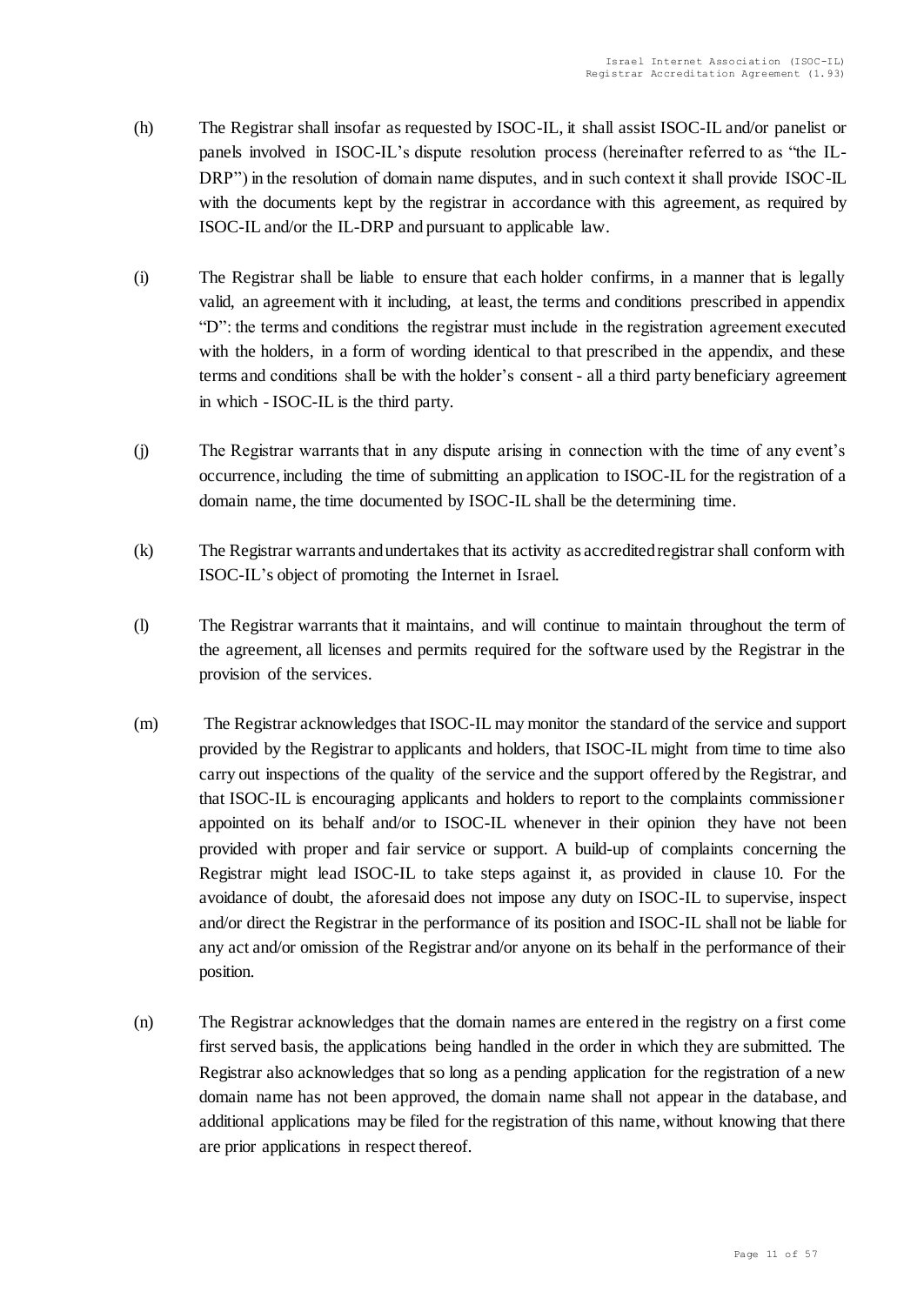(o) In light of the aforesaid, the Registrar acknowledges that an application for the registration of an available domain name may be rejected because a prior application for the registration of such name has been approved, and the Registrar waives any plea in such regard.

# <span id="page-11-0"></span>**6. The Registrar's duties and obligations**

- 6.1 **The provision of services:** the Registrar undertakes to provide all the services detailed in this agreement, throughout the term of the agreement.
- 6.2 **Updating the registry:** The Registrar shall adopt such reasonable measures asrequired to check that the details in ISOC-IL's registry (as set forth in appendix "A": details that must be kept up to date) concerning the domain names attributed to it are correct, accurate, full and up to date at all times, from submission of the application for the domain name's registration (inclusive) and so long as the domain name is registered as attributed to the Registrar, including in any update of such details. The Registrar shall update ISOC-IL's registry on a routine basis, and at the most within three business days of learning of any change or receiving a request to make a change as aforesaid. The Registrar is obliged to verify the holder's email address using a close circuit mechanism.
- 6.3 Documentation
- (a) Throughout the term of the agreement and for seven years thereafter, the Registrar shall keep full documentation of all correspondence in connection with the provision of the services, bookkeeping and charges and collections, including all its correspondence with ISOC-IL and the holders, by mail, facsimile, electronic forms and e-mail (hereinafter referred to as "the correspondence"), including documentation of the verification process for the holders' email addresses. Notwithstanding the foregoing, this paragraph does not obligate the Registrar to retain information on engagements with holders, for a period longer than 7 years after termination of the engagement with each holder.
- (b) Subject to the provisions of the law, the Registrar shall provide ISOC-IL, within a reasonable period of time, on its demand, with the above correspondence, for the purposes of back-up, inspection and copy (update subject to conclusions with regard to the above).
- (c) The Registrar shall give its customers suitable notice pursuant to section 11 of the Protection of Privacy Law, 1981, that it will give their details to ISOC-IL, including correspondence with them and/or anyone on their behalf and that their details will be publicly available at the registry.
- 6.4 Technological infrastructure
- (a) For the purpose of performing its position as accredited registrar and for the purpose of providing the services, the Registrar shall provide and maintain, at its sole expense and liability, a technological infrastructure and Internet site, as set forth in the technical appendix. The availability of the Registrar's services shall be as set forth in the technical appendix.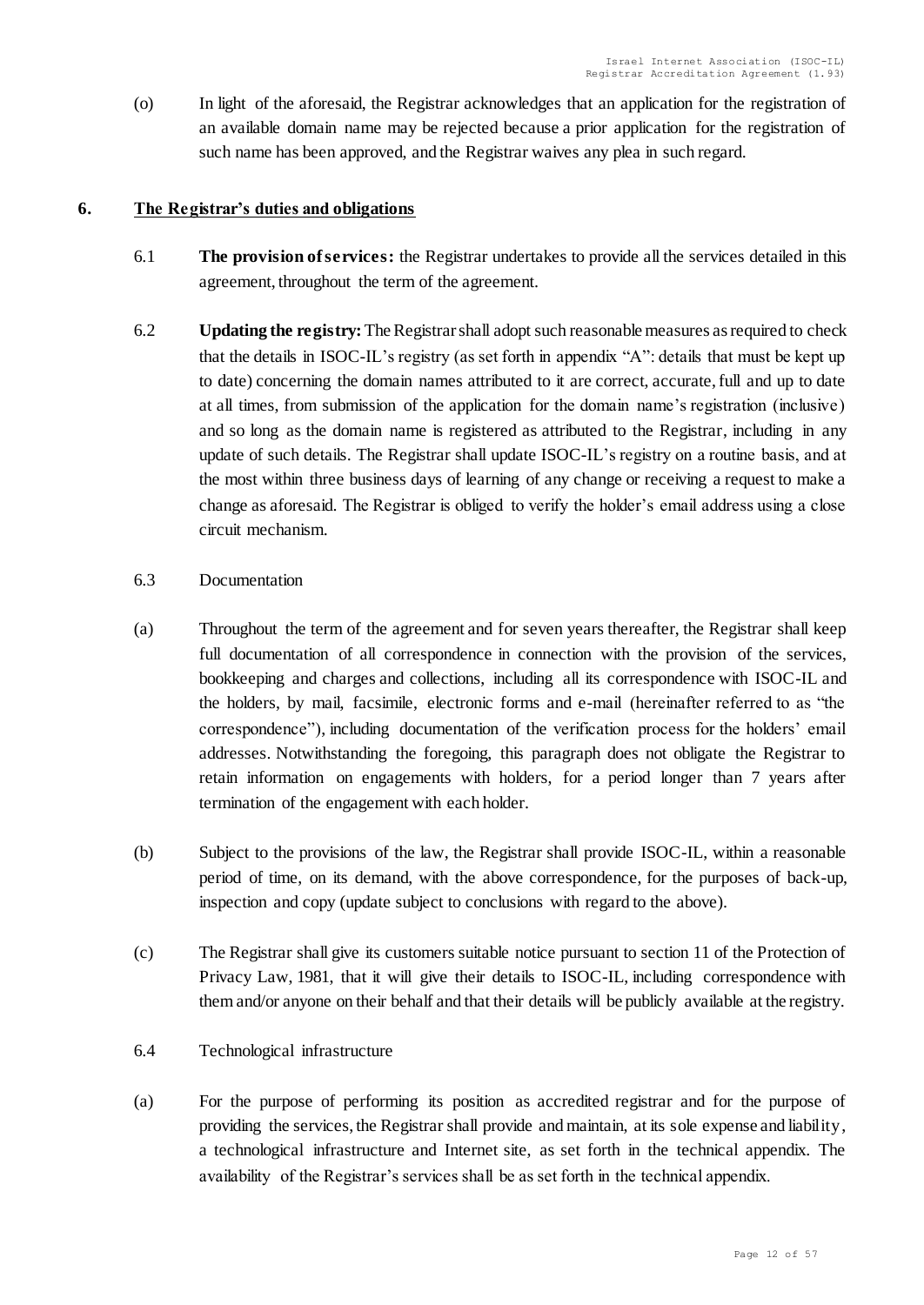- (b) The Registrar shall establish the technological infrastructure and Internet site, as provided in the technical appendix, including the purchase, installation, maintenance and support of the infrastructure and maintenance of its links to other networks, including the Internet, without a right to assistance from ISOC-IL.
- (c) The Registrar shall adapt its technological infrastructure to the changes and updates determined by ISOC-IL from time to time, by giving warning thereof a reasonable time in advance.
- (d) The Registrar shall note that it is an accredited registrar of ISOC-IL on the Internet site, in the manner and form determined by ISOC-IL. The Registrar shall not make any other use of ISOC-IL's name, trade marks, symbols and Internet site, without ISOC-IL's prior written consent, and then only for the period of time and on the terms and conditions of the consent.
- (e) The Registrar may make ISOC-IL's Whois service interface available for public use on its Internet site, as provided in appendix "C": Whois.
- 6.5 The Registrar may not transfer, rent out, permit use and/or grant for consideration, without consideration or otherwise and for any object - access to the communication software, protocols and infrastructure between it and ISOC-IL (in all their various components as set forth in the technical appendix).
- 6.6 Using all necessary means, the Registrar shall arrange for the technological infrastructure provided by it to be secured to the highest standard. The Registrar shall frequently and routinely update the security means, in order to ensure that it meets these requirements. Upon commencing its activity pursuant hereto, the Registrar's infrastructure shall at least meet the minimum standards specified in appendix "B": technical appendix. ISOC-IL may update these standards from time to time and the Registrar is obliged to adopt, at its expense, all the measures required to guarantee its compliance therewith. The Registrar shall also guarantee that all information exchanged with ISOC-IL, ISOC-IL's registry and the holders is secured and protected to a high standard against disclosure, as customary in the sphere. The Registrar shall notify ISOC-IL without delay and in writing whenever there is an apprehension of unauthorized penetration into the Registrar's computers and/or the transfer of information.
- 6.7 The Registrar shall engage personnel who are adequately skilled in the services' provision, for the purpose of operating the electronic communication between the Registrar on the one hand and ISOC-IL and ISOC-IL's registry on the other hand and for the performance of all its obligations pursuant hereto to the highest standard.
- 6.8 In the event of a failure in ISOC-IL's registry systems, or the holder's systems, including any suspected breach of the holder's computers, ISOC-IL may temporarily suspend the Registrar's access to ISOC-IL's registry. Subject to the nature of the fault, access shall be suspended to all registrars with a similar volume of activity on an equal basis.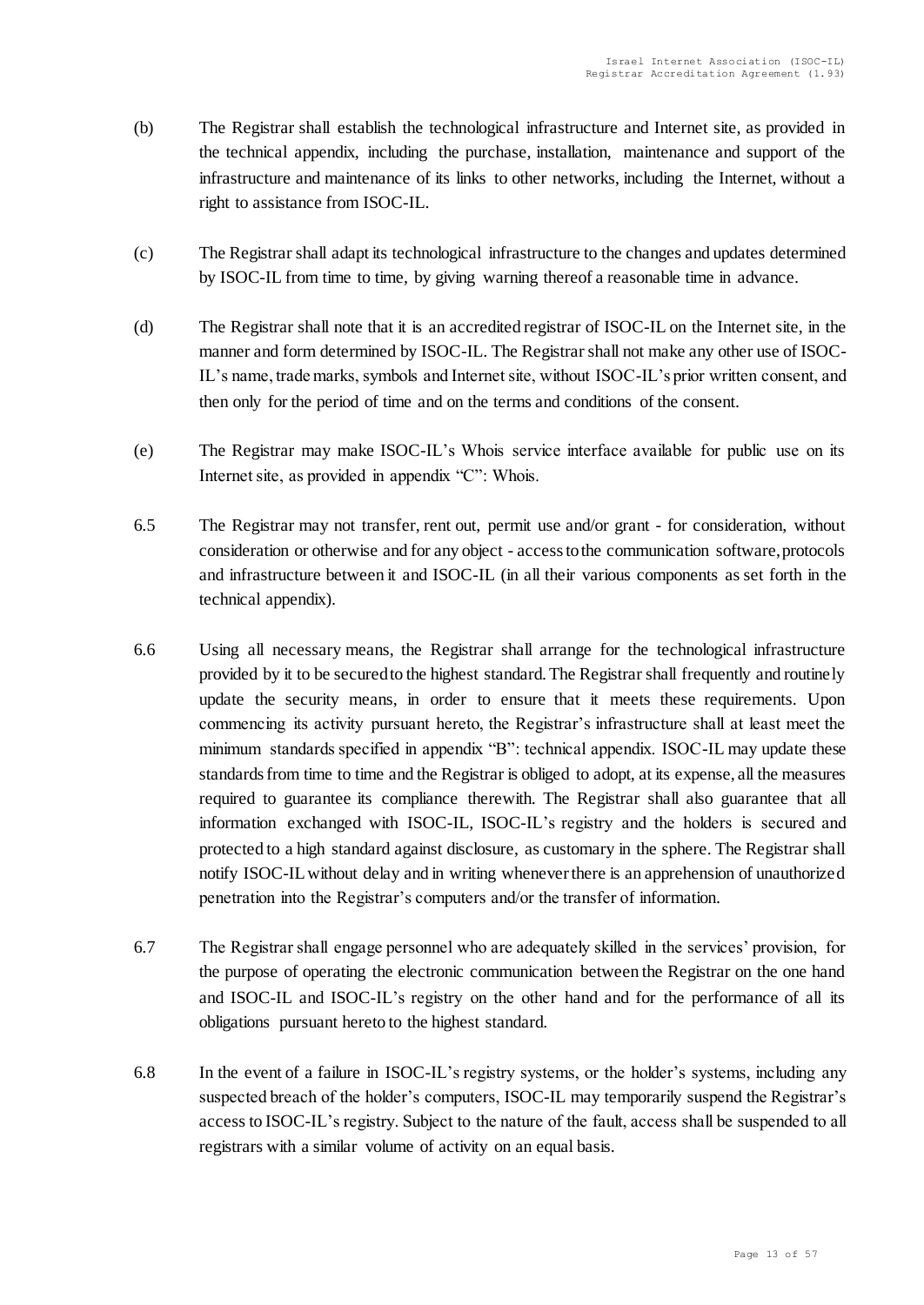- 6.9 Protection of databases and information
- (a) The Registrar may not use information contained in the databases, save if and insofar as necessary to exercise its powers pursuant hereto, to realize the objects of this agreement and perform his position as accredited registrar; and subject to the provisions of the law. Without derogating from the generality of the aforesaid, the Registrar, its managers, its employees, its consultants and/or any third party on its behalf:
- (1) shall not use all or any of the information contained in the database for commercial or marketing purposes;
- (2) shall not collect or process any personal and/or private information not required to perform its position as registrar in accordance herewith.
- (b) The Registrar shall ensure that all third parties, including its employees, agents, representatives and consultants, who are exposed to the information stored and processed by it, consent to the restrictions governing the collection and processing of the information. The Registrar is liable to obtain and document the express written consent of any third party as aforesaid. ISOC-IL may demand a copy of any such consent.
- (c) The Registrar shall adopt reasonable measures to protect the information of holders and contacts from an invasion of their privacy, loss, inappropriate use, unauthorized access, disclosure, change and destruction.
- 6.10 The Registrar may not obtain names of holders or other information pertaining to holders, from the Registry and/or from any unlawful or unauthorized source and may not contact holders on matters related to their attribution to any given registrar based on such information. The preceding sentence does not apply to data sources that are lawfully permitted to provide such information to the Registrar. Any and all communications of the Registrar with domain name holders, including such communications permitted pursuant to this paragraph, are subject to, and shall be conducted in compliance, with applicable law.
- 6.11 The Registrar shall maintain absolute confidentiality in respect of, shall not transfer to a third party, shall not derive a benefit from and shall not use for its own requirements any information deriving from acts against the database performed by third parties through it.
- 6.12 The Registrar shall not duplicate and/or retrieve information by automatic means from the Whois database of ISOC-IL and/or of any of its accredited registrars. A breach of this clause shall constitute a fundamental breach of the agreement.

# <span id="page-13-0"></span>**7. ISOC-IL's duties and obligations**

7.1 **Allowing access to the Registrar:**ISOC-IL shall manage and operate the domain name registry such that the Registrar shall have identified and secured access thereto, as provided in appendix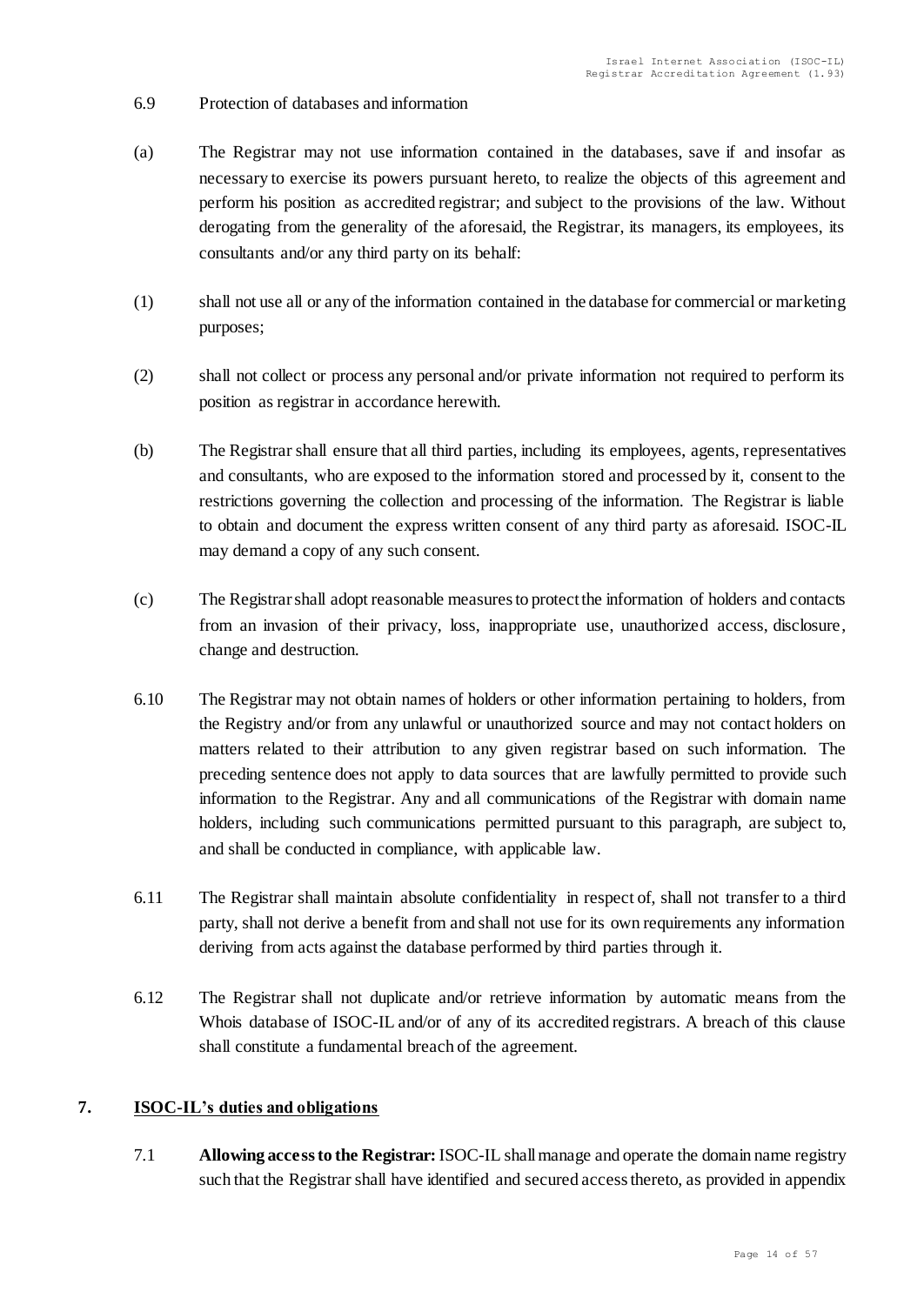"B": the technical appendix (hereinafter referred to as **"the technical appendix"**), which will enable the Registrar to provide the services detailed in clause 5 above. Random stoppages due to malfunctions in ISOC-IL's computers and/or in communication lines and/or for any other reason (including the systems' maintenance, change, improvement or upgrade), whether or not in ISOC-IL's control, shall not be deemed a breach of ISOC-IL's said obligation. ISOC-IL shall nonetheless try to give the Registrar notice of planned stoppages.

- 7.2 ISOC-IL shall do everything it can to maintain the stability and reliability of the authoritative DNS servers for the ".il" ccTLD and for the permitted SLDs, in accordance with the practice for operating domain name servers at the top level and a domain name registry.
- 7.3 ISOC-IL shall not discriminate between the Registrar and other accredited registrars in a manner impairing competition between them.

# <span id="page-14-0"></span>**8. Public complaints commissioner**

- 8.1 ISOC-IL shall appoint a complaints commissioner ("ombudsman") who shall be available to the public and accredited registrars as determined by ISOC-IL. The complaints commissioner shall centralize approaches and complaints from applicants, holders and parallel registrars concerning the Registrar's activity, services and any other aspect of its work.
- 8.2 The Registrar undertakes to draw its customers' attention to the fact that they are entitled to complain to the complaints commissioner (ombudsman), without prejudice to their rights visà-vis the Registrar.
- 8.3 The Registrar undertakes to fully cooperate with the complaints commissioner, and in such context to furnish him with every detail or document requested by him for the purpose of performing his position.
- 8.4 ISOC-IL may clarify complaints made to the complaints commissioner and in reliance thereon, but shall not be obliged to do so.

# <span id="page-14-1"></span>**9. Examination and monitoring of the Registrar's service standard**

- 9.1 ISOC-IL may monitor the standard of the service provided by the Registrar and the Registrar undertakes to assist ISOC-IL in this activity as may be necessary, including by providing any information that the Registrar may possess pursuant to this agreement, which ISOC-IL may require, subject to applicable law.
- 9.2 The monitoring activities may include an examination of the number of complaints against the Registrar that turn out to be justified, an examination of the number of applications submitted by the Registrar other than in accordance with the procedures prescribed herein (hereinafter referred to as **"disqualified application"**) or any other means ISOC-IL deems fit that meets the requirements of the Israeli law.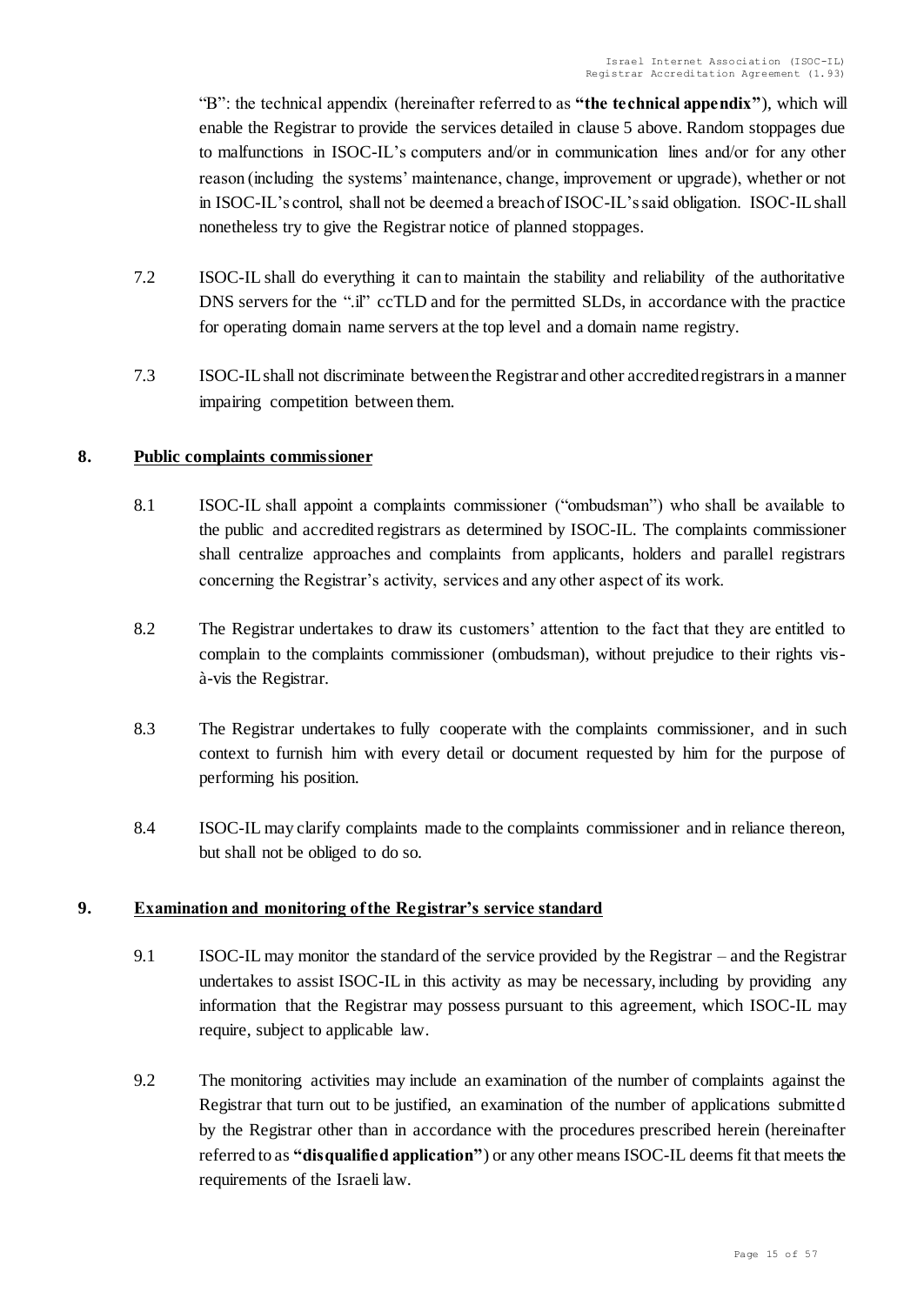- 9.3 Where the number of justified complaints and disqualified applications is, in ISOC-IL's opinion more than is reasonable in any of the years of this agreement, a warning shall be sent to the Registrar.
- 9.4 If after the warning the number of justified complaints and disqualified applications continues to be unreasonable, in ISOC-IL's opinion, ISOC-IL may terminate this agreement on notice to the Registrar, as provided in clause 16 below.
- 9.5 Where an agreement with a registrar terminates because of non-compliance with the required service standard, it may not execute a new accreditation agreement with ISOC-IL until 12 months have elapsed from the date of the agreement's termination.
- 9.6 Where a registrar executes a new accreditation agreement after the term prescribed in clause 10.5 above and the new agreement is also terminated because of failure to comply with the required service standard, it may not execute a new accreditation agreement with ISOC-IL.
- 9.7 With regard to clauses 8.5 and 8.6 above, "registrar" includes any other corporation controlled, directly or indirectly, by the controlling shareholders of the registrar whose accreditation was cancelled; "control" bears the meaning attributed to in the Communications (Telecommunications and Broadcasting) Law, 1982.

# <span id="page-15-0"></span>**10. Payments and monies**

- 10.1 Transfer of application fee to operating deposit
- (a) Upon receipt of the accreditation approval, the accreditation fee, paid to ISOC-IL at the submission of the registrar's request for accreditation (in this clause: "the application fee"), shall be added to the operating deposit.
- (b) The application fee shall be converted into registration units, according to the registration-unit rate at the time the conversion is made, number of registration units rounded downwards.
- (c) The Registrar shall not be refunded for any sums left after the above rounding.
- (d) The application fee is non-refundable after the termination of the agreement for any reason.
- 10.2 Payment from the deposit operating fee
- (a) The payment to ISOC-IL for applications involving payment shall be made in advance. The list of applications involving payment is set forth in appendix "G". For the purpose of ensuring routine activity, the Registrar shall deposit with ISOC-IL an amount in new shekels, at its election, as set forth in appendix "G", from which ISOC-IL shall collect the fees for applications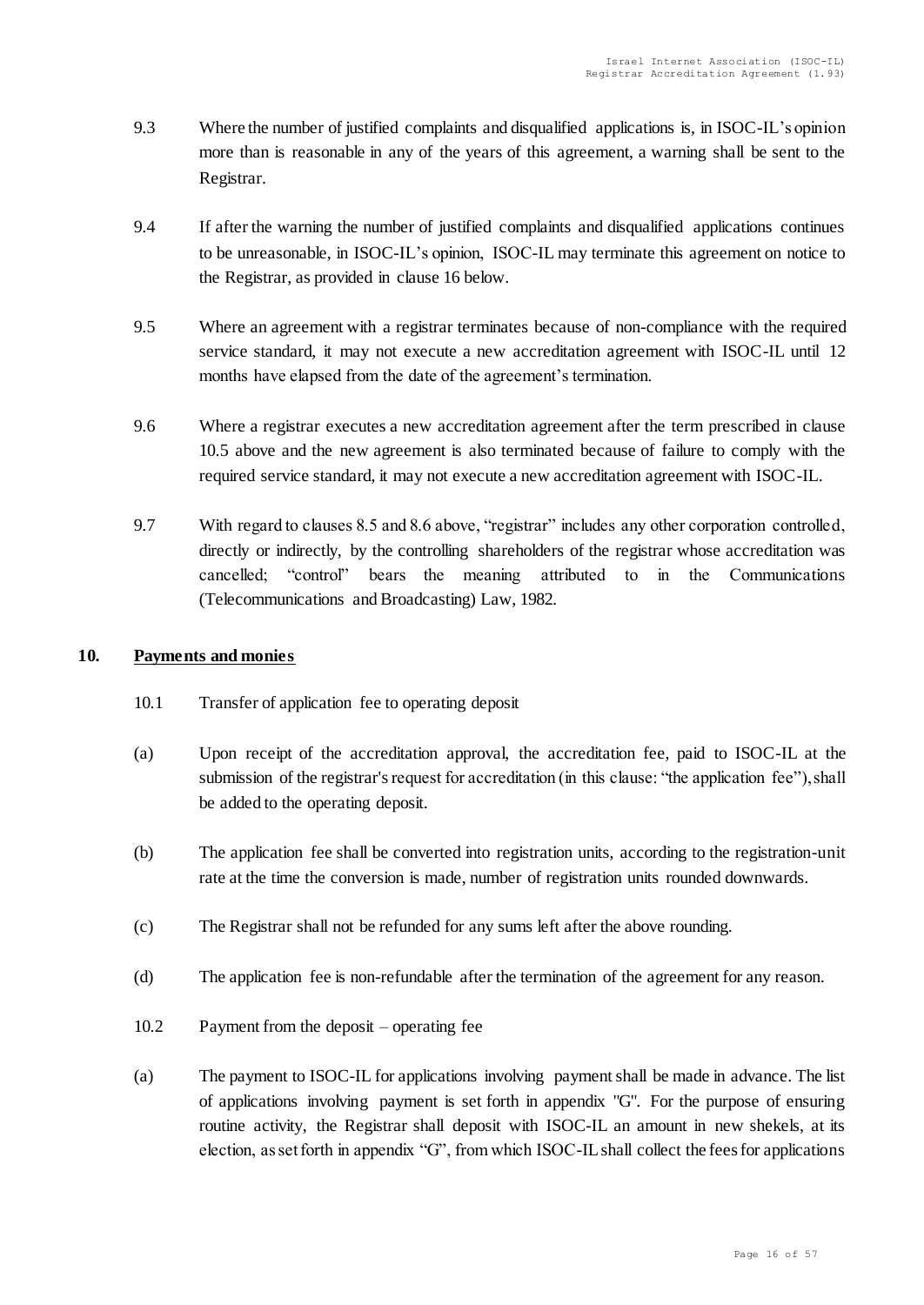involving payment (hereinafter referred to as **"the operating deposit"**). The operating deposit is non-refundable.

- (b) The Registrar acknowledges that since the operating deposit will routinely and frequently be used for the performance of an unpredictable number of registration acts, ISOC-IL will not be able to invest the operating deposit monies, and the Registrar is therefore relieving ISOC-IL from any demand or duty (if existing) concerning their investment.
- (c) ISOC-IL's right to any part of the operating deposit monies automatically crystallizes on approval of the Registrar's application to perform a registration act obliging payment, without regard to the date on which ISOC-IL actually deducts the monies from the operating deposit.
- (d) The Registrar may apply to ISOC-IL for reimbursement of the balance of the operating deposit monies - save for reimbursement of the application fee credited to the operating deposit. ISOC-IL shall not refuse the Registrar's application, except on reasonable grounds. Liability for any consequence deriving from reimbursement of the balance, if reimbursed - including the rejection of applications filed by the Registrar in the absence of adequate cover - shall be borne by the Registrar alone. In such regard, "balance" - amounts remaining in the operating deposit which the Registrar is not liable to pay ISOC-IL in respect of acts done and not yet actually debited.
- (e) The Registrar acknowledges that the sections in the registration rules dealing with the conditional allocation of domain names until the payment for their registration has been regulated shall not apply to accredited registrars in general and to the Registrar in particular, and that ISOC-IL will reject any application involving payment (as defined in appendix "G": payments and monies) if the Registrar's operating deposit does not contain sufficient funds to cover the payment, even if all the other conditions required for the application's approval have been fulfilled. Responsibility for such rejection lies exclusively with the Registrar.
- (f) The Registrar waives any plea, claim or demand against ISOC-IL in respect of the rejection of applications on the grounds that its operating deposit does not contain sufficient funds to cover the payment for the application.
- (g) The Registrar acknowledges that once a registration act involving payment has been approved, fees collected in respect of the act shall not be refunded for any reason.
- (h) The Registrar acknowledges that where an application is rejected as aforesaid, it will have to be resubmitted, and that the rejection of an application is final and absolute. An application that is resubmitted shall be handled like an ordinary application for all intents and purposes, and applications in relation to such domain name that preceded its resubmission shall be handled before it, in the order in which they were submitted.
- (i) The Registrar shall check that the operating deposit is at all times sufficient to implement the applications submitted by it. The Registrar shall be exclusively liable for keeping sufficient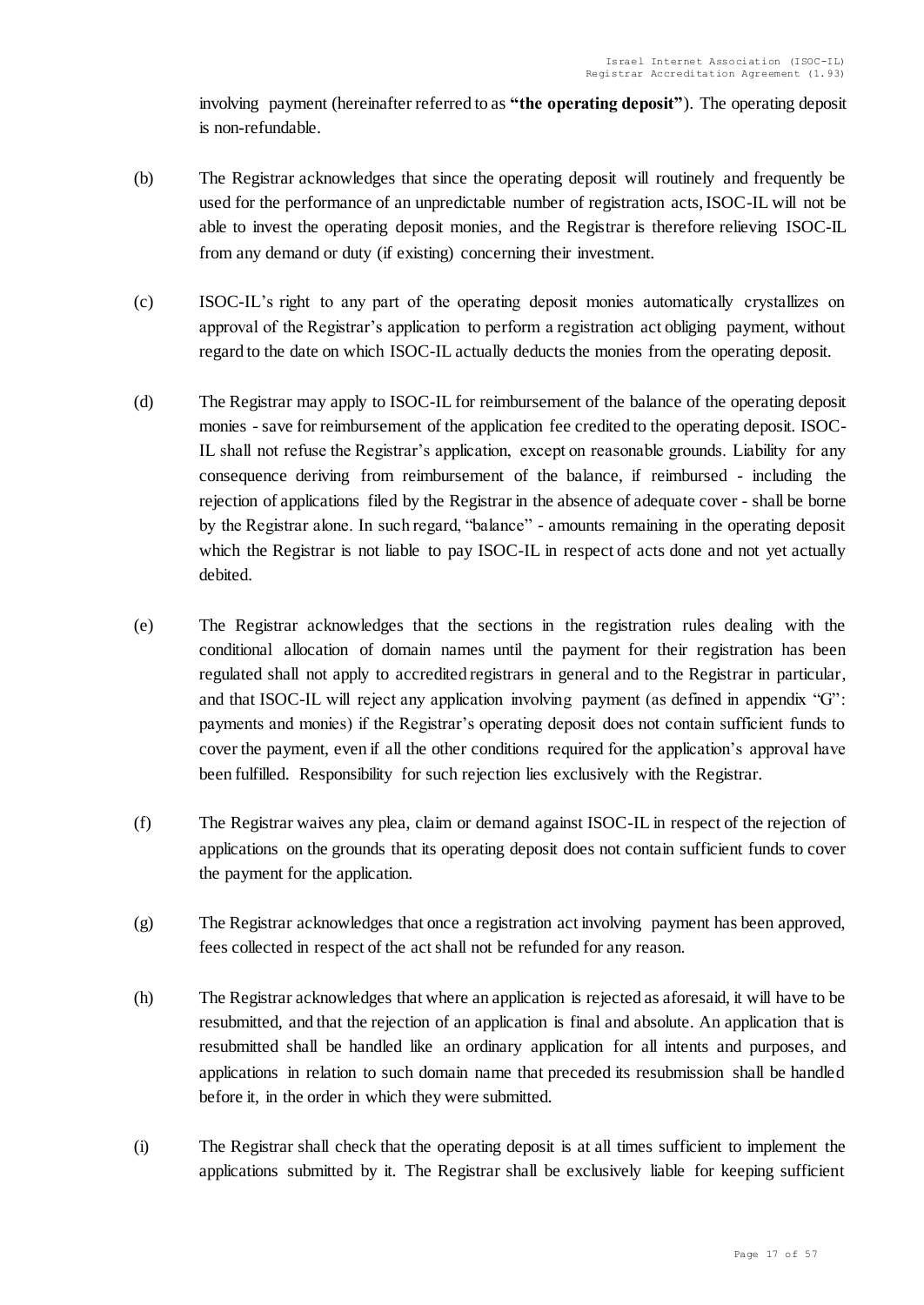funds to implement the applications, and shall be exclusively liable for the consequences of an application's rejection because of ISOC-IL's inability to collect the payment for its implementation.

(j) ISOC-IL reserves the right to change the registration unit rate from time to time. The change shall take effect within 30 days of the notice to that effect that ISOC-IL issues to the Registrar. A registrar wishing to bring the agreement to an end because of the change in the operating fee as aforesaid may do so within 90 days of delivery of the notice of the change.

# 10.3 Collateral

- (a) As a condition for receiving ISOC-IL's accreditation approval, the Registrar shall deposit an autonomous bank guarantee, linked to the representative rate of the dollar (US), in the wording specified in appendix "L": bank guarantee (hereinafter referred to as "the guarantee"). The guarantee will be in the amount of 20,000 NIS or 40,000 NIS, as ISOC-IL, in its discretion, determines, according to the information that the Registrar presented in its offer.
- (b) The guarantee shall be valid for at least one year and the Registrar shall be liable to extend its validity so long as this agreement is valid and for not more than one year on each occasion. If the validity of the guarantee is not extended and ISOC-IL is not furnished with an extended bank guarantee at least seven days prior to the date of the guarantee's expiry, ISOC-IL may realize the guarantee and retain the amount thereof until an alternative guarantee is furnished as provided herein.
- (c) If the Registrar does not pay any financial debt to ISOC-IL, ISOC-IL may, on 10 days' written warning, obtain payment of all or part of the debt from the guarantee.
- (d) If ISOC-IL directly or indirectly incurs any extra expenses in consequence of acts or omissions of the Registrar that are in contravention of this agreement, inter alia, but without limitation, legal or collection expenses, ISOC-IL may, after giving 10 days' written warning, obtain payment from all or part of the guarantee, up to the amount of the expenses actually occasioned to it.
- (e) If ISOC-IL exercises its aforesaid powers, the Registrar shall arrange, within 14 days of ISOC-IL collecting amounts from the guarantee, for a new guarantee to be issued in accordance with the terms and conditions hereof, instead of the guarantee from which payment was obtained, as a condition for its continued activity as accredited registrar pursuant hereto.
- (f) Upon the agreement's termination, ISOC-IL shall return the guarantee to the Registrar, less any unpaid debt of the Registrar and less the costs of transferring the holders to other registrars.

# <span id="page-17-0"></span>**11. Insurance**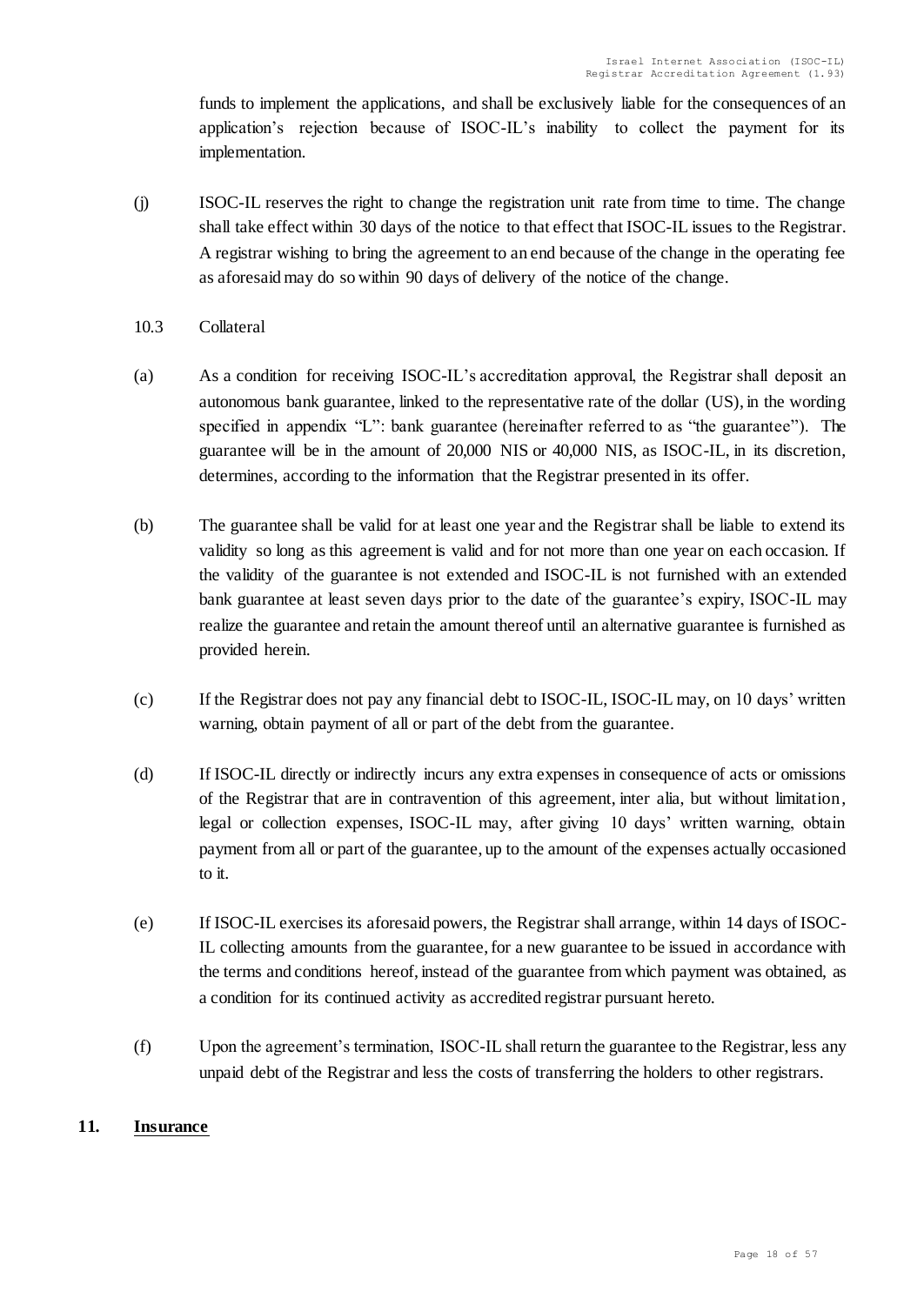- 11.1 The Registrar shall insure its activity as accredited registrar and those acting on its behalf in the framework of such activity, by way of an extension to an existing professional liability insurance policy or in an independent insurance policy, with liability limits, separately for its activity as Registrar, of at least NIS 1,000,000 per event and NIS 2,000,000 in the aggregate for the insurance term (hereinafter referred to as **"the policy"**).
- 11.2 ISOC-IL shall be an additional insured under the policy. The policy shall include a crossliability clause, pursuant whereto the insurance shall be deemed to have been taken out separately for each of the insured components, upon cancellation of the rights of subrogation vis-à-vis ISOC-IL.
- 11.3 The policy shall include the following express stipulations:
- (a) liability to pay the premium or excess rests with the Registrar alone;
- (b) the policy takes precedence over any insurance taken out by ISOC-IL and the insurer waives any plea, demand and/or claim for participation from ISOC-IL's insurers;
- (c) the insurance company is obliged to notify ISOC-IL 14 days in advance of the policy's cancellation for any reason.
- 11.4 Before the commencement of its activity pursuant hereto and as a condition for such activity, the Registrar shall furnish ISOC-IL with signed confirmation from the insurer regarding the policy's issue. The confirmation shall detail the basic terms and conditions of the policy, including the insured's identity, the areas of the cover and the amount of the cover. Any inconsistency between the provisions of the insurer's confirmation and the provisions of this agreement must be sorted out by the Registrar within 72 hours at the most of receiving notice of thereof.
- 11.5 At ISOC-IL's request, the Registrar shall send it a full copy of the policy together with its annexes.
- 11.6 The Registrar undertakes to notify ISOC-IL of any change or revision in the policy.
- 11.7 At any time after the execution of this agreement, ISOC-IL may ascertain the policy's compliance with the above terms and conditions, and the Registrar undertakes to make any necessary amendment to the policy within 14 days of ISOC-IL's demand.
- 11.8 The Registrar undertakes to keep the policy valid so long as the right of claim against it, or against ISOC-IL, has not prescribed.
- 11.9 The Registrar warrants and undertakes that it is precluded from bringing any plea, claim and/or demand against ISOC-IL and/or anyone on its behalf in respect of any damage or expense for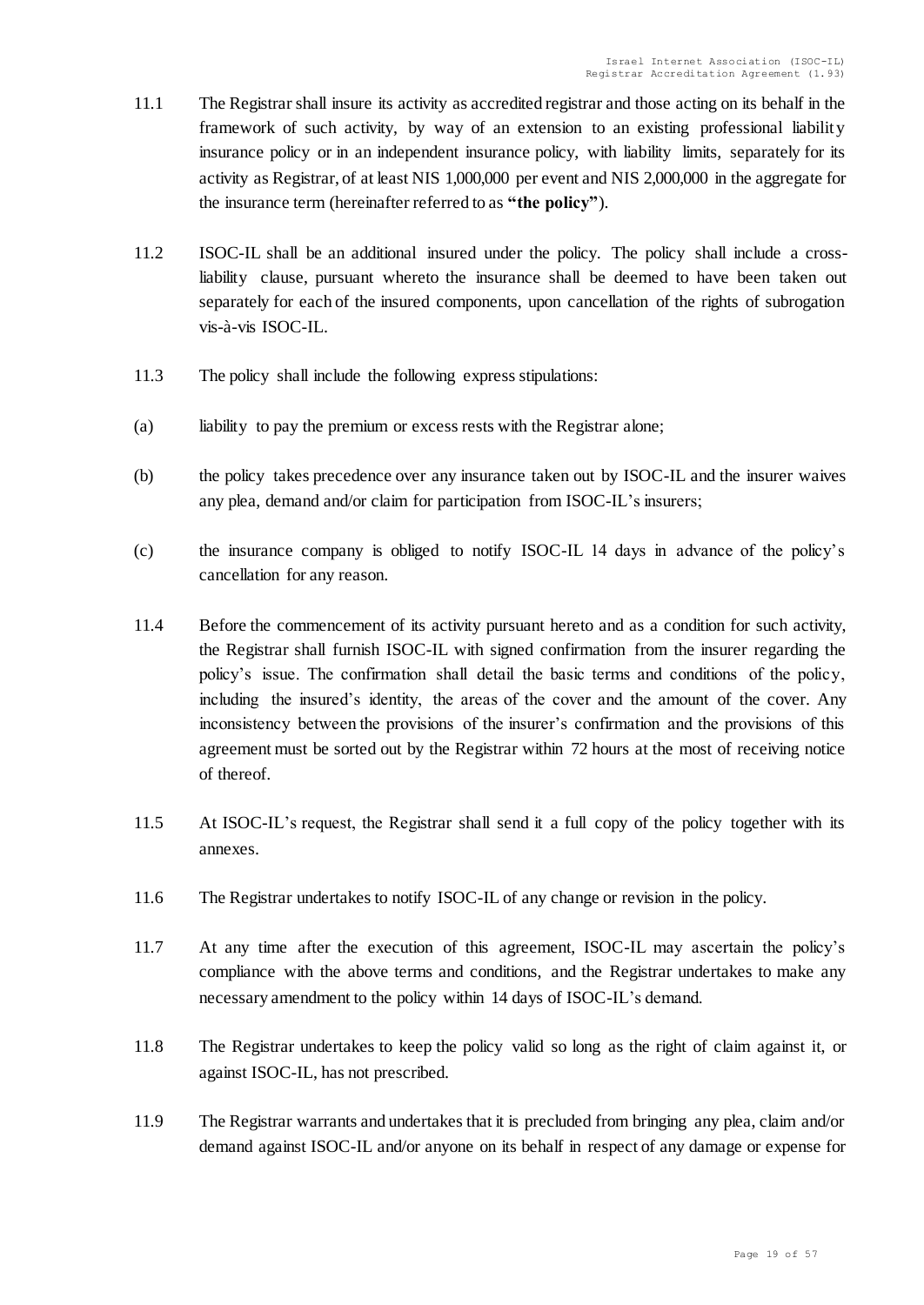which the Registrar is entitled to insurance benefits, or would have been entitled to benefits as aforesaid were it not for the excess specified in the policy.

- 11.10 The Registrar undertakes to strictly comply with all the terms and conditions of the policy and to pay the insurance fees on time.
- 11.11 If the Registrar does not take out the policy pursuant hereto, ISOC-IL may, without obligation, after issuing the Registrar prior written notice, take out an insurance policy on its behalf granting ISOC-IL insurance cover in connection with the Registrar's activity and pay the insurance fees, including any payments of interest and linkage. In such case, ISOC-IL may deduct any amount paid by it for the purpose of taking out the insurance from any payment it is liable to make to the Registrar and/or from any collateral deposited by the Registrar with ISOC-IL.
- 11.12 This clause is fundamental to the agreement.

# <span id="page-19-0"></span>**12. Contacts**

Each party shall appoint contacts for the purpose of arranging and performing the acts the subject hereof. Details of the contacts shall be as set forth in appendix "F", and as updated from time to time in writing. The contacts are authorized to bind the parties by their decisions, so long as they do not deviate from the provisions of this agreement.

# <span id="page-19-1"></span>**13. Cancellation of the Registrar's acts**

- 13.1 ISOC-IL shall have general authority to cancel an act of the Registrar if it has reasonable basis to believe that it is contrary to the provisions of this agreement. An act as aforesaid may only be cancelled after suitable clarification, and if possible after the Registrar being given a suitable opportunity to state its case, and the consequence thereof shall be the restoration of the data in the registry to the status quo prior to the act's cancellation.
- 13.2 ISOC-IL shall cancel an act of the Registrar if it is given a court order directing it to do so, without having to first approach the Registrar.

# <span id="page-19-2"></span>**14. Settlement of disputes between the Registrar and ISOC-IL**

- 14.1 Any dispute regarding this agreement, its interpretation, its performance or anything involved herein shall be brought for discussion before the parties' representatives, who shall try and regulate it by consent within 10 days of the date it is referred to them.
- 14.2 The laws of the State of Israel shall govern this agreement and jurisdiction shall rest with the competent courts in the Central District or Tel Aviv alone.

# <span id="page-19-3"></span>**15. Handling of disputes concerning rights in a domain name**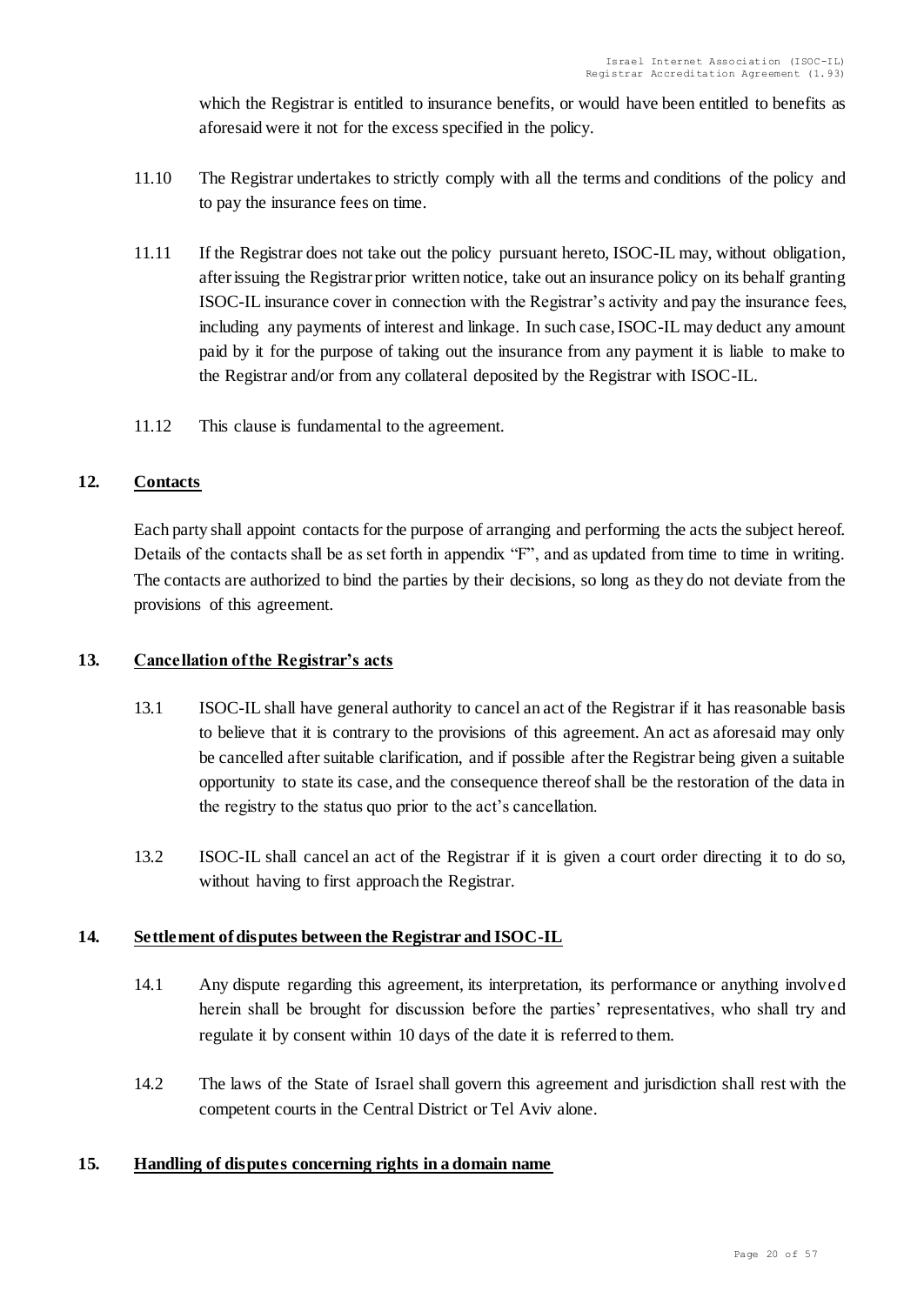- 15.1 The Registrar and ISOC-IL may not decide disputes concerning rights in a domain name. Such disputes shall be resolved in accordance with the dispute resolution procedure provided for in ISOC-IL's registration rules and ISOC-IL's policy (the IL-DRP) or, alternatively, through the courts.
- 15.2 It is expressed that any decision of the courts or the IL-DRP concerning a particular domain name shall bind ISOC-IL and the Registrar. ISOC-IL may take action itself to implement the decision, even in the case of domain names attributed to the Registrar, where the Registrar does not act as obliged.
- 15.3 In addition, it is emphasized that ISOC-IL, its managers and its employees shall not be liable for any direct or indirect damage occasioned to the Registrar or any third party as a result of any dispute between the Registrar and any other registrar concerning the registry's update by the registrars. Disputes of such type shall be resolved between the parties in accordance with the procedure set forth in clause 14.

# <span id="page-20-0"></span>**16. The term of the agreement**

- 16.1 This agreement is valid for one year from its execution.
- 16.2 The agreement's extension
- (a) The agreement shall be automatically extended for an additional year on each occasion, unless if circumstances of sub-section (b) below have occurred, or if either party has given the other at least 60 days' written notice of the agreement's termination. If the Registrar has met and is still meeting the requirements, terms and conditions set for it in the framework of the proceedings leading to its accreditation by ISOC-IL and subject to compliance with all the financial requirements in clause 10, ISOC-IL shall not bring the agreement to an end (save on reasonable grounds).
- (b) The automatic renewal of the agreement is conditioned upon the performance of at least 180 registration acts involving payment during the term of the agreement ("minimal registration quota"). Where the registrar failed to meet the minimal registration quota, ISOC-IL may decide, at its sole and absolute discretion, not to renew the agreement and to cancel registrar's accreditation. ISOC-IL will send the registrar an in-advance notice of an anticipated failure to meet the minimal registration quota and non-renewal of the agreement – no later than 30 days prior to expiry of the agreement. Where such message was sent, and the minimal registration quota was not met, the agreement shall terminate.
- (c) Where the agreement is extended, all the provisions hereof shall also apply to the extended term.
- (d) ISOC-IL may, as a condition for the agreement's extension, demand information and documents from the Registrar in connection with its activity pursuant hereto which are needed by ISOC-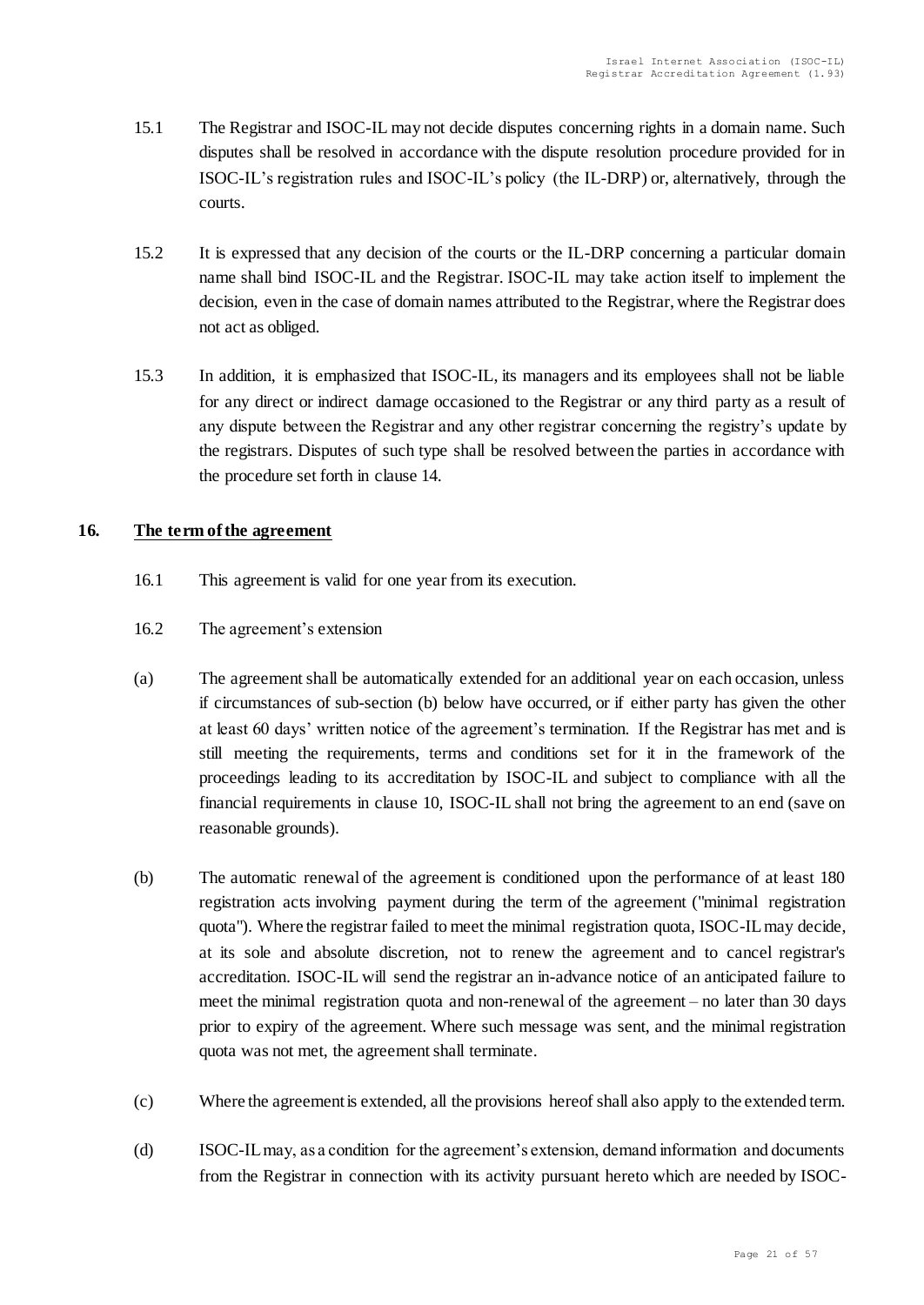IL, in its absolute discretion, to examine the Registrar's compliance with the requirements, terms and conditions set for it by ISOC-IL prior to its accreditation as registrar.

### <span id="page-21-0"></span>**17. The agreement's termination and consequences of termination, non-renewal**

- 17.1 The agreement's termination on the Registrar's initiative, non-renewal
- (a) **Termination for reasons of convenience.** After two years have elapsed from the first execution of the agreement (if extended), the Registrar may bring it to an end on four months' written notice to ISOC-IL.
- (b) **Termination in consequence of a fundamental breach.** The Registrar may terminate the agreement if ISOC-IL commits a fundamental breach of the agreement and does not rectify the breach within 30 (thirty) days of being called upon to do so in writing by the Registrar.
- (c) **Termination in consequence of a non-fundamental breach**. The Registrar may terminate this agreement if ISOC-IL commits a non-fundamental breach of this agreement, and does not rectify the breach within 90 (ninety) days of being called upon to do so in writing, unless termination of the agreement is unjustifiable under the circumstances.
- (d) In the event of the agreement's termination on the Registrar's initiative or of its non-renewal by the Registrar, the Registrar shall be obliged to act as set forth in clause 17.6(a) below. The guarantee shall be returned to the Registrar after the agreement's termination and after ISOC-IL checks that the Registrar has acted as set forth in clause  $17.6(a)$ , less any expense incurred by ISOC-IL because of the need to perform any acts the Registrar should have performed on the agreement's termination. If the Registrar does not perform all or some of its obligations on the agreement's termination, the guarantee shall be forfeited and the domain names attributed to it at the time shall be attributed to ISOC-IL.
- 17.2 The agreement's termination on ISOC-IL's initiative
- (a) **Termination in consequence of a fundamental breach.** ISOC-IL may terminate this agreement in accordance with the provisions of the Contracts (Remedies for Breach of Contract) Law, 1971.
- (b) **Termination in consequence of the Registrar's defaults.** In addition to the aforesaid, ISOC-IL may terminate this agreement immediately, in any one of the following cases:
- (1) the Registrar does not provide the services for a consecutive term of more than 15 days;
- (2) ISOC-IL gives the Registrar notice that it is prejudicing and/or is likely to prejudice, materially and unreasonably, by act or omission, the operating integrity and stability of all or part of the Internet and/or of ISOC-IL's computer infrastructure and/or in ISOC-IL's opinion there is and/or is likely to be a material infringement of rights of the Registrar's customers, and the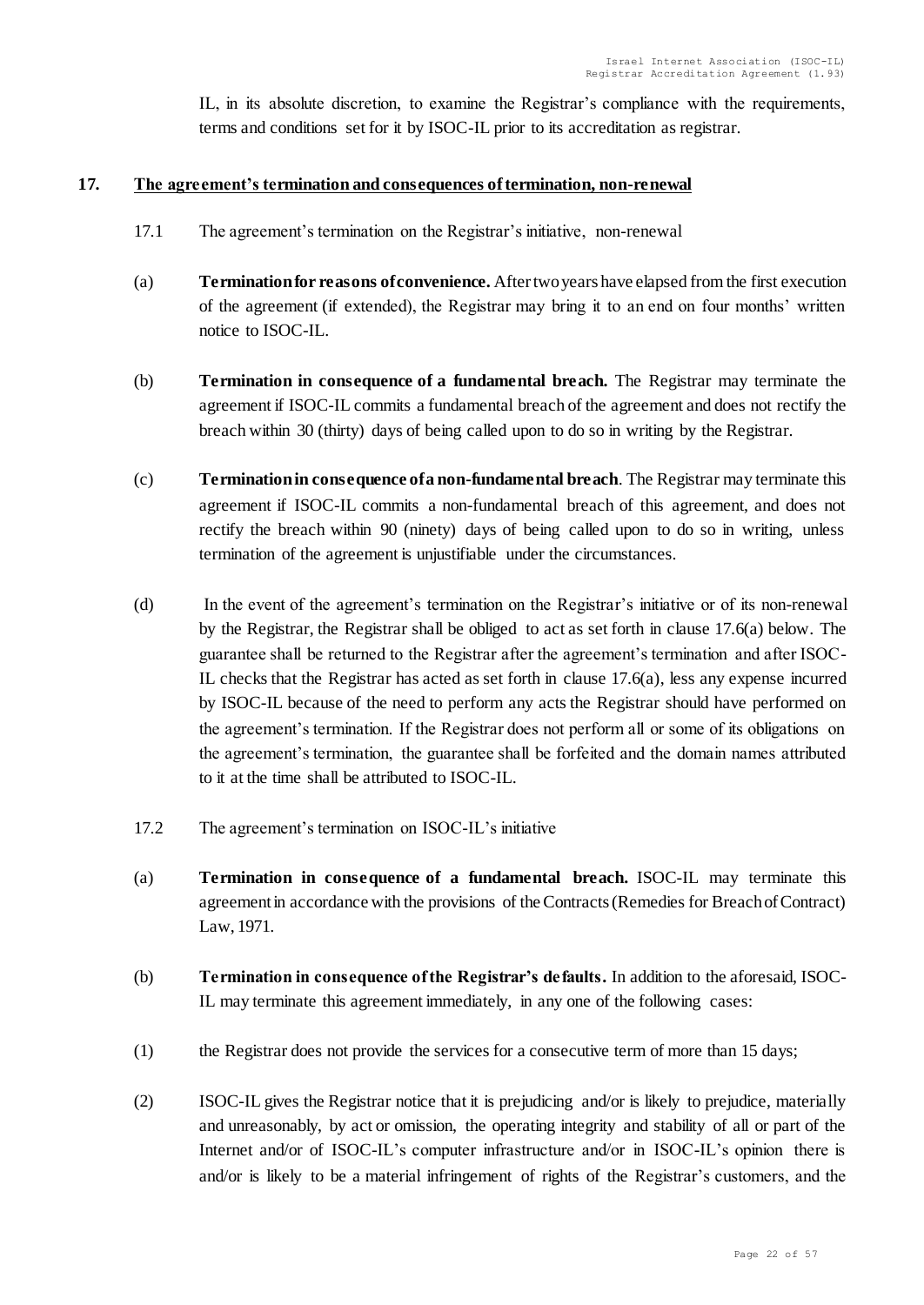Registrar continues such acts and omissions after three business days have elapsed from the date of receiving ISOC-IL's notice.

- (c) **Termination in consequence of insolvency.** In addition to the aforesaid, ISOC-IL may terminate this agreement immediately if an application is filed by or against the Registrar for liquidation and/or a moratorium on proceedings and/or for the drawing up of an arrangement with creditors and/or an application is filed against the Registrar for provisional and/or permanent receivership and/or for the appointment of a special manager, and such application is not set aside within 90 days of being filed, or if a provisional or permanent liquidator or preliquidator or special manager or provisional or permanent receiver is appointed for the Registrar, or a moratorium of proceedings against the Registrar or arrangement with creditors or members of the Registrar is declared, if an attachment is imposed over all or some of the Registrar's assets because of a debt of the Registrar, or an execution act is commenced against the Registrar's property, and the aforesaid are not set aside by the Registrar within 90 days of their commencement. The Registrar undertakes to give ISOC-IL immediate notice of any such change in its legal position.
- 17.3 The agreement's automatic expiry
- (a) The agreement shall immediately and automatically expire in each of the following cases:
- (1) the Registrar finally stops operating and/or existing, in consequence of bankruptcy, liquidation or for any other reason;
- (2) if for any reason ISOC-IL's authority to allocate domain names under the ".il" ccTLD expires;
- (3) if for any reason or for a number of reasons, including force majeure, the Registrar is unable to provide the services to the public for two consecutive months;
- (4) at the end of the term of the agreement, if the Registrar has not give notice of its desire to extend the agreement as provided in clause 16.1.
- 17.4 The agreement's suspension by ISOC-IL
- (a) ISOC-IL may suspend the agreement if the Registrar does not provide a new guarantee, in accordance with clause 11.3(a) above - until such time as the Registrar provides a new guarantee.
- (b) ISOC-IL may suspend the agreement temporarily for a period of up to 30 days, if it has a reasonable basis to believe that the Registrar is not providing the services fittingly or is materially and unreasonably prejudicing, by act or omission, the operating integrity and stability of all or part of the Internet and/or ISOC-IL's computer infrastructure.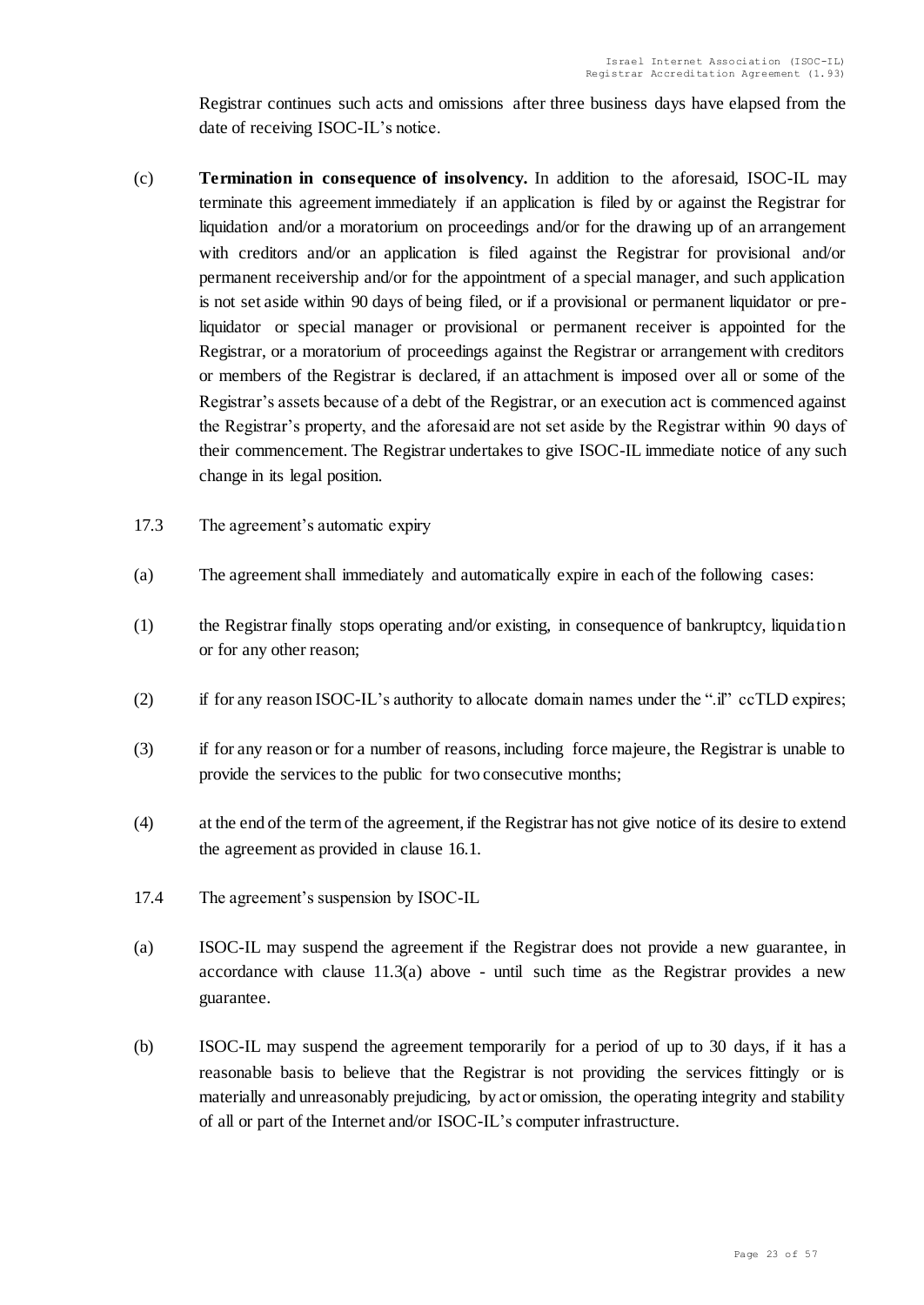- (c) The Registrar may not provide services, carry on technical operation and do any acts in the registry during the suspension period, save if and insofar as it is permitted to do so in writing and in advance by ISOC-IL. In these cases too, ISOC-IL is reserving the right to temporarily neutralize the Registrar's access to ISOC-IL's computers and the registry.
- (d) In any case of suspension of this agreement, the registrar shall delete and remove the computer code provided by ISOC-IL pursuant to the provision of sec. 5.6 (a) hereof from its website used for the provision of the registration services, and shall return to ISOC-IL the accreditation approval provided pursuant to the provision of sec 3 hereof.
- 17.5 Consequences of the agreement's termination or expiry
- (a) Upon the agreement's termination or expiry for any reason, all the consents and authorizations vested in the Registrar pursuant hereto shall be cancelled, and it shall immediately cease any activity pursuant hereto, save with ISOC-IL's written consent.
- (b) The Registrar shall return to ISOC-IL all the software, hardware, passwords, encoding keys and similar items given to it in connection herewith by ISOC-IL, within 30 days.
- (c) The Registrar shall immediately cease presenting itself as being accredited by ISOC-IL to engage in the registration of domain names.
- (d) The Registrar shall provide ISOC-IL with all the assistance required by it to transfer the handling of the domain names to another registrar or to ISOC-IL.
- (e) As soon as possible, but no later than within 14 days of the agreement's termination, the Registrar shall remove any mention of ISOC-IL's names, marks and symbols, and every link to ISOC-IL's Internet site, from all its documents, correspondence, records and Internet sites.
- (f) The registrar shall delete and remove the computer code provided by ISOC-IL pursuant to the provision of sec. 5.6 (a) hereof from its website used for the provision of the registration services, and shall return to ISOC-IL the accreditation approval provided pursuant to the provision of sec 3 hereof, as soon as possible and not later than by the lapse of 2 (two) business days from the expiration or termination of the agreement.
- 17.6 Attribution of names in the event of the agreement's expiry
- (a) Immediately upon the agreement's termination or expiry, and at least 30 days prior to the agreement's termination, the Registrar shall notify the holders registered in its name of the termination of its position as registrar, stating that they must arrange to approach a new registrar for the purpose of re-attributing the domain names held by them. A copy of the notice and details of the addressees shall be sent to ISOC-IL's offices upon the notice's delivery.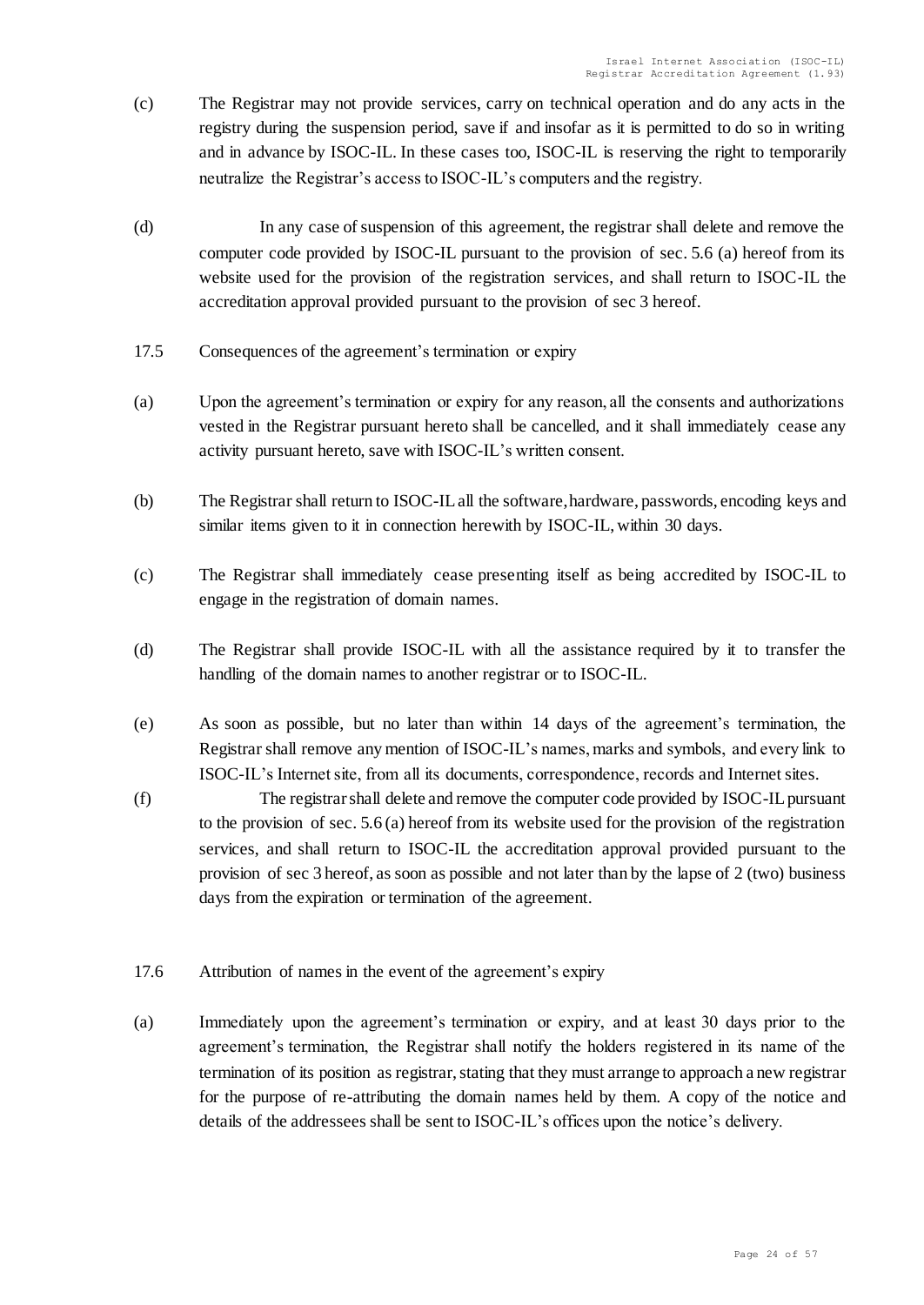- (b) In the event of the agreement's cancellation by ISOC-IL the Registrar shall notify the holders registered in its name, immediately upon learning thereof, of the termination of its position as registrar, clarifying to them that they must arrange to approach a new registrar for the purpose of re-attributing the domain names held by them. A copy of the notice and details of the addressees shall be sent to ISOC-IL's offices upon the notice's delivery. If the Registrar does not send notice as aforesaid within seven days of the agreement's termination, ISOC-IL shall send notice to the holders registered in the Registrar's name. The costs of the notice's dispatch by ISOC-IL shall be collected from the Registrar.
- (c) In each of the above cases, the Registrar shall make its best effort to allow the rapid and smooth attribution of the domain names to other registrars or to ISOC-IL.
- 17.7 Any debt not paid, as well as the costs of transferring the holders to other registrars, shall be set off from the guarantee.

# <span id="page-24-0"></span>**18. Liability and indemnity**

- 18.1 ISOC-IL, its managers and its employees shall not be liable for any direct or indirect damage of any kind occasioned to the Registrar and/or any third party as a result of any acts and/or omissions of the Registrar pursuant hereto and/or any breach of this agreement by the Registrar, including the provision of the services and technical operation of the Registrar's systems. The Registrar undertakes to indemnify and compensate ISOC-IL, its managers, its employees and/or anyone on their behalf for any damage, payment, loss, loss of profit or expense occasioned to them as a result of such acts and/or omissions.
- 18.2 ISOC-IL, its managers, its employees and anyone on their behalf shall not be liable for any direct or indirect damage of any kind occasioned to the Registrar or any third party as a result of the termination of ISOC-IL's authorization to manage the domain name registry for the ".il" ccTLD.
- 18.3 The Registrar shall bear exclusive liability and shall indemnify and compensate ISOC-IL, its managers, its employees and/or anyone on their behalf for any direct or indirect claim and/or expense occasioned to ISOC-IL and/or others, in connection (a) with any product or service supplied by the Registrar, (b) any agreement executed between the Registrar and an applicant and/or holder, (c) the Registrar's engagement in the registration of domain names, including the Registrar's publications, the process of submitting applications for the registration of domain names, payments collected, charge and collection practices and customer service.
- 18.4 The Registrar shall bear exclusively liability and shall indemnify ISOC-IL, its managers and its employees for any direct or indirect claim and/or expense occasioned to ISOC-IL and/or anyone on its behalf, in connection with its acts and/or omissions in the provision of the services in general and the allocation of domain names in particular. In particular, the Registrar shall indemnify ISOC-IL, its managers and its employees for any claim and expense occasioned to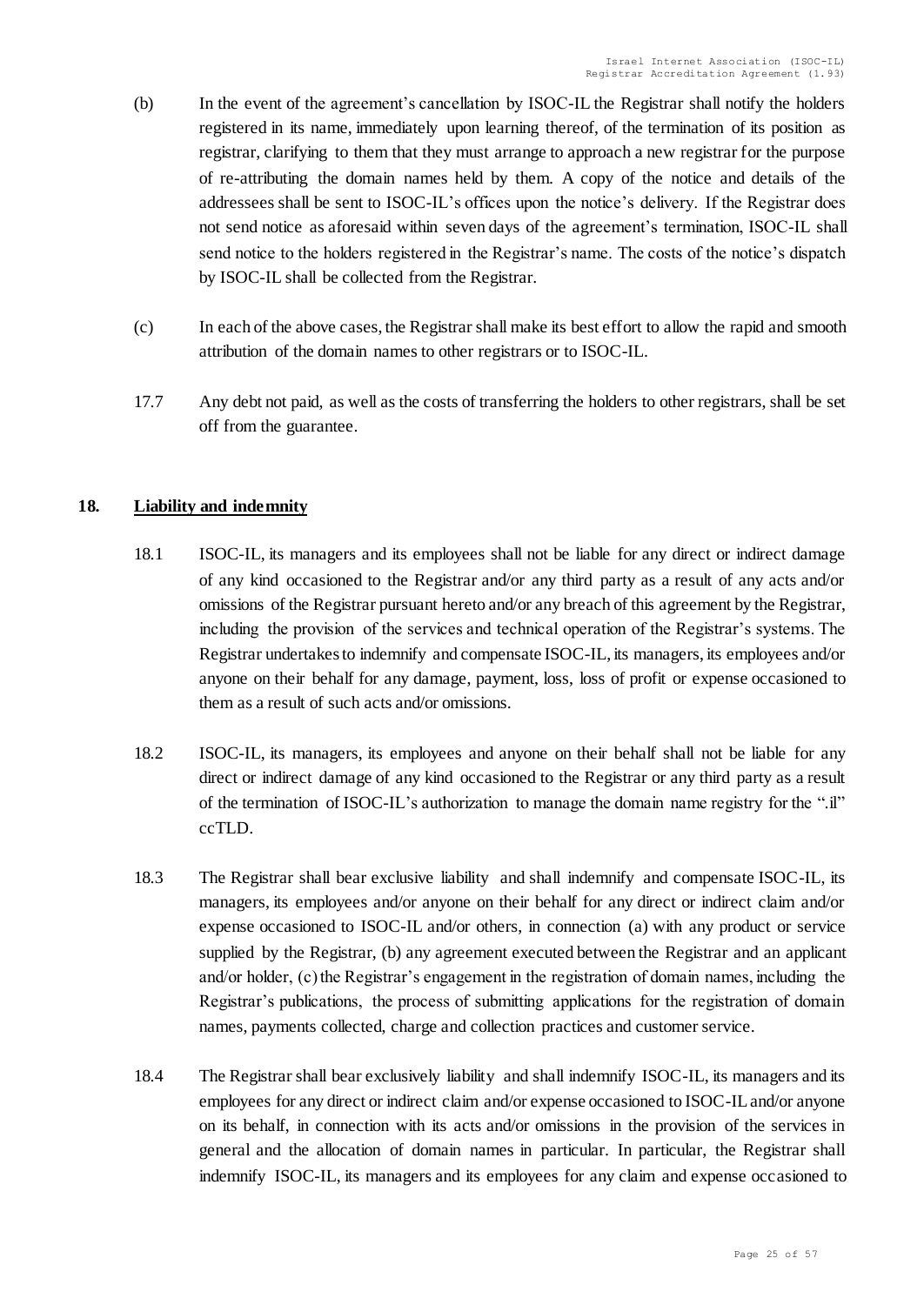ISOC-IL in consequence of: (a) and act or omission of the Registrar or of domain name holders connected with it; (b) breaches by the Registrar of this agreement; (c) a failure in the Registrar's contractual relationship with applicants and/or holders and/or any other third party; (d) lack of sufficient authority by the registrar to submit a request on behalf or for the benefit of the holder and/or in relation to the domain name.

- 18.5 Without derogating from the generality of the aforesaid, the Registrar shall indemnify and compensate ISOC-IL, its managers, its employees and anyone on their behalf for any liability that might be imposed on them in connection with the receipt of data from the Registrar and the use thereof for the purposes set forth in this agreement, including liability stemming from a breach of any of the provisions of the Protection of Privacy Law, 1981 or any other law, in consequence of the receipt of such data from the Registrar.
- 18.6 ISOC-IL's right to be indemnified is conditioned upon ISOC-IL notifying the Registrar of any demand or claim filed against it and allowing it to defend any such proceedings on ISOC-IL's behalf and at the registrar sole expense. ISOC-IL shall not come to any arrangement or settlement in a claim as aforesaid without the Registrar's prior written approval. The indemnity obligations in this chapter 19 shall apply to the Registrar subject to a delivered court judgment, whose enforcement has not been suspended, or a delivered arbitral award no longer subject to nullification, in either case obligating ISOC-IL or anyone on its behalf, to render payment.

# <span id="page-25-0"></span>**19. Absence of proprietary rights and lien**

- 19.1 The Registrar does not and shall not have any proprietary right in the domain names, data and database, and it shall not plead the existence of copyright or any other right in connection therewith.
- 19.2 The Registrar does not and shall not have any proprietary or other right, including a right to a trademark or service mark, in the permitted SLDS and in the ".il" ccTLD.
- 19.3 The Registrar does not and shall not have any proprietary right in ISOC-IL's registration system, database and registry or in any information given to it by ISOC-IL in connection with this agreement. The rights in ISOC-IL's registration system, database and registry and in the aforesaid information shall at all times be held by ISOC-IL.
- 19.4 Save as permitted herein, the Registrar shall not make any use of ISOC-IL's name, trademarks and symbols and of ISOC-IL's Internet site, without ISOC-IL's prior written consent - and all the rights in one of the aforesaid is and shall continue to be the property of ISOC-IL alone.
- 19.5 The Registrar does not have any lien in the domain name and it hereby expressly waives any such right vis-à-vis ISOC-IL and vis-à-vis the holder (if and insofar as vested in it at law).

# <span id="page-25-1"></span>**20. The parties' relations**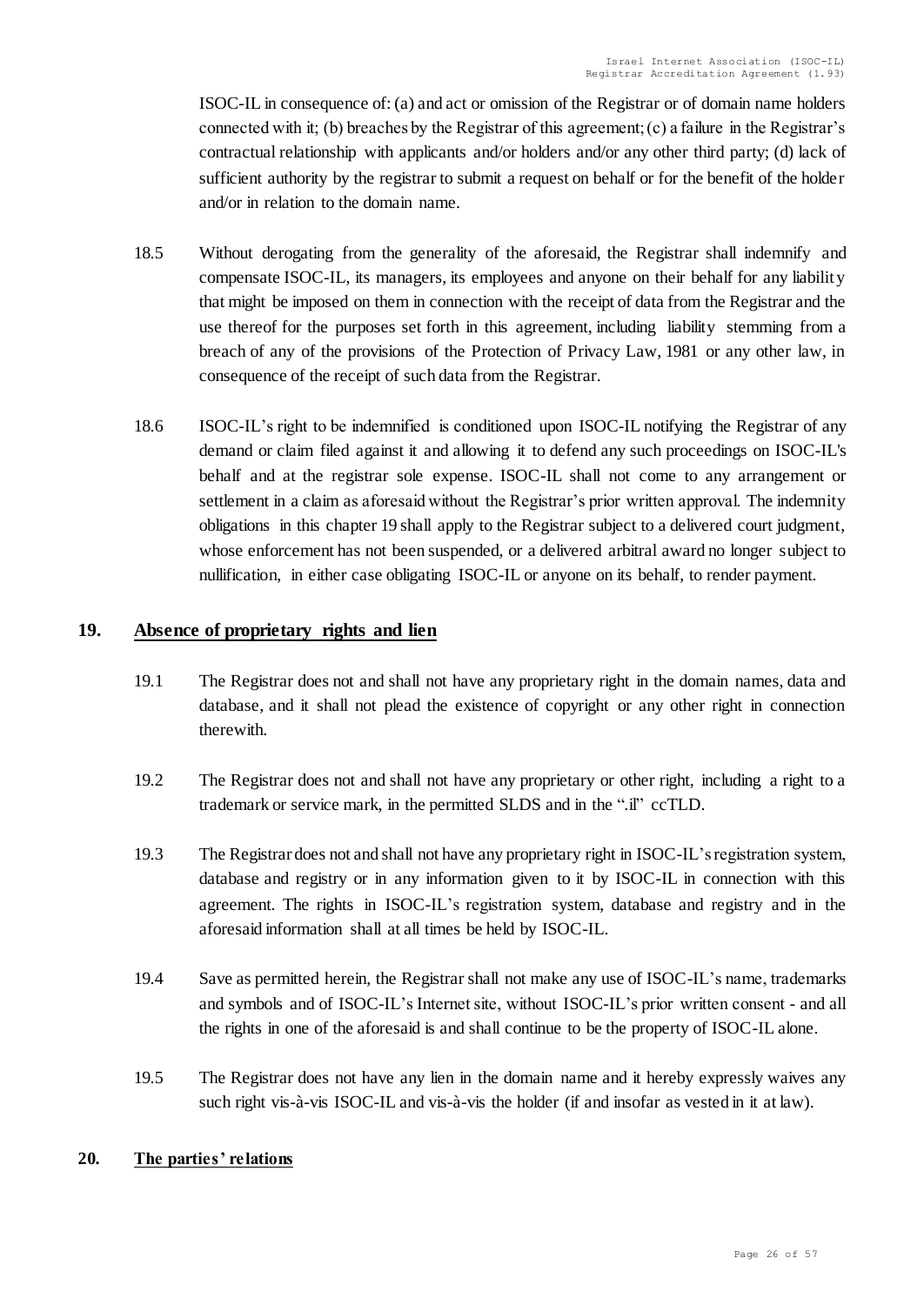This agreement does not create employer-employee relations, agency relations, partnership relations, representation relations and the like. The parties' contractual relationship shall be solely in accordance with the express terms and conditions of the agreement.

### <span id="page-26-0"></span>**21. Prohibition of assignment**

- 21.1 The Registrar may not transfer, assign, charge, rent out, lend and/or howsoever give any third party, directly and/or indirectly, its rights and/or obligations pursuant hereto, or some of them, without ISOC-IL's prior written consent and without the assignee having been accredited by ISOC-IL to serve as registrar. Without derogating from the generality of the foregoing or from any other provision herein, it is clarified that the Registrar may hire subcontractors, but that the use of subcontractors shall in no way limit or derogate from the Registrar's obligations to ISOC-IL. Failure of any subcontractor of the Registrar to perform its obligations shall not relieve the Registrar from its obligations, shall not entitle the Registrar to any continuance or extension in the performance of its obligations, and shall not diminish or lessen the Registrar's obligations hereunder or their performance.
- 21.2 The transfer and/or assignment of any right or obligation by one of the parties to a third party shall not derogate from the Registrar's direct liability pursuant hereto for its acts or omissions prior to the transfer and/or assignment.
- 21.3 ISOC-IL may transfer and/or assign to any third party, directly and/or directly, its rights and/or obligations pursuant hereto, or some of them, if it loses the source of the authority for its operations or insofar as required for the purpose of performing its position pursuant hereto and in general, provided that the Registrar's rights pursuant hereto are not prejudiced. In particular, and without derogating from the generality of the aforesaid, ISOC-IL may transfer the management and maintenance of ISOC-IL's registry to a third party elected by it for such purpose.

# <span id="page-26-1"></span>**22. Confidentiality**

- 22.1 "Confidential Information" as this term is used in this agreement, means, *inter alia*, any information of the disclosing party or its customers, including, among other things, any data or information regarding commercial terms, engagement terms, the disclosing party's activities, plans, business, technology, technological systems, reporting systems and methods, customer lists, vendor lists, projects, collaborations, business plans, strategic plans, marketing plans, sales, forecasts, estimates and financial reports.
- 22.2 All Confidential Information is proprietary to the disclosing party, and any use thereof by the receiving party is prohibited, unless otherwise expressly authorized in writing by the disclosing party, or as otherwise permitted and/or required pursuant to this agreement.
- 22.3 Each party that receives or is otherwise exposed to the other party's Confidential Information undertakes to maintain and safeguardsuch Confidential Information in confidence, using means at least as stringent as that party uses to safeguard its own Confidential Information, but in no event less than reasonable means.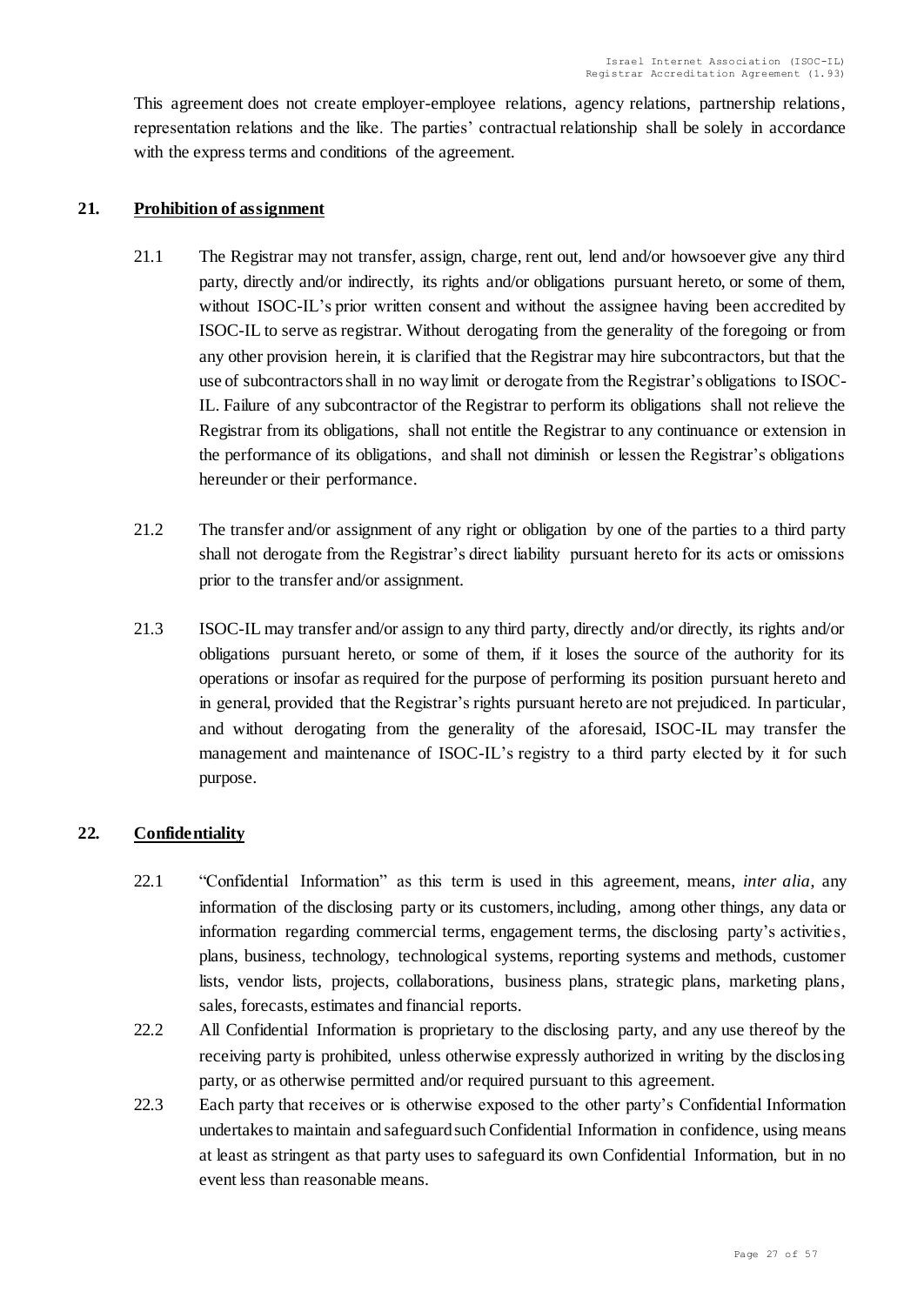- 22.4 A party receiving Confidential Information from the other party may only disclose such Confidential Information to its employees or relevant subcontractors, on a "need to know" basis, only to the extent necessary for the performance of this agreement, and only after putting those employees or subcontractors on notice of the duty to safeguard the Confidential Information and after having them execute a written confidentiality undertaking whose terms parallel the terms of this chapter of the agreement.
- 22.5 The parties agree that the confidentiality undertakings herein shall apply to the their employees, representatives and any person or entity connected with them, and that each party shall be liable to the other party for any breach or violation of the abovementioned confidentiality undertakings by its employees, representatives and other persons or entities connected with it.
- 22.6 The parties agree that the confidentiality undertakings herein shall survive any termination or expiration of this agreement and shall remain binding with full force and effect.
- 22.7 The confidentiality undertakings herein shall not apply to: (1) information in the public domain or that entered the public domain through no fault or breach of either party; (2) professional knowledge comprising the know-how and skillset of a person having ordinary skill in information technology, as opposed to the application of such knowledge by either party; (3) information that a party possesses prior to its disclosure by the other party; and (4) information whose disclosure is required pursuant to applicable law or to a binding order or decree of a judicial, administrative or other competent authority, provided that, to the extent legally permissible, the party subject to such disclosure requirement notifies the other party in writing of the requirement soon after becoming aware of such requirement and further provided that such other party is afforded a reasonable opportunity to challenge the requirement, to the extent permissible under law.

# <span id="page-27-0"></span>**23. General**

- 23.1 The failure by any party hereto to exercise any of its rights pursuant hereto or at law, or delay in the exercise thereof, shall not be deemed a waiver by such party of the said right.
- 23.2 Any waiver, change or extension given by one party to another shall not serve as a precedent in another case, and in any event - such waiver or extension shall not be valid unless given in writing.
- 23.3 The terms and conditions hereof reflect everything agreed and provided between the parties. Any previous agreement between the parties, whether written or oral, is hereby revoked. Any change herein must be made in writing and signed by the parties.
- 23.4 The parties' addresses for the purposes of this agreement are as set forth in the recitals. Notice sent by registered mail from one party to the other in accordance with the said address shall be deemed received by the addressee within three days of being mailed in Israel; if sent by facsimile - upon receipt of transmission confirmation; if sent by e-mail to the contacts' address - after X hours, provided that notice has not been received that the e-mail has not gone through; and if given by hand - at the time of delivery.

# <span id="page-27-1"></span>**24. Force majeure**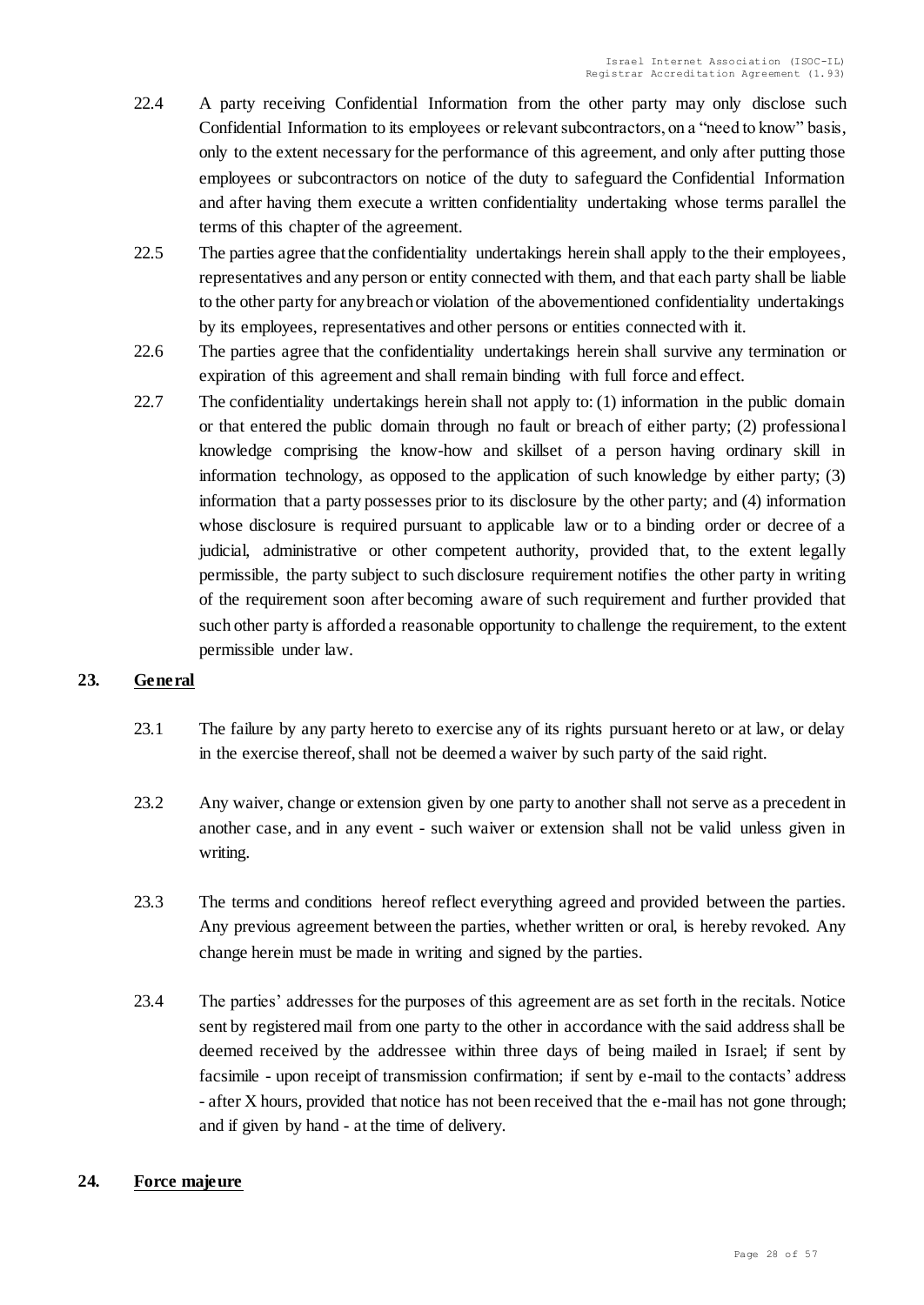Neither party shall bear any liability, in contract or any tort, for any damage, including special damage, consequential damage or indirect damage, pursuant to the agreement or at law, occasioned by force majeure, including fire, flood, war, acts of sabotage, serious disturbances of the public peace, a shortage of reasonable sources for the supply of equipment essential to the operation of the Internet and/or the system, an act or omission of a communications licensee or restrictions imposed by it, a temporary delay, restriction, cessation or disconnection in services and ancillary services in consequence of government regulations or orders, Internet restrictions, military or security restrictions, fraud prevention means or other causes that are not in such party's control.

# <span id="page-28-0"></span>**25. Amendments**

- 25.1 ISOC-IL may amend or change this agreement from time to time or replace it with another version.
- 25.2 The additions and changes as aforesaid shall take effect within 30 days of the update concerning these changes being delivered to the Registrar.
- 25.3 If the changes or the new version are not acceptable to the Registrar, it may give notice of the agreement's termination, and such shall be deemed termination of the agreement on the Registrar's initiative, with everything implied therefrom.

# **As witness the hands of the parties:**

By: By:

Date: Date: Date: Date: Date: Date: Date: Date: Date: Date: Date: Date: Date: Date: Date: Date: Date: Date: Date: Date: Date: Date: Date: Date: Date: Date: Date: Date: Date: Date: Date: Date: Date: Date: Date: Date: Date:

#### Page 29 of 57

<u> 1980 - Johann Barn, mars eta bainar eta baina eta baina eta baina eta baina eta baina eta baina eta baina e</u>

**ISOC-IL The Registrar**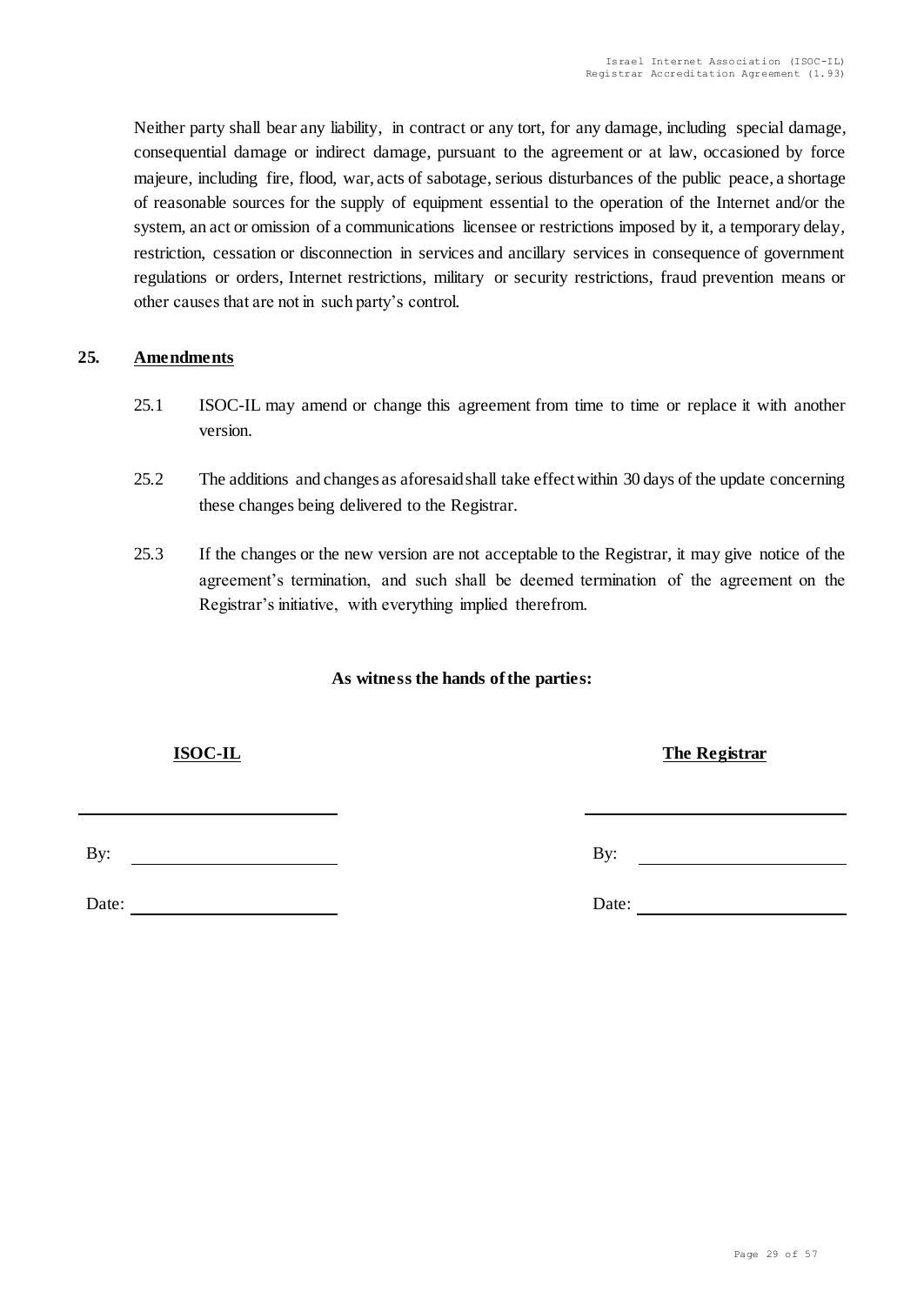# **APPENDIX "A": DETAILS THAT MUST BE KEPT UP TO DATE**

- 1. Details of the holder of the domain name:
	- 1.1 name;
	- 1.2 holder type individual / corporation (organization);
	- 1.3 if holder is a corporation an identifying number (company number / association number etc.);
	- 1.4 physical address to which mail may be delivered, including the street name and number, city, postal code and country (in case of a post office box please provide its number, city, postal code and country);
	- 1.5 active e-mail address;
	- 1.6 telephone number;
	- 1.7 facsimile number.
- 2. Administrative contact:
	- 2.1 name;
	- 2.2 physical address to which mail may be delivered, including the street name and number, city, postal code and country (in case of a post office box please provide its number, city, postal code and country);
	- 2.3 active e-mail address;
	- 2.4 telephone number;
	- 2.5 facsimile number.
- 3. Technical contact:
	- 3.1 name;
	- 3.2 physical address to which mail may be delivered, including the street name and number, city, postal code and country (in case of a post office box please provide its number, city, postal code and country);
	- 3.3 active e-mail address;
	- 3.4 telephone number;
	- 3.5 facsimile number.
- 4. Responsible registrar:
	- 4.1 name;
	- 4.2 physical address to which mail may be delivered, including the street name and number, city, postal code and country (in case of a post office box please provide its number, city, postal code and country);
	- 4.3 active e-mail address;
	- 4.4 telephone number;
	- 4.5 facsimile number.
- 5. DNS addresses
- 6. Zone contact:
	- 6.1 name;
	- 6.2 physical address to which mail may be delivered, including the street name and number, city, postal code and country (in case of a post office box please provide its number, city, postal code and country);
	- 6.3 active e-mail address;
	- 6.4 telephone number;
	- 6.5 facsimile number.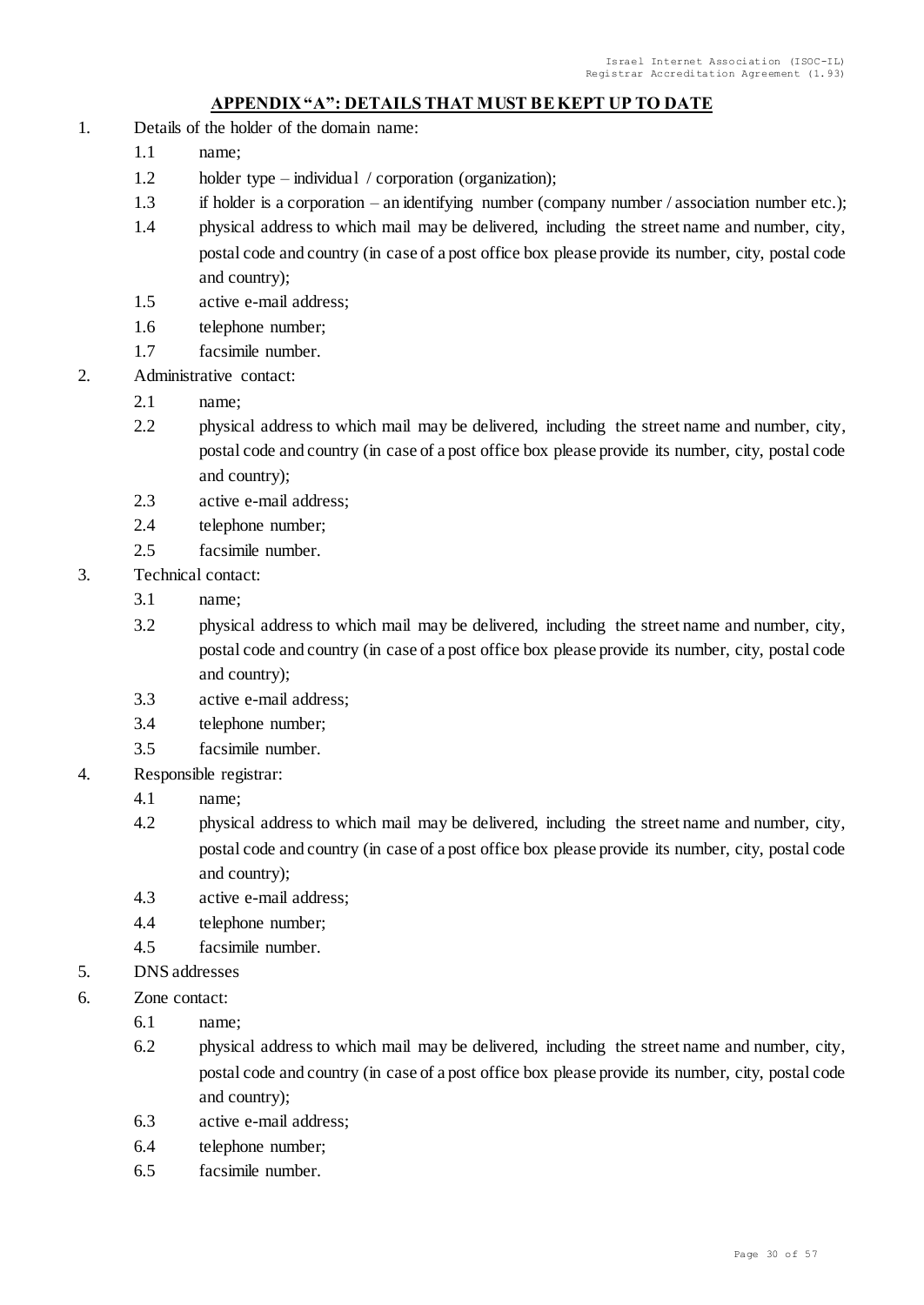### **APPENDIX "B": TECHNICAL APPENDIX**

1. The technical restrictions governing a domain name:

#### Definitions:

In the domain name "isoc.org.il" -

".org.il" is one of the permitted SLDs;

"isoc" is a third level domain.

The third level string is subject to the following restrictions:

- (a) the string may only contain small Latin letters ("a" to "z") and/or numbers ("O" to "9") and/or a hyphen;
- (b) the string shall contain at least three characters;
- (c) the string shall contain 64 characters at the most;
- (d) the string shall not begin with a hyphen;
- (e) the string shall not end with a hyphen;
- (f) the string shall not contain two consecutive hyphens.

#### 2. Technological infrastructure

The Registrar hereby warrants that the technological infrastructure provided by it for the purpose of its activity as accredited registrar pursuant to the agreement meets the following conditions:

- (a) the infrastructure has an orderly back-up system, including backup external to the facility with which the Registrar carries on its ordinary business activity;
- (b) the infrastructure has a back-up electrical system;
- (c) the infrastructure has an environmental protection system including smoke detection and fire extinguishing systems;
- (d) the Registrar operates an information security system of the highest standard since in the scope of its activity pursuant hereto it shall be given information defined as private.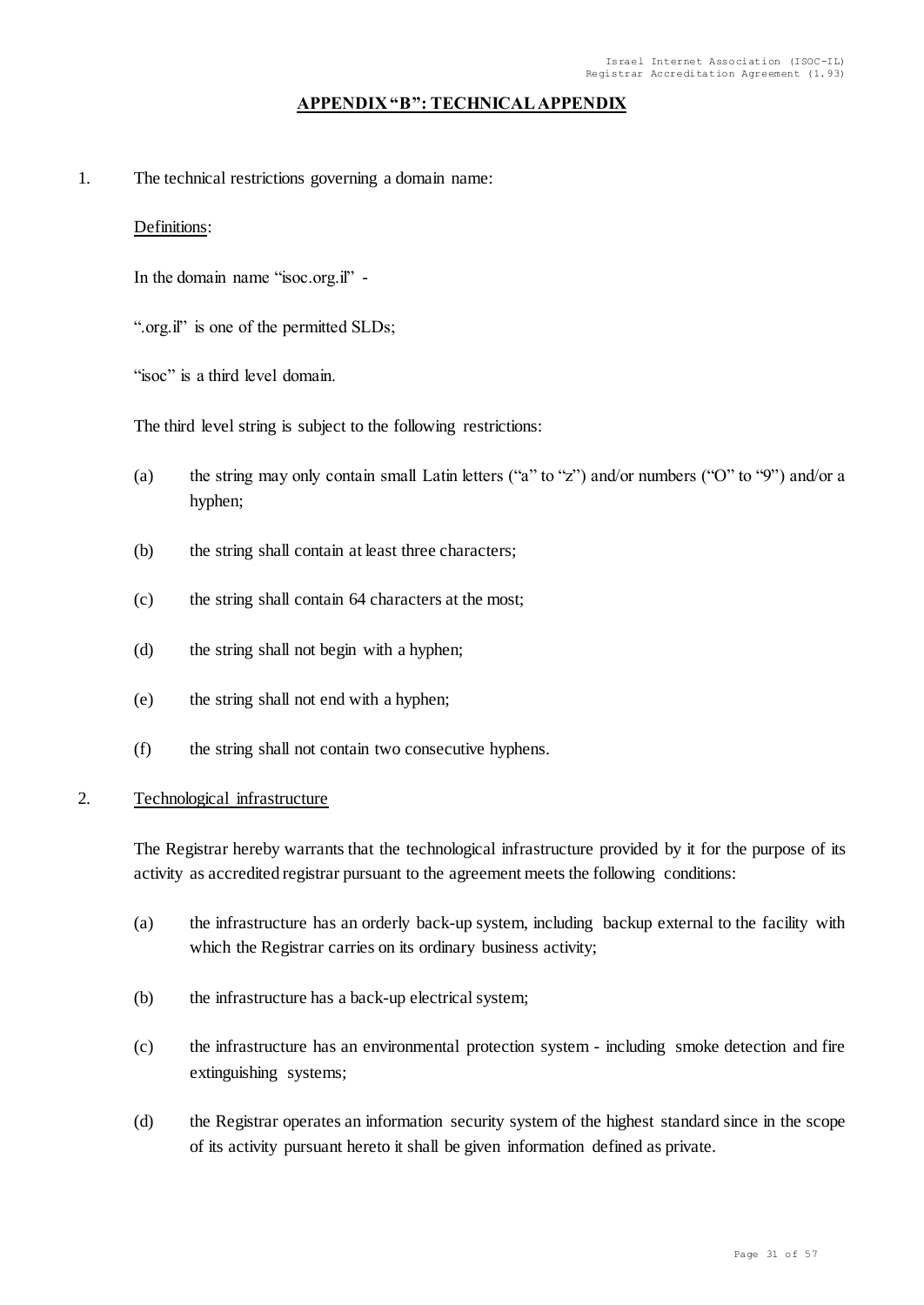# **APPENDIX "C": WHOIS**

- 1. The Whois service shall enable the public to retrieve current information concerning a particular domain name, by entering details of the requested domain name.
- 2. The Whois service shall be provided free of charge.
- 3. The retrieved information that is presented to an applicant shall be that relayed from ISOC-IL's database.
- 4. The Registrar shall expressly prohibit, in a contractually binding manner, on its Internet site/s and in particular adjacent to the Internet page providing the Whois services, use of the information provided to the public through the Whois system, save for the object of the fair use for which the system exists, that is to say - for the purpose of examining the availability of a potential domain name for allocation and/or examining the status of such or other domain name. In particular, the Registrar shall expressly prohibit, by contract, and shall technically prevent the scanning of the Whois database and/or the methodical extrication of information therefrom, by manual or computerized means, for any object whatsoever.
- 5. The Whois service shall be provided through Port 43.
- 6. Keeping the Whois service up to date
	- Once a year, Registrar will contact each of the holders, each holder with respect to the domain names which are attributed to the Registrar and will present to each holder with a notice which includes the current Whois information for the applicable domain names.
	- When contacting the holders, Registrar will emphasize the holder's obligations to keep all domain name registration details up-to-date, throughout the holding term, and that any inaccurate information may be grounds for cancellation of the allocation of the domain name.
	- Registrar will send such notifications by email, and it may provide it to the holders through the Registrar's user interface for domain name management. Such notices will be written both in English and in Hebrew. Registrar will also send such notice to the domain name's Administrative contact.
	- Registrar will keep all documentation of such notices and their dates in accordance with the provisions of this agreement.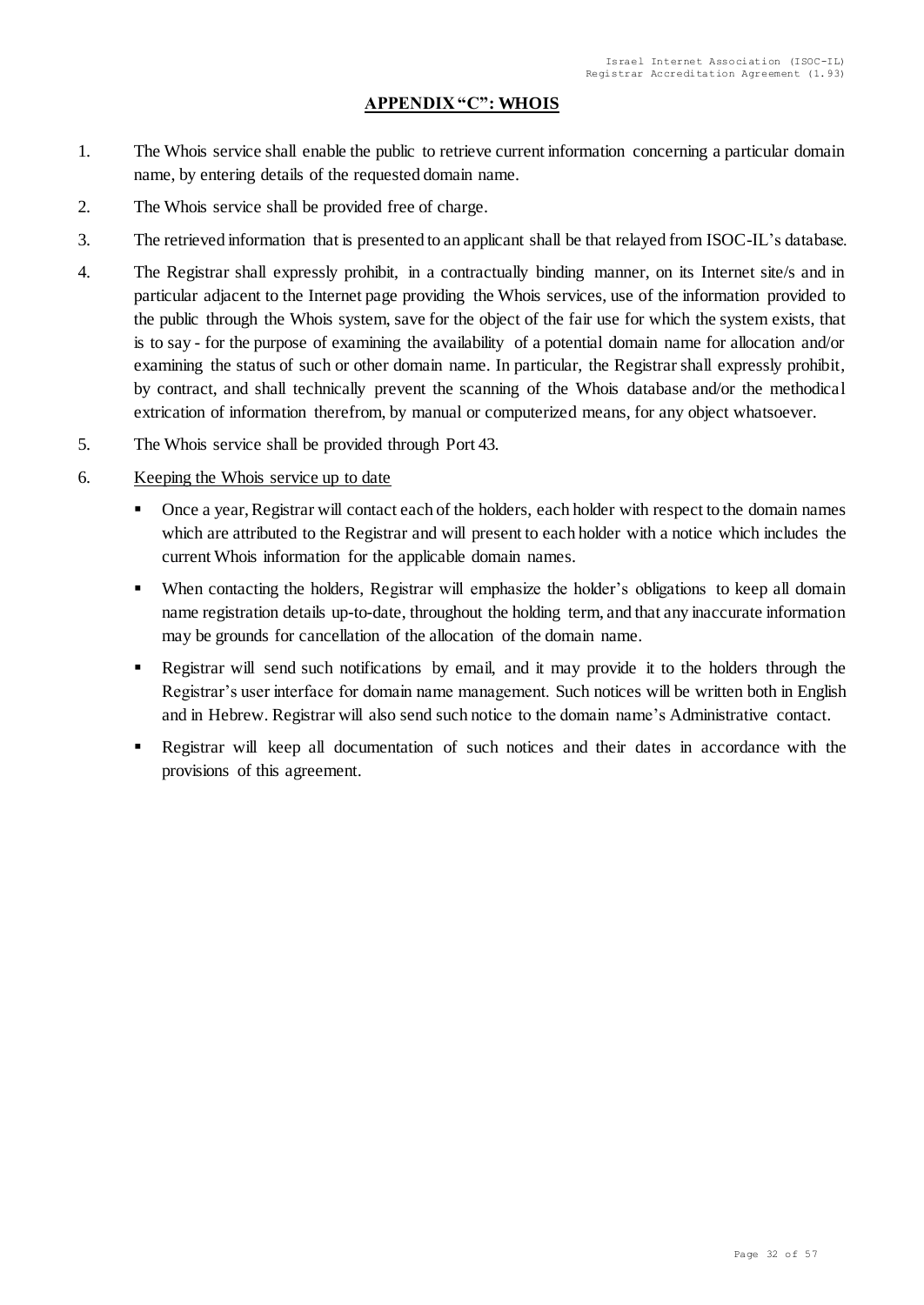# **APPENDIX "D": THE TERMS AND CONDITIONS THE REGISTRAR MUST INCLUDE IN THE REGISTRATION AGREEMENT EXECUTED WITH THE HOLDERS**

**Note: these terms and conditions shall be strictly integrated into the registration agreement proposed by the Registrar to the registration applicants, under the heading "subordinacy to ISOC-IL's rules".** 

- 1. The registration applicant acknowledges<sup>1</sup> that the domain names are registered and managed subject to ISOC-IL's registration rules (hereinafter referred to as **"ISOC-IL's rules"** and **"ISOC-IL"** respectively). The registration applicant confirms that he has been given an adequate opportunity to read ISOC-IL's registration rules, that he has actually read them and that he agrees thereto. In such context, the registration applicant acknowledges that:
	- 1.1 the domain names are registered for holding periods of one, two, three, four of five year, at the applicant's choice;
	- 1.2 the registration applicant is subject to ISOC-IL's rules for the settlement of disputes in connection with rights in domain names.
- 2. ISOC-IL does not bear any liability to the registration applicant for the expiration of the domain name's registration, the renewal of the registration and/or the performance of any act the liability to perform which rests with the accredited registrar.
- 3. ISOC-IL's liability to registration applicant in connection with the domain name's registration, checking the application for the registration thereof and the handling thereof after registration - is limited as expressly provided in ISOC-IL's rules.
- 4. The registration applicant acknowledges that the registration of a domain name shall not vest him with any rights of ownership or other proprietary right in the domain name, but merely with a contractual right to hold the domain name.
- 5. The registration applicant shall compensate and indemnify ISOC-IL for any plea, claim and/or demand deriving from the domain name's registration and/or from the holding and use thereof contrary to ISOC-IL's rules and the provisions of any law.
- 6. The registration applicant is aware that he may approach the public complaints commissioner appointed by ISOC-IL at the address: reg-complain@isoc.org.il.
- 7. The laws governing disputes between the registration applicant and ISOC-IL are the laws of the State of Israel only (without its choice of law rules applying) and sole jurisdiction rests with the competent courts in the Central or Tel Aviv Districts.

l

<sup>&</sup>lt;sup>1</sup> Note to accredited registrar: any reference in the body of the on-line agreement to ISOC-IL's registration rules or to ISOC-IL's dispute settlement rules shall also serve as a link to the most current Hebrew version of the relevant terms and conditions published on ISOC-IL's site.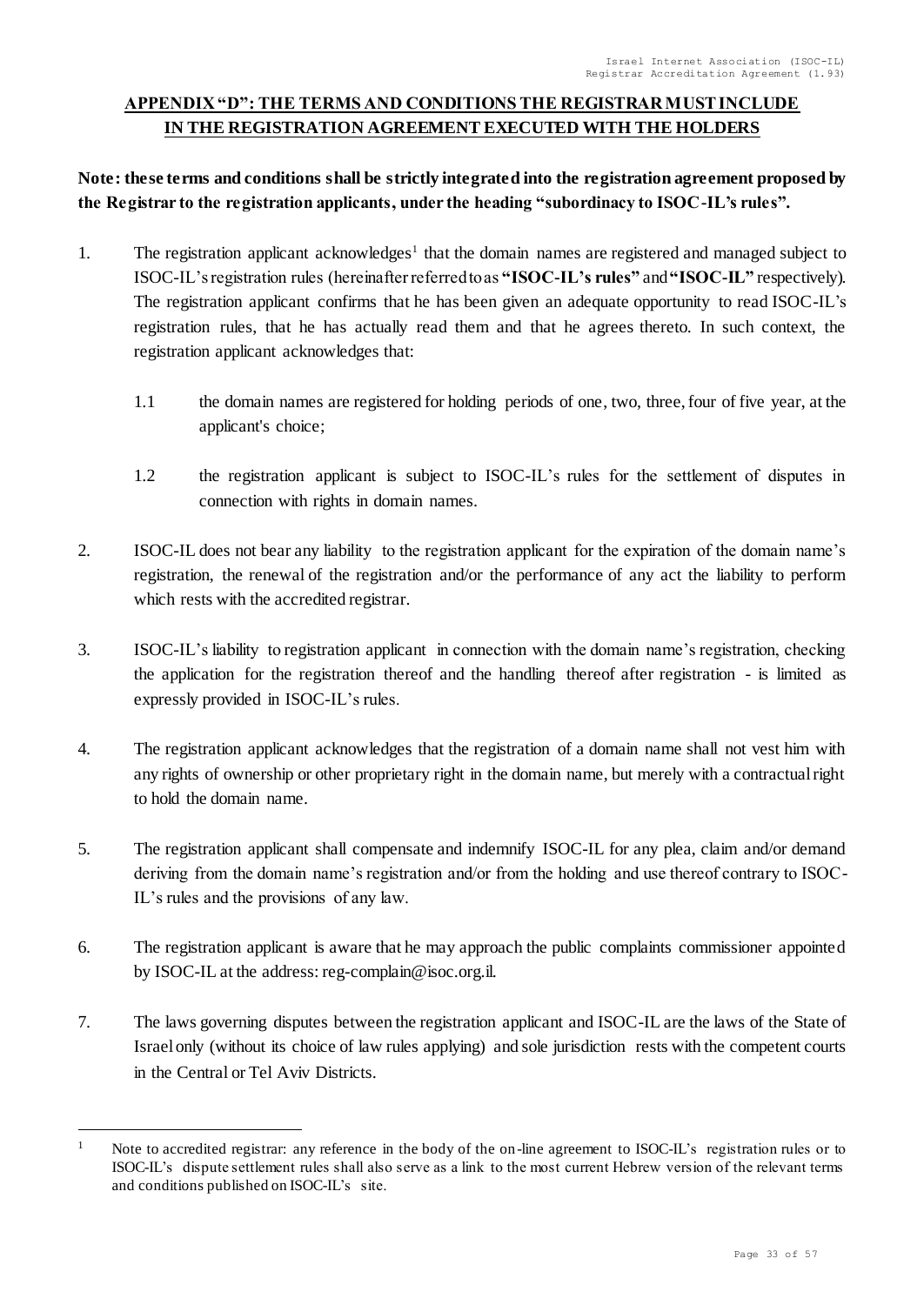8. In these clauses, "accredited registrar" means a registrar of domain names who has been accredited by ISOC-IL to register domain names, through which the registration applicant registered and/or manages the domain name.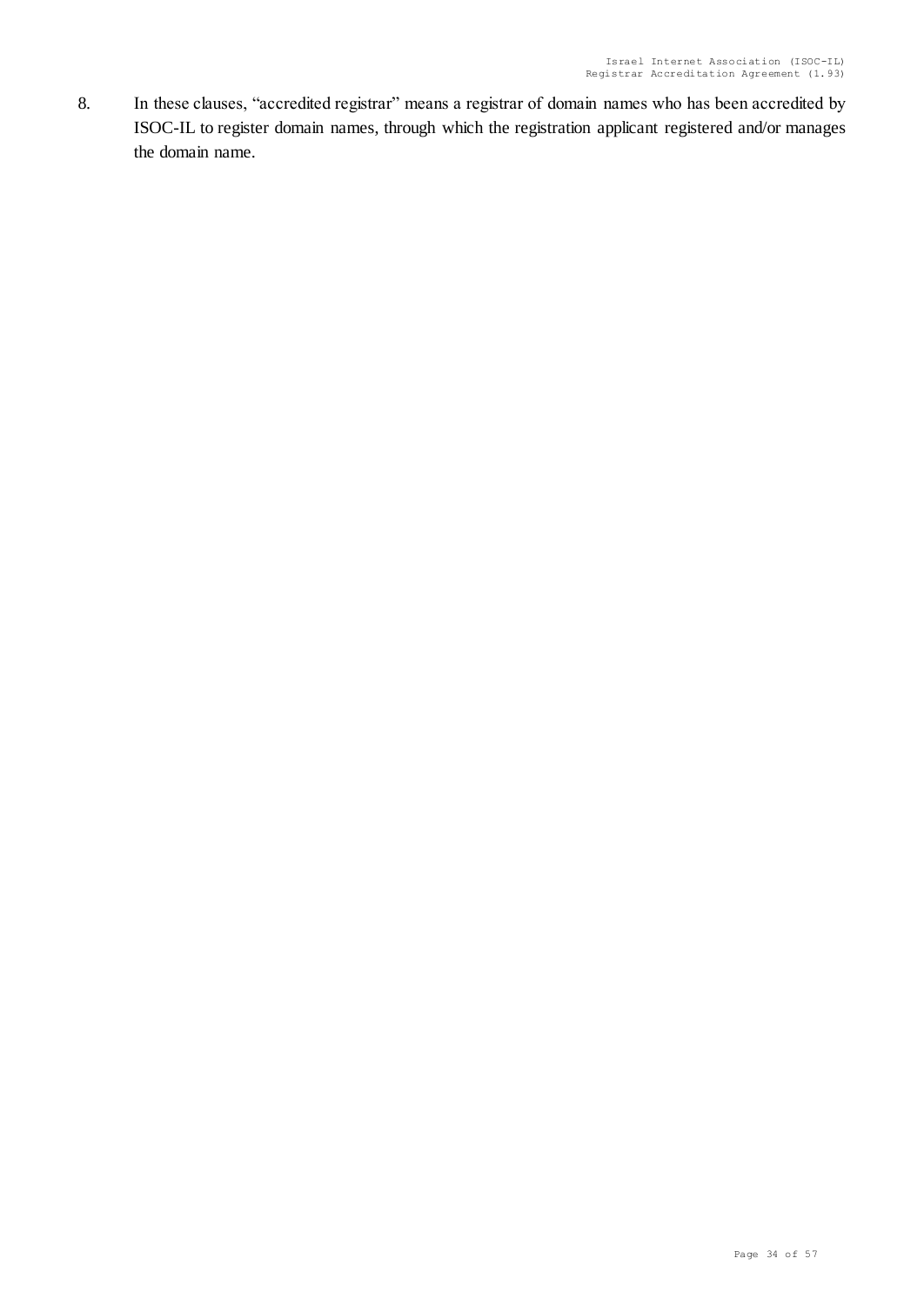#### **APPENDIX "E": REGISTRY OPERATING PROCEDURES**

#### 1. **Application to allocate a new domain name (create domain)**

- 1.1 Where an applicant has applied to the Registrar for the allocation of a new domain name, and provided that the domain name is indeed available for registration, the Registrar shall apply to ISOC-IL to register the domain name.
- 1.2 The application shall be submitted on a standard application form, in accordance with the protocol whose technical details are defined by ISOC-IL (hereinafter referred to as **"the protocol"**).
- 1.3 The submission of an application as aforesaid by the Registrar to ISOC-IL shall constitute a representation by the Registrar to the effect that:
	- 1.3.1 it has identified the applicant and that the applicant is an existing entity and not a fictitious one. The Registrar will verify applicant's email address;
	- 1.3.2 the applicant has assumed the agreement with the Registrar, which also embodies all the stipulations and representations the Registrar is required to include in the Registrar-applicant agreement, pursuant to appendix "D": the terms and conditions the Registrar must include in the registration agreement executed with the holders;
	- 1.3.3 it shall check that the requested domain name complies with ISOC-IL's current requirements and name registration policy at the time of the application's submission;
	- 1.3.4 if the application includes a block on the possibility of submitting transfer applications (the "transfer lock" function), this block has been included at the applicant's express and documented request.
- 1.4 If the name is available and suitable for registration and provided that ISOC-IL has not exercised its authority to refuse to register the name pursuant to this agreement and/or at law, ISOC-IL shall register the new domain name, in all its details, in the registry, after the registration fee has been collected.
- 1.5 The domain name's availability for registration shall be examined at the time ISOC-IL handles the application, and on a first come first served basis in relation to such domain name, as provided in ISOC-IL's registration rules.
- 1.6 The domain name shall be attributed to the registrar through which it is registered.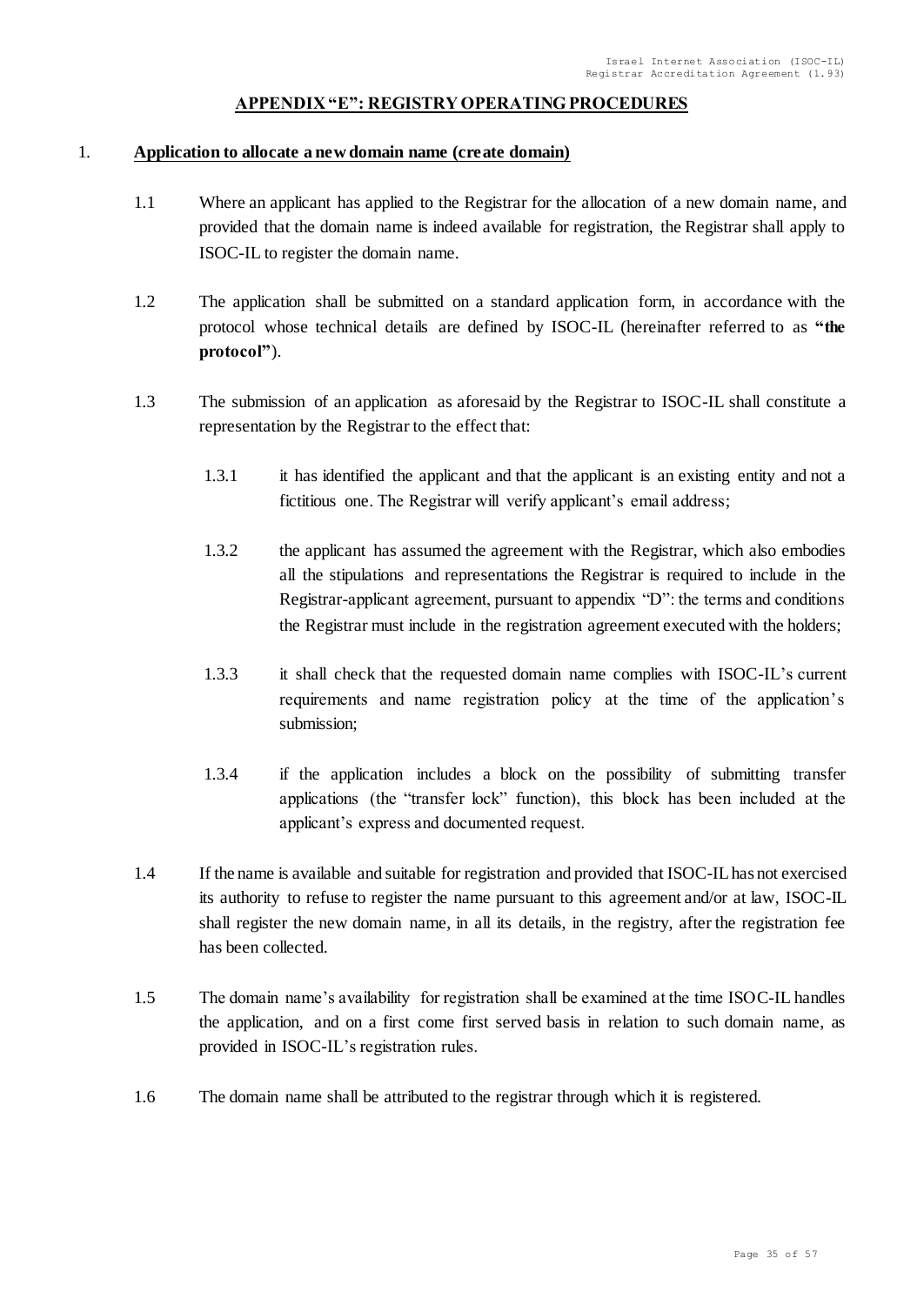- 1.7 The domain name shall be registered for the holding term requested, but no more than the maximal holding term, which may be extended, at the holder's election, for additional holding terms, as provided in domain name renewal procedure described in clause 3 of this appendix.
- 1.8 ISOC-IL may, in retrospect, examine domain names that were already registered in the registry and Registrar is obligated to fully cooperate with ISOC-IL and in particular with respect to any communication with the holder. For such a purpose, ISOC-IL will notify the Registrar of any registered domain names which ISOC-IL suspects that were registered using false or inaccurate information and Registrar will verify such information with the holder and will amend and correct any such false or inaccurate information. In any case where such domain name information is not amended or corrected – ISOC-IL will suspend the domain using a "Server Hold" operation, which will take place automatically after 21 days following ISOC-IL's first notice to the Registrar. ISOC-IL may, at its discretion, delete the domain name after 35 days have passed since the beginning of the verification process, as long as no request to amend or correct the domain name information was received by ISOC-IL in that period (see section 13 - Procedure for verifying domain names' holder/registrant information following allocation of domain names ("Registrant Verification Process").
- 1.9 Once the registration of a particular name has been approved by ISOC-IL, the registration fee shall in no event be refunded to the Registrar.

# 2. **Application to cancel the registration of a domain name (delete domain)**

- 2.1 Where a holder applies to the Registrar in writing to permanently delete a domain name held by him, and the domain name is attributed to the Registrar, the Registrar shall check that it has positively identified the holder, that he is indeed the registered holder of the relevant domain name, that he may order its deletion as aforesaid and that he indeed wishes to delete the domain. Thereafter, the Registrar shall submit a delete application, in accordance with the protocol.
- 2.2 The Registrar shall keep the holder's original application and the correspondence exchanged between the Registrar and the holder for the purpose of verifying his identity and desire, such that they shall be available for presentation to ISOC-IL, at its request, and for any other purpose.
- 2.3 The submission of an application to ISOC-IL for the deletion of a domain name by the Registrar shall constitute a representation of the Registrar to the effect that:
	- 2.3.1 it has identified the holder as the registered holder of the domain name;
	- 2.3.2 it has checked that the said holder indeed wishes to permanently delete the domain name, and that the holder is aware that upon the domain name's deletion from the registry, any other applicant may register the domain name for himself.
- 2.4 ISOC-IL may check directly with the holder that he indeed wishes to delete the domain name.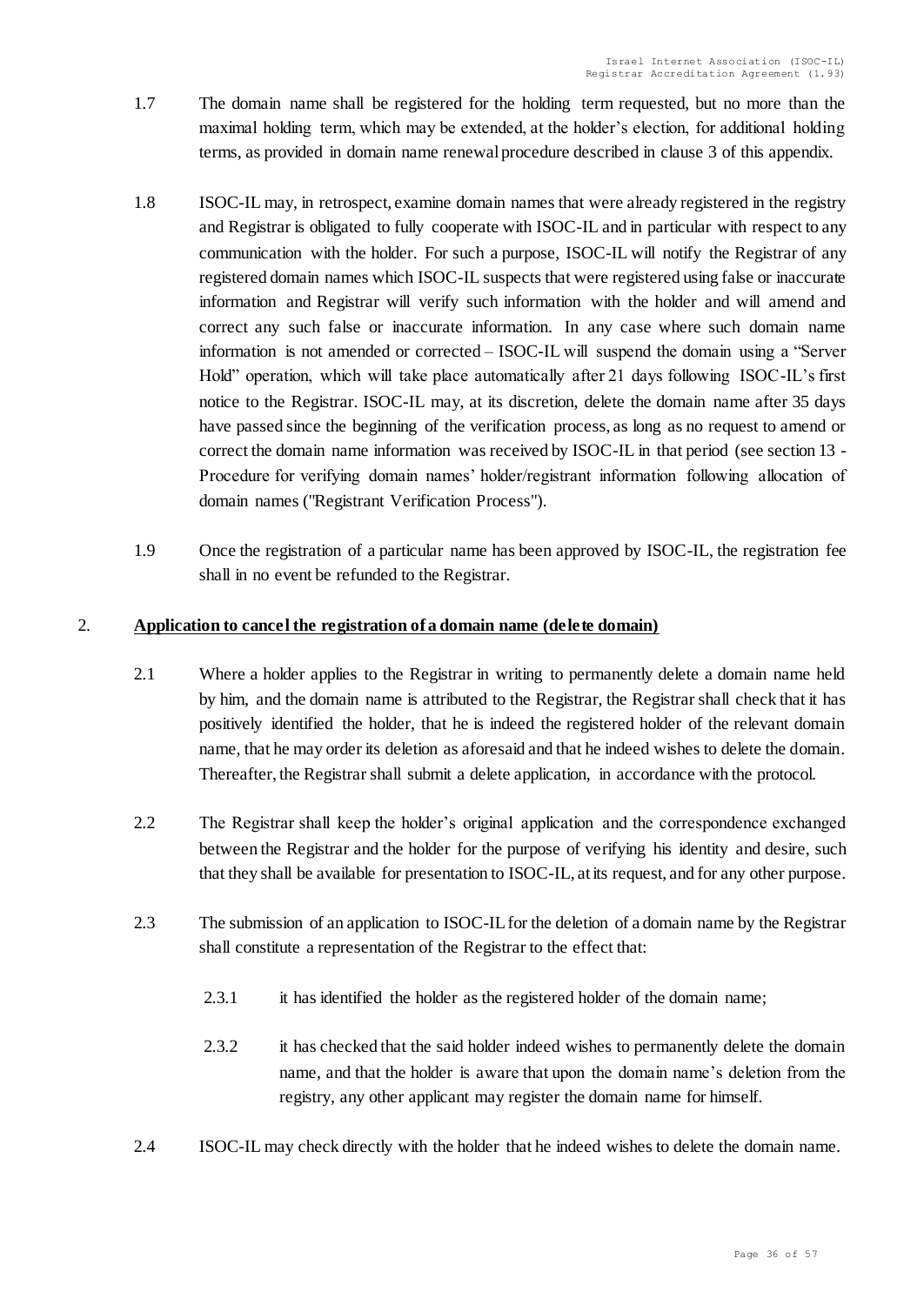- 2.5 After the deletion process has been completed, the domain name shall be available for registration, and any applicant complying with ISOC-IL's current registration policy and conditions may apply to be registered as its holder, through any of the accredited registrars.
- 2.6 ISOC-IL shall not reimburse the Registrar or a former holder for the balance of the holding term from the deletion date to the expiry date, or any other term.

# 3. **Renewing the registration of a domain name (renew domain)**

- 3.1 Domain names may be renewed for periods set forth in appendix "H".
- 3.2 The Registrar shall be liable to adopt all the reasonable measures in order to notify the holder of the domain name of its anticipated expiry, and to check whether the holder wishes to renew the holding term.
- 3.3 Where a holder applies to the Registrar to renew a domain name, the Registrar shall renew the domain name by submitting an application for the domain name's renewal in accordance with the protocol. The renewal shall only be approved after renewal fee has been collected from the operating deposit.
- 3.4 Without prejudice to the aforesaid, about 30 days, and no later than 120 days after the expiry date of a domain name that has not been renewed, the domain name shall become inactive (the DNS reference in the registry will be disconnected) and thereafter it shall be finally deleted from the name registry.
- 3.5 The renewal of a domain name in the registry systems shall constitute a representation of the Registrar to the effect that it has identified the holder as the registered holder of the domain name and that the holder indeed wishes to execute such act.
- 3.6 In no event shall the renewal fees be refunded to the Registrar.
- 3.7 ISOC-IL may alter a domain name's renewal terms, on at least 30 days' notice. ISOC-IL shall publish all the information concerning the change in the domain name's renewal terms and conditions on its Internet site.

### 4. **Updating and changing details in domain name entries (update domain)**

4.1 Where a holder applies to the Registrar to update and change a domain name entry, and the domain name is attributed to the Registrar, the Registrar shall check that it has positively identified the holder, that he is indeed the holder of the domain name and that he indeed wishes to effect the update/change. Updating a holder's email address requires a verification of the holder's updated and current email address.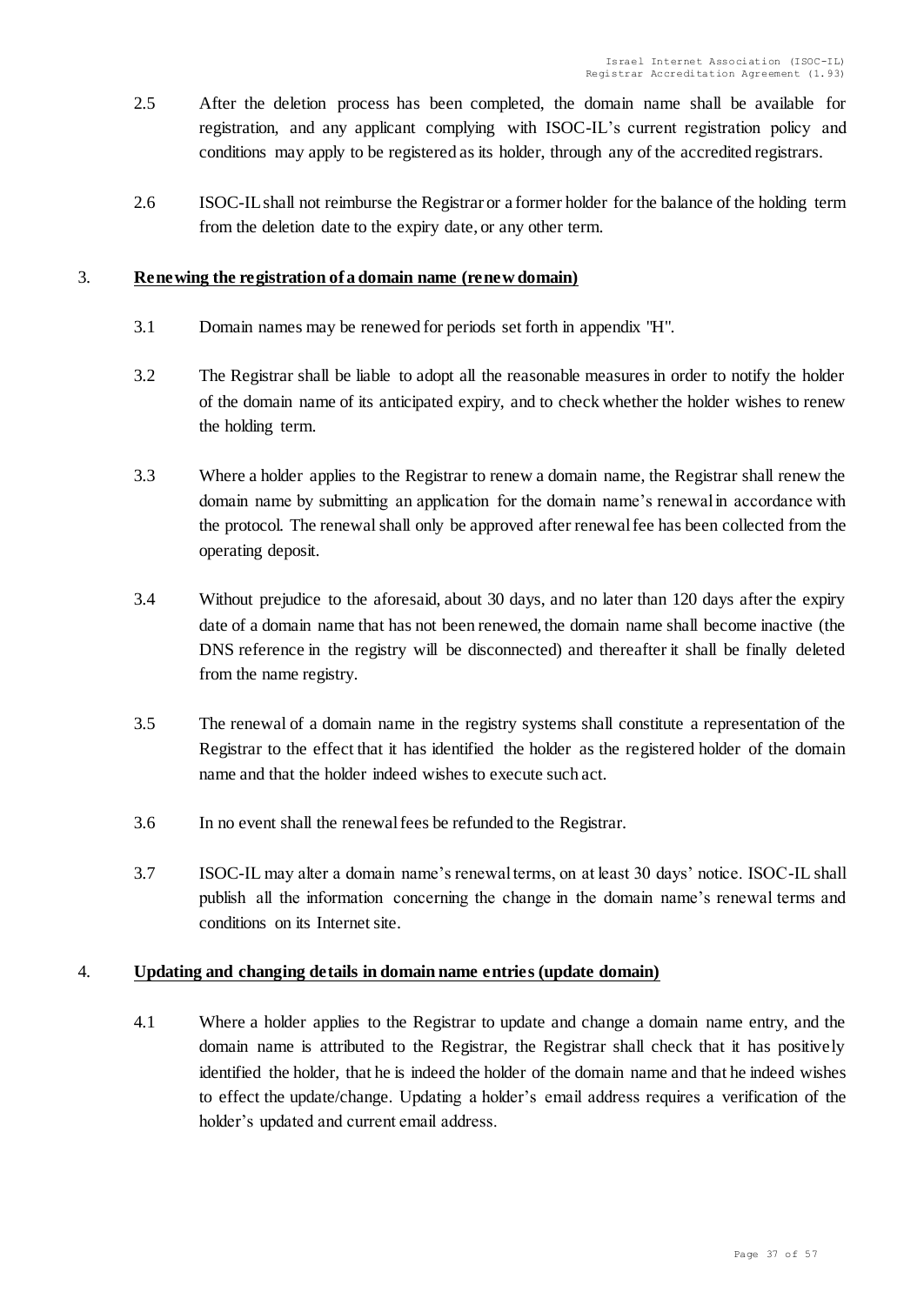- 4.2 "Updates and changes" include updates and changes in the physical or virtual addresses and in the holder's contact details, technical details and more, but do not include changes in the holder's identity. Changes in the holder's identity may only be made through the process described in clause 6 of this appendix.
- 4.3 The Registrar shall keep the holder's application and the correspondence exchanged for the purpose of verifying his identity, such that they shall be available for presentation to ISOC-IL, at its request, and for any other purpose.
- 4.4 Where the Registrar has checked everything required of it in clause 4.1, it shall make the requested changes in the registry's computers, in accordance with the protocol.
- 4.5 The act of changing details in a domain name in the registry's systems shall constitute a representation of the Registrar to the effect that:
	- 4.5.1 it has identified the holder as the legal holder of the domain name and that the holder indeed wishes to execute such act;
	- 4.5.2 the act requested by the holder and executed by it is not contrary to ISOC-IL's policy and directives.
- 4.6 Details relating to the holder's name, that do not amount to a change in the holder's identity (for example, a change in the company's name) shall be updated by submitting a modification application; however, such an application shall be subject to ISOC-IL's approval, and shall only be approved on presentation of an official document attesting to the name's update in the registry.
- 4.7 The Registrar is obliged to provide registrants with an identical access method to any action performed using the Update Domain operation. The registrar may not determine that certain Update Domain operations will be submitted or authorized by the Domain Name Holder in a different manner.
- 4.8 Applying to update a Transfer Authorization Code A request to update a Transfer Authorization Code is, for all purposes, an Update Domain request, and will be handled by the Registrar to which the Domain Name is attributed in the manner described in this section 4. This mechanism is intended to provide an additional protection layer within a Transfer Domain request.

The Registrar to which the Domain Name is attributed will provide the holder with a Transfer Authorization Code upon request (and as explained below) and will also provide ISOC-IL with same code by submitting an Update Domain request.

Additional guidelines regarding Transfer Authorization Codes: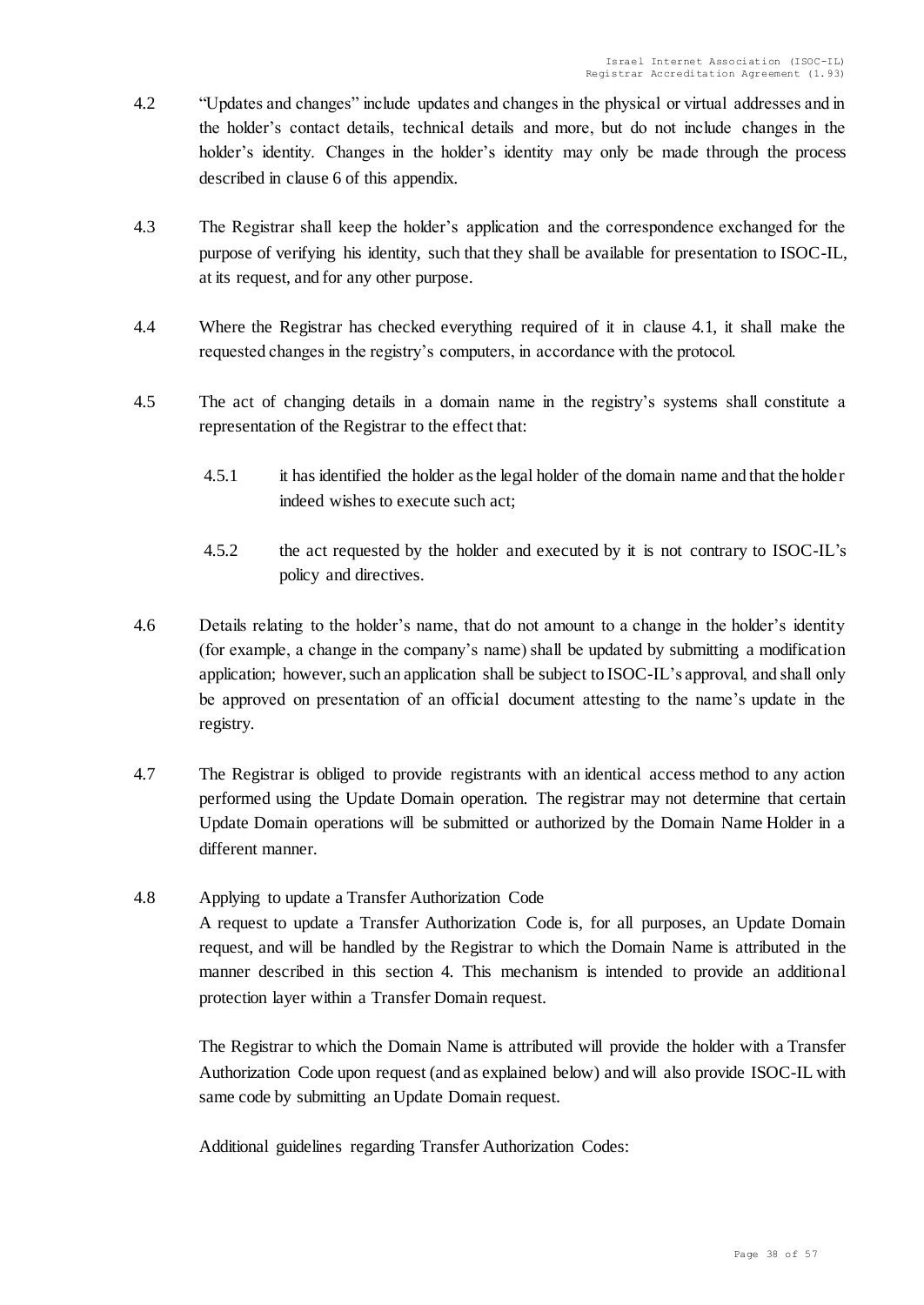- 4.8.1 A Transfer Authorization Code will only be disclosed to the Registrar to which the Domain Name is attributed, the holder and ISOC-IL.
- 4.8.2 The Registrar will create a unique Transfer Authorization Code for each Domain Name attributed to that Registrar which is intended to be transferred.
- 4.8.3 A Transfer Authorization Code will be treated as a password and must be kept confidential to prevent its disclosure to any entity which is not authorized to hold it.
- 4.8.4 A Registrar to which a Domain Name is attributed will create a Transfer Authorization Code by itself, or, alternately, it may allow the holder to create the Code through a secure management interface.
- 4.8.5 The Registrar may provide the Transfer Authorization Code to the holder through the Domain Name's management interface, or by email (due to data security considerations and in order to prevent any abuse of such Codes, the Code must not be provided "as is" through email. The Registrar may send the Code via email with a verification mechanism, where the Code will only be provided to the holder following a verification process).
- 4.8.6 the Registrar will provide a Domain Name's Transfer Authorization Code to the holder of Such Domain Name, at any time following the holder's request to receive the Code. The Registrar will verify that such request was in fact made by the holder of the applicable Domain Name.
- 4.8.7 The Registrar may update a Transfer Authorization Code at any given time.
- 4.8.8 The provision of a Transfer Authorization Code through an Update Domain request will be made by using a HSA256 Hash function, that includes exactly 64 characters.
- 4.8.9 when submitting a Transfer Domain request, as detailed in section 5 herein, the Transfer Authorization Code will be provided "as is", without using a Hash function.
- 4.8.10 A Transfer Authorization Code is for a single use only (for example, if a Transfer Domain request was submitted to ISOC-IL with a Code, such Code will not be used again even if the request was denied).
- 4.8.11 A Transfer Authorization Code will include between 6 to 20 characters and will only be comprised of the following characters: the digits 0-9, the letters a-z and A-Z, and the symbol underscore (\_).
- 4.8.12 A Transfer Authorization Code will only be valid for five (5) calendar days from the day on which ISOC-IL approved the Update Domain request, whether it was used or not. The Code shall expire in the following circumstances:
	- Five (5) days following receipt of the Code by ISOC-IL;
	- Following submission of a Transfer Domain request as provided in Section 5 herein;
	- Following submission of a Reassign Domain request as provided in Section 6 herein;
	- Upon deletion of a Domain Name;
	- When ISOC-IL receives a request to update a new Code, as provided in this Section 4.
- 4.9 The Registrar may file "Client Hold" applications through an Update Domain operation.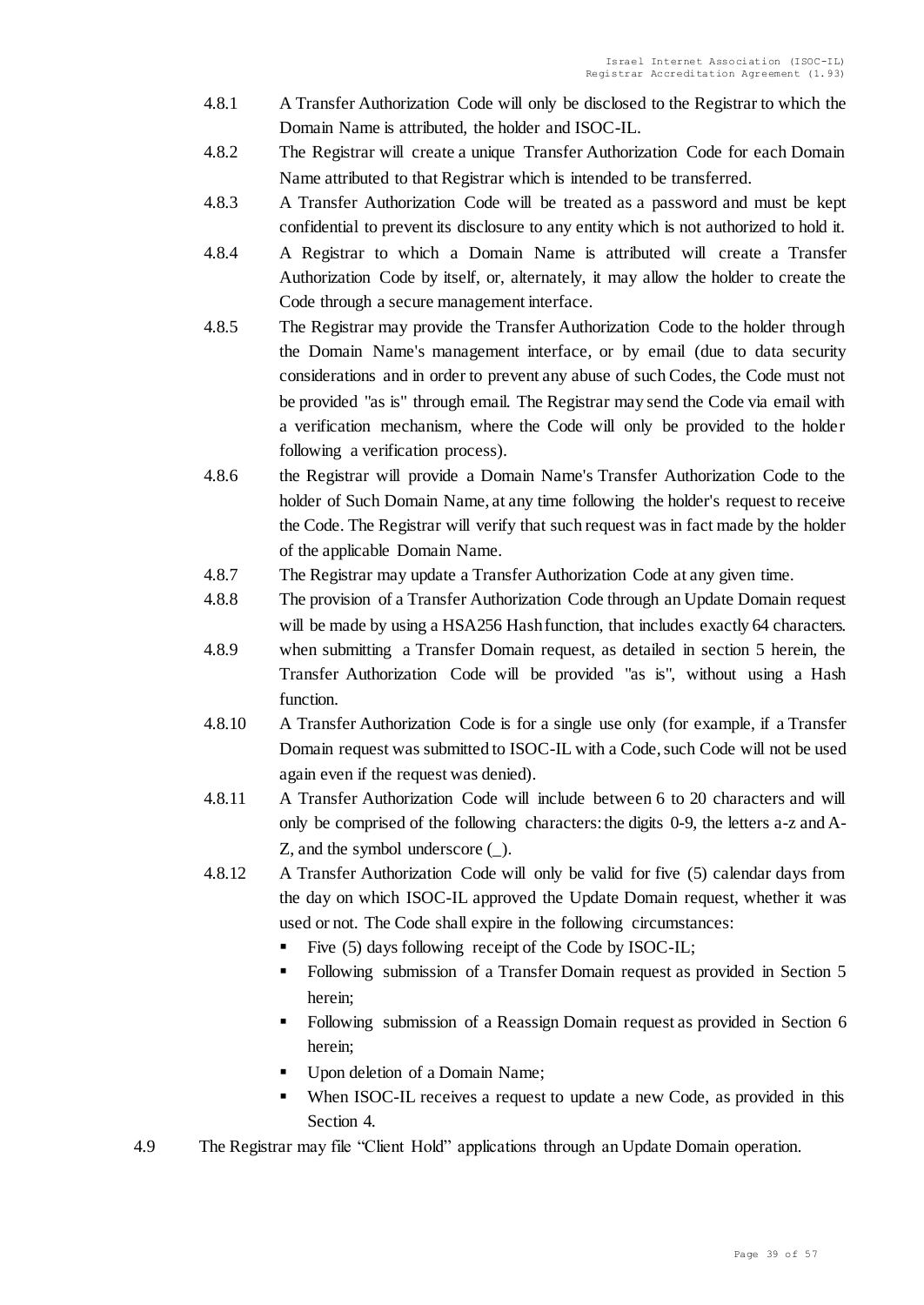# 5. **Change of Registrar (transfer domain)**

- 5.1 A request to change the locking for transfer status of a Domain Name ("Lock Transfer") is, for all purposes, an Update Domain operation, and will be handled by the Registrar in the manner described in section 4 above.
- 5.2 Where a Registrar receives a request to transfer to its management a Domain Name managed by another Registrar, the request will be handled as follows:
	- 5.2.1 The Registrar will identify the requester as the Registered Holder of the Domain Name and keep record of the request and the identification procedure for presentation to ISOC-IL, if requested, and for any other need.
	- 5.2.2 Where a Domain Name is locked for Transfer, the Registrar will direct the requester to the Managing Registrar for the unlocking of the Domain Name and submit the Transfer request after the lock has been opened by the Managing Registrar.
	- 5.2.3 Following a successful identification, the Registrar will submit a Transfer Domain request according to the protocol.
	- 5.2.4 a Transfer Domain request submitted by the Registrar to Registry will include the Transfer Authorization Code which the Registrar received from the holder of the Domain Name (in the manner described in section 4 above).
	- 5.2.5 The submission of a Transfer request to the Registry constitutes a binding warranty by the Registrar that the identification has been adequately performed.
- 5.3 Upon the application's receipt in ISOC-IL's registry, ISOC-IL shall send a transmission concerning the application to both registrars (the transferee and the transferor) and to the holder and in consequence thereof:
	- 5.3.1 ISOC-IL shall complete the transfer's registration if the transferor expressly approves it or does not object to the transfer, within five days of the transmission being sent by ISOC-IL, using the notice of objection in accordance with the protocol;
	- 5.3.2 the transferor may not object to the application except for the reason that the application is not being made with the holder's knowledge;
	- 5.3.3 the holder need not respond to ISOC-IL's e-mail transmission, but if it approaches ISOC-IL, prior to completion of the change of registrar process, and objects to the transfer's completion, ISOC-IL will not have to change the holder's attribution details and the registrar replacement process will be cancelled.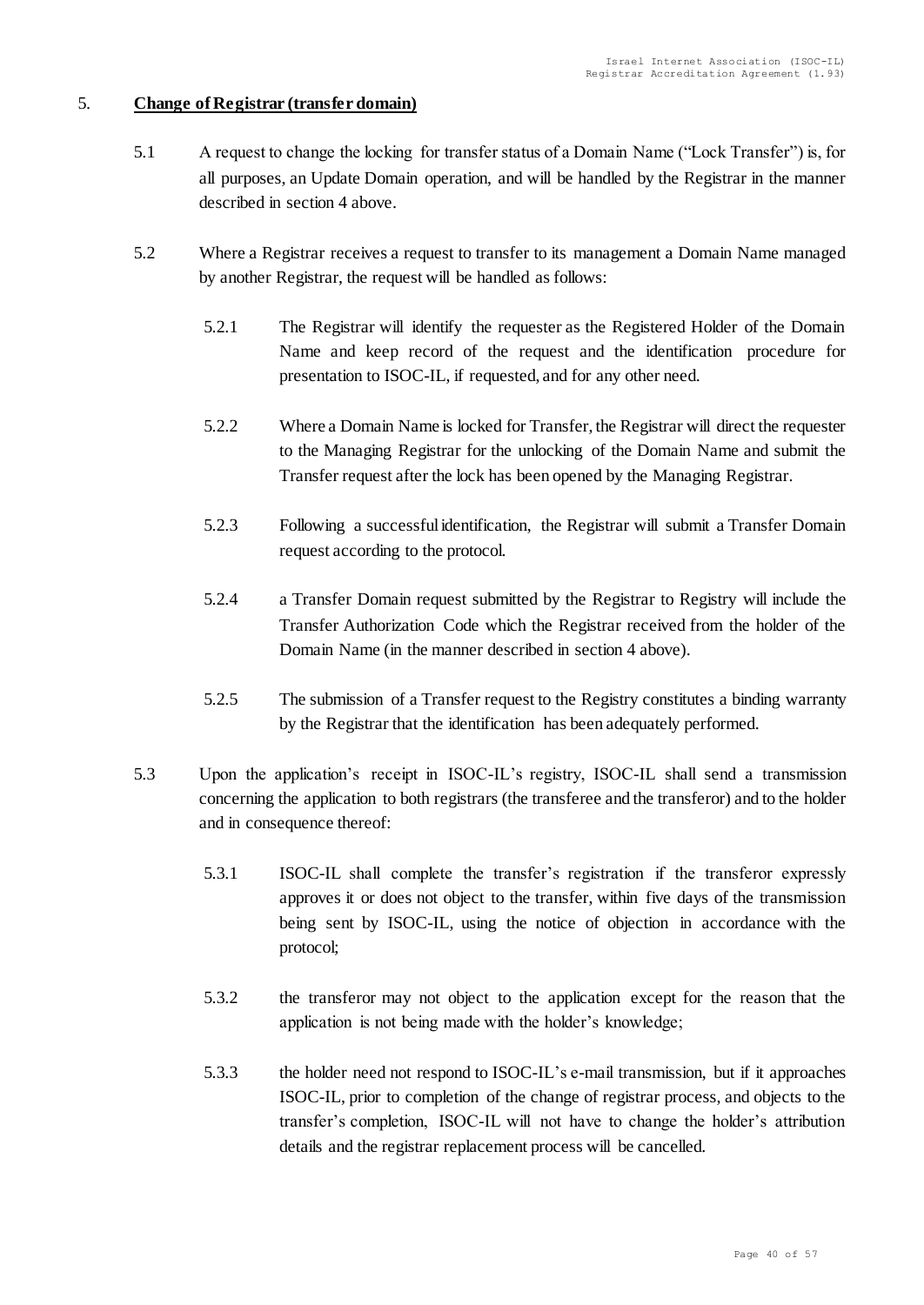- 5.4 A claim of a financial debt of the transferor vis-à-vis the holder will in no event constitute a cause to prevent the attribution's transfer to the transferee.
- 5.5 Once the registry has been updated with regard to the holder's new attribution, ISOC-IL shall send an e-mail to both the registrars and to the holder.

### 6. **Reassigning a domain name from holder to holder (reassign domain)**

- 6.1 Reassignment of a domain name from holder to another means the deletion of the existing domain name record, and the creation of a new domain name record with the new holder's (reassignment recipient) details (i.e., a combination of a deletion and registration request).
- 6.2 Where an applicant applies to the Registrar to obtain the holding rights in a domain name registered to a third party -
	- 6.2.1 if the name is attributed to the Registrar, the Registrar shall submit a reassignment application to ISOC-IL, in accordance with the protocol, only after it checks with the registered holder that the reassignment is being made with his knowledge and consent, and after it has received the holder's written consent to the reassignment;
	- 6.2.2 if the name is attributed to another registrar, the Registrar shall first complete the change of registrar process, as provided in clause 5 of this appendix, after which it may commence the reassignment process.
- 6.3 Without prejudice to the aforesaid, ISOC-IL may decide, after being furnished, at its request, with a consent document from the holder, that it wishes to check that this is indeed the transferor's desire. In such case, ISOC-IL shall give notice thereof to the Registrar. ISOC-IL shall act to the best of its ability to complete the check within a reasonable period of time.
- 6.4 The submission of a domain reassignment application by the Registrar to ISOC-IL shall constitute a representation of the Registrar to the effect that:
	- 6.4.1 it has checked with the holder that the application is being made with his knowledge and that the holder agrees thereto;
	- 6.4.2 the act requested by the holder, the application in respect of which is submitted by the Registrar to ISOC-IL, is not contrary to ISOC-IL's policy and directives.
- 6.5 ISOC-IL shall not reimburse the Registrar or a former holder in respect of the balance of the holding term from the reassignment date until the end of the holding term remaining to the former holder prior to the reassignment.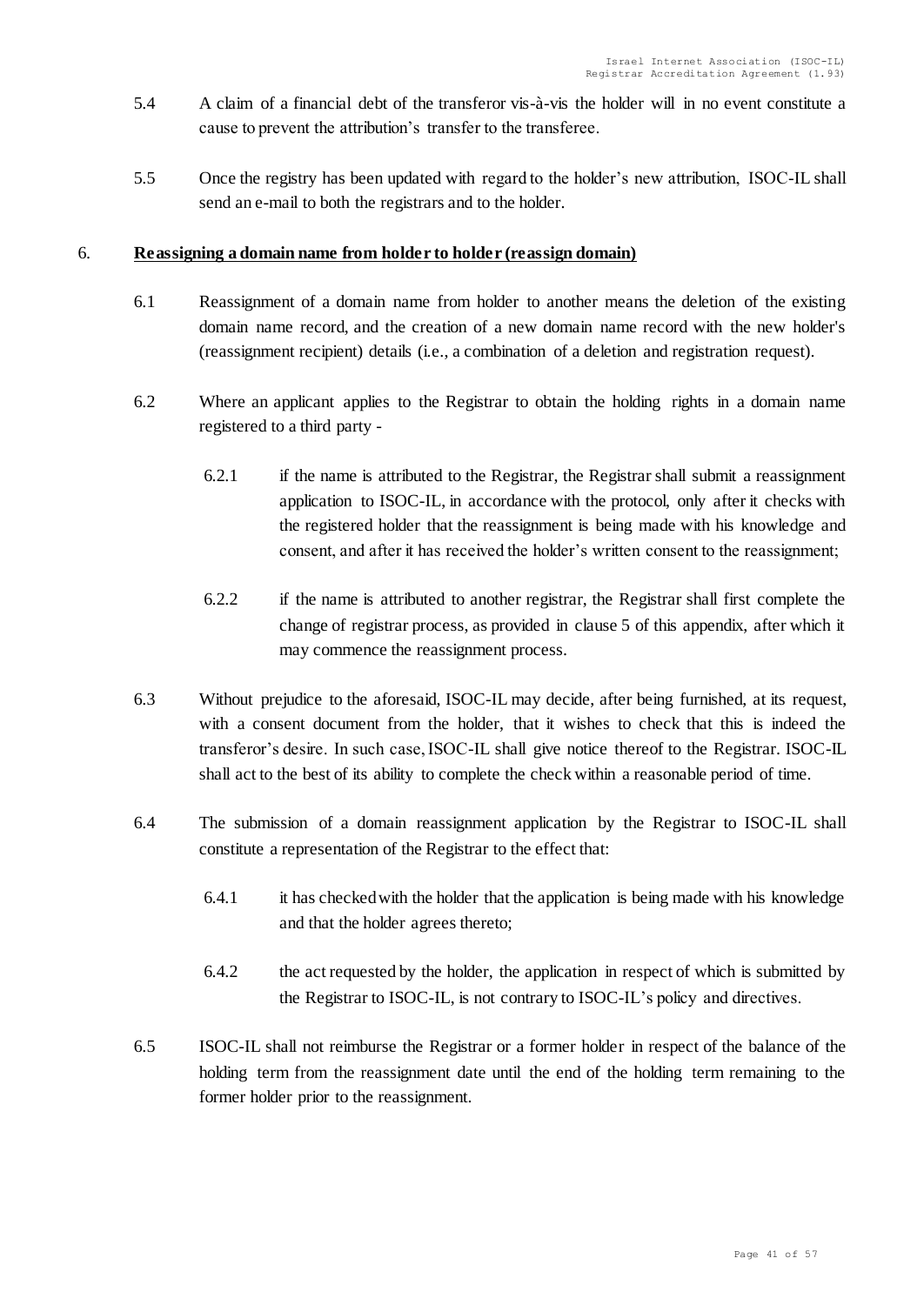- 6.6 Upon the application's approval, the new holder shall be registered as the domain name's holder for the term request, but no longer than the maximal holding term, from the date of the reassignment's completion.
- 6.7 At the time of the application's approval, the old domain name entry shall be deleted, and a new entry will be made in its stead, such that no information will be transferred from the old entry to the new entry. Where continuity of activity in respect of the domain name is required regardless of the reassignment of rights in the name, details of the name servers must be expressly included in the new application.
- 6.8 For the avoidance of doubt, the Registrar must verify the new holder's email address.

### 7. **Creating a contact (create contact)**

- 7.1 Where an applicant applies to the Registrar to be entered as a contact, the Registrar shall submit a suitable application to the registry in accordance with the protocol.
- 7.2 Where the requested update does not include a change in the details of the contact's name, it shall update the contact's details by submitting a "create contact" application in accordance with the protocol.
- 7.3 The submission of an application to create a contact by the Registrar to ISOC-IL shall constitute the Registrar's representation that the contact details enable the contact to be approached directly.

#### 8. **Updating details of a contact attributed to the Registrar (update contact)**

- 8.1 Where a contact applies to the Registrar to update his details under the contact code, the Registrar shall ascertain that the contact code is indeed attributed to it, and that the applicant is indeed the contact entered under the contact code.
- 8.2 Where the requested update does not include a change in the details of the contact's name, it shall update the contact's details by submitting an "update details of contact person" application, in accordance with the protocol.
- 8.3 Where the requested update includes any change in the details of the contact's name, the Registrar shall create a new contact code, in accordance with the protocol.
- 8.4 The submission of an application to update a contact's details by the Registrar to ISOC-IL shall constitute a representation of the Registrar to the effect that:
	- 8.4.1 it has checked the identity of the contact, that he wishes to update the details as requested and that the details after the update relate to such person;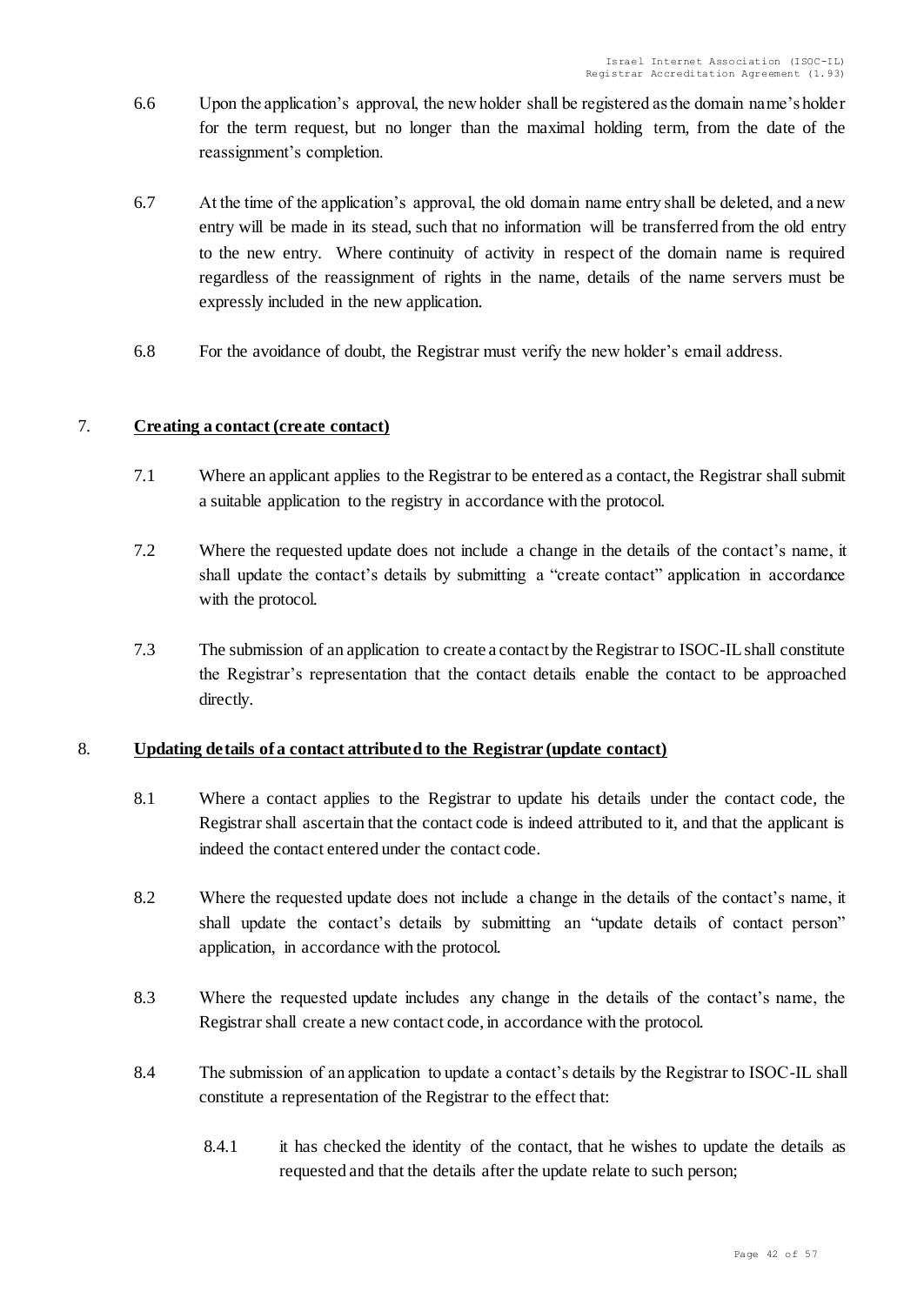8.4.2 the contact details enable the contact to be approached directly, and do not include contact details that are not as aforesaid.

# 9. **Deleting a contact (delete contact)**

- 9.1 Where a contact applies to the Registrar to delete his details the Registrar shall ascertain that the contact code is indeed attributed to it, and that the applicant asking for the deletion is indeed the contact.
- 9.2 The Registrar shall then submit a delete contact request according to the protocol.
- 9.3 The submission of an application to update a contact's details by the Registrar to ISOC-IL shall constitute a representation of the Registrar to the effect that that the Registrar has verified the identity of the contact.
- 9.4 A delete contact request shall only be approved if and only if there is no domain name in the registry in which there is a referral to the contact ("orphan"). In any other case, the request shall be denied.

#### **10. Cancelling an application (cancel)**

- 10.1 The Registrar may submit an application to cancel an application that has been submitted by it.
- 10.2 A cancellation application shall be submitted in accordance with the protocol.
- 10.3 The application the cancellation of which is requested shall only be cancelled if it is still in pending status.
- 10.4 The registry will handle cancellation applications on a best effort basis alone. No argument from the Registrar that its cancellation application was not handled and that the original application was handled will be entertained.

# 11. **Retrieving information on a registered domain name (info domain), retrieving information on a contact (info contact), checking whether a domain name is registered (check domain)**

- 11.1 To retrieve information on a domain name or contact, the Registrar shall submit an application in accordance with the protocol.
- 11.2 Only the registrar managing the contact will be able to retrieve information on the contact.
- 11.3 Up to 10 names may be included in a single "check domain" application.

#### 12. **Complaint procedure for incorrect / fictitious WHOIS information in the domain name registry**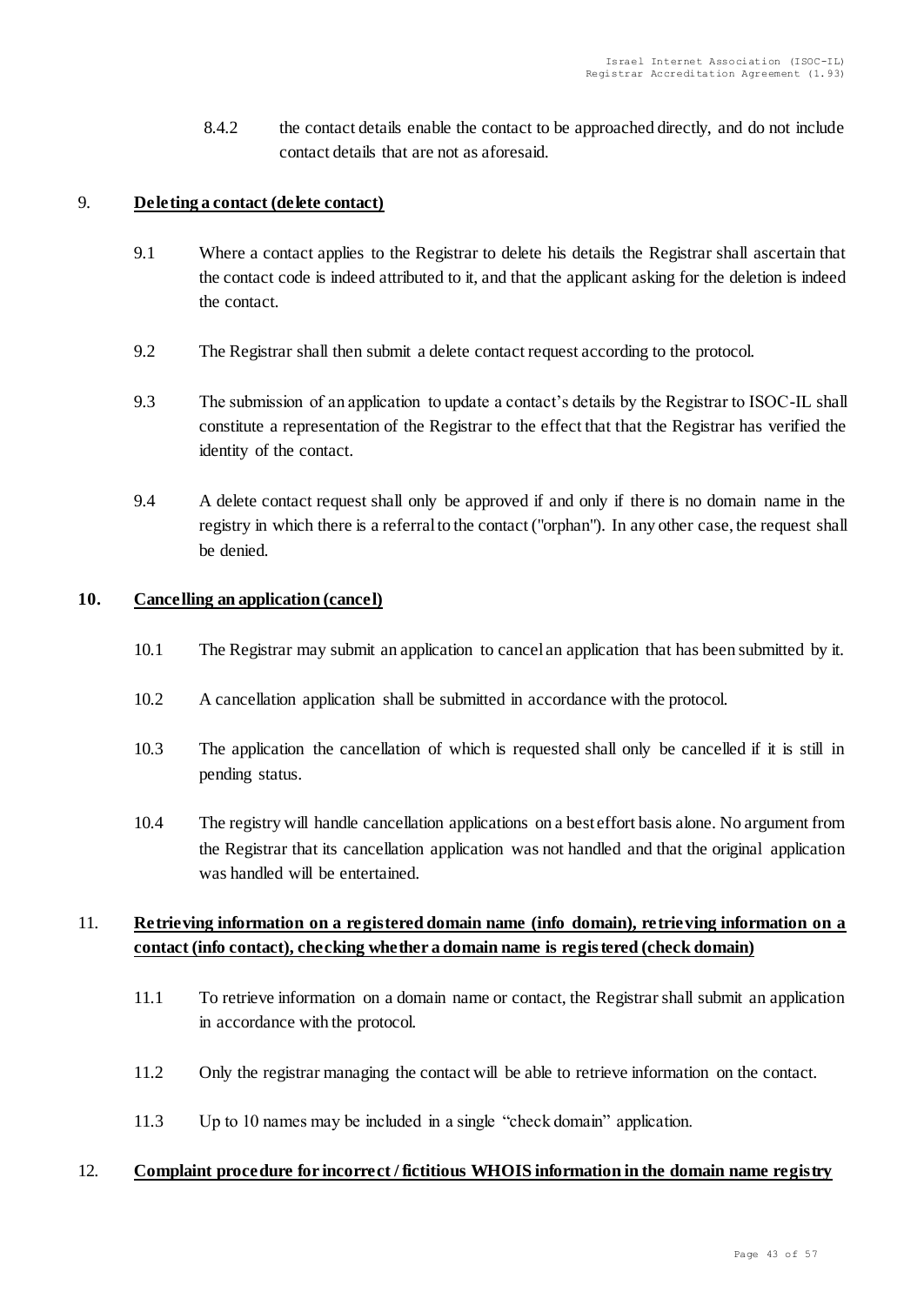### 12.1 Background

- 12.1.1 This procedure is intended to regulate ISOC-IL's and the Registrar's course of action when they (or any of them) receive a third party complaint, alleging the existence of incorrect / fictitious domain name registration information in the database, as published in ISOC-IL's WHOIS service (the "complaint").
- 12.1.2 ISOC-IL and its Registrars have a clear interest that registration information in the registry, as provided by applicants to the Registrar during the registration process, or at any later time, will be accurate and correct, both concerning the domain name holder and its contacts.
- 12.1.3 The Registrar is responsible for handling the complaint, with continuous reporting to ISOC-IL and in accordance with ISOC-IL's guidelines according to the individua l circumstances of each complaint. There is a direct contractual relationship between the Registrar and the holders attributed to it and the Registrar has contact information for the holder which ISOC-IL is unaware off.
- 12.2 Registration rules and accreditation agreement
	- 12.2.1 The registration rules, which constitute an agreement between ISOC-IL and the applicants, include a number of provisions dealing with the applicant's obligation to register domain names using an existing legal entity and the obligation that the registration information for each domain name be true and accurate during the entire holding term of a domain name (for example, sections 6.1, 6.2 and 12.1 of the registration rules).
	- 12.2.2 Section 23 of the registration rules, which deals with "Updated Information", states that both the Registrar and the holder are obliged to notify ISOC-IL of any changes or updates to the information held by ISOC-IL. The registration rules further provide that any inaccurate information or misrepresentation may be grounds for rejection of an application or the cancellation of an allocation of a domain name to the applicant.
	- 12.2.3 In addition, the provisions of this accreditation agreement (such as section 6.2 herein) provide for the Registrar's obligation to ensure that the registration details of domain names attributed to it are correct, accurate, full and up to date throughout the registration term of the domain name. The details that must be kept up to date are set out in Appendix "A" to this agreement.
	- 12.2.4 The provisions of the registration rules and the accreditation agreement express the obligation of any person or entity asking to register and hold a domain name –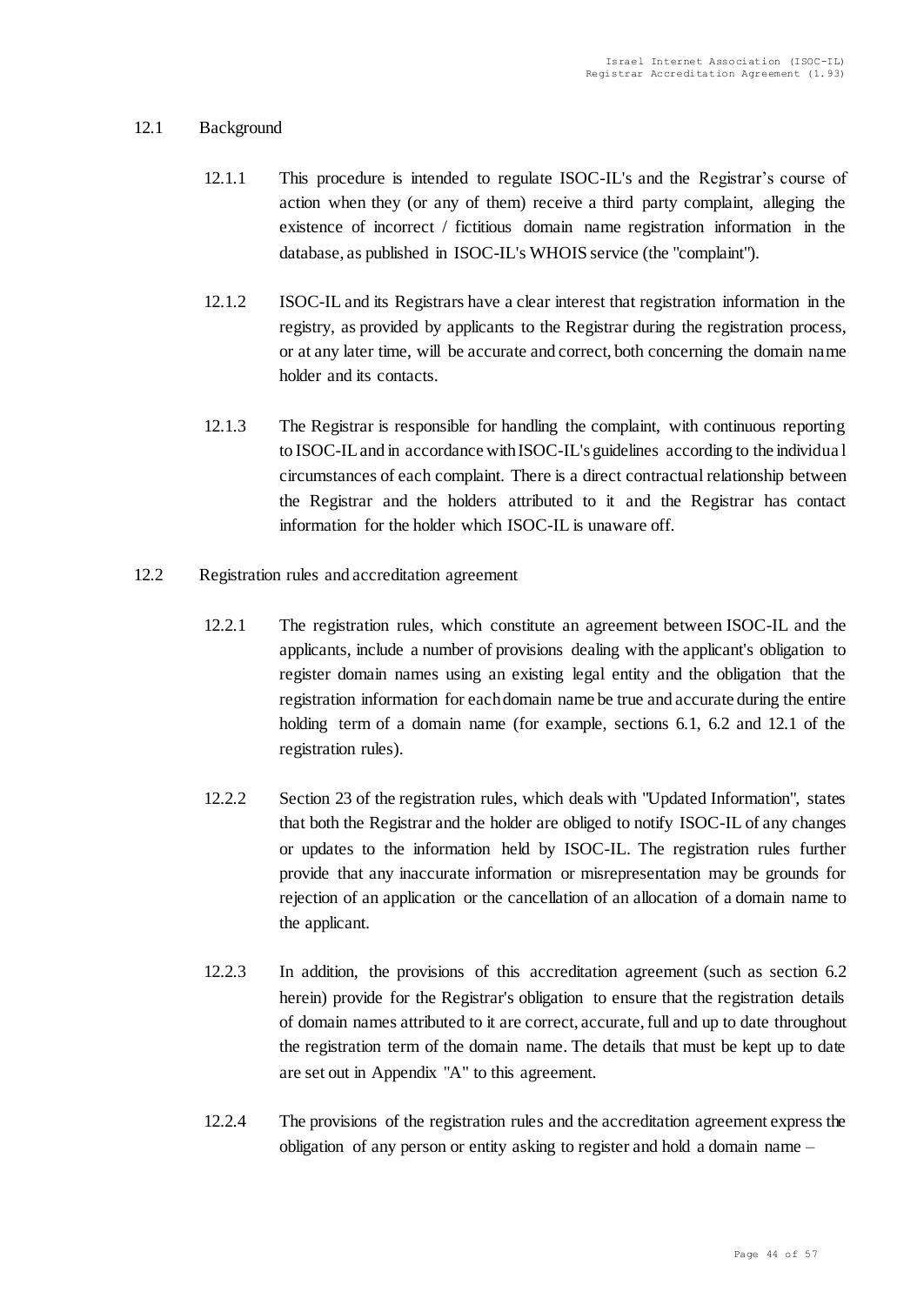- o That the holder of the domain name must be an existing legal entity. One cannot register or continue to hold a domain name using false, fictitious, incorrect or out of date details;
- o The applicant declares that it is an existing legal entity, that the registration details it provided are true and that it will provide an update with any change to the existing details (through the "update domain" action provided in this Appendix);
- o That If it transpires that the details provided by the holder are incorrect or not up-to-date, ISOC-IL may cancel the allocation of the domain name (delete domain).
- 12.3 Filing a complaint
	- 12.3.1 Any third party (the "complainant") may file a complaint (as defined above) to ISOC-IL.
	- 12.3.2 The complainant must submit his complaint to ISOC-IL through a designated complaint submission page to be published on ISOC-IL's website, which includes the required input fields as well as the possibility of attaching references to the complaint.
	- 12.3.3 The complaint will include at least the following information
		- o Full name of the complainant, its organizational affiliation (for a complaint filed on behalf of a corporation), phone number and contact email address;
		- o The domain name which is the subject of the complaint;
		- o Information re the details the complainant believes that are not up to date in the public registration details of the domain name;
		- o Details of the complainant's attempts to contact the holder of the domain name and why does it think that the domain name's registration details are incorrect / fictitious;
		- o The complainant may attach references to its complaint (such as a letter returned to the sender due to an unknown address, confirmation of an incorrect email address, a disconnected phone number, etc.).
	- 12.3.4 For the avoidance of doubt it is clarified that a domain name holder is under no obligation to respond to inquiries made by third parties, even if such inquiries have been sent to the holder's contact details in the database. Accordingly, the fact that the complainant contacted the holder by phone, email or otherwise, and the holder did not respond, does not by itself constitute a reference that the registration details for the domain name are incorrect / fictitious.
	- 12.3.5 Where the complainant complained directly to the Registrar, and not through ISOC-IL, the Registrar will inform ISOC-IL about the complaint and its details and will ask the complainant for the full details required to clarify the complaint, as described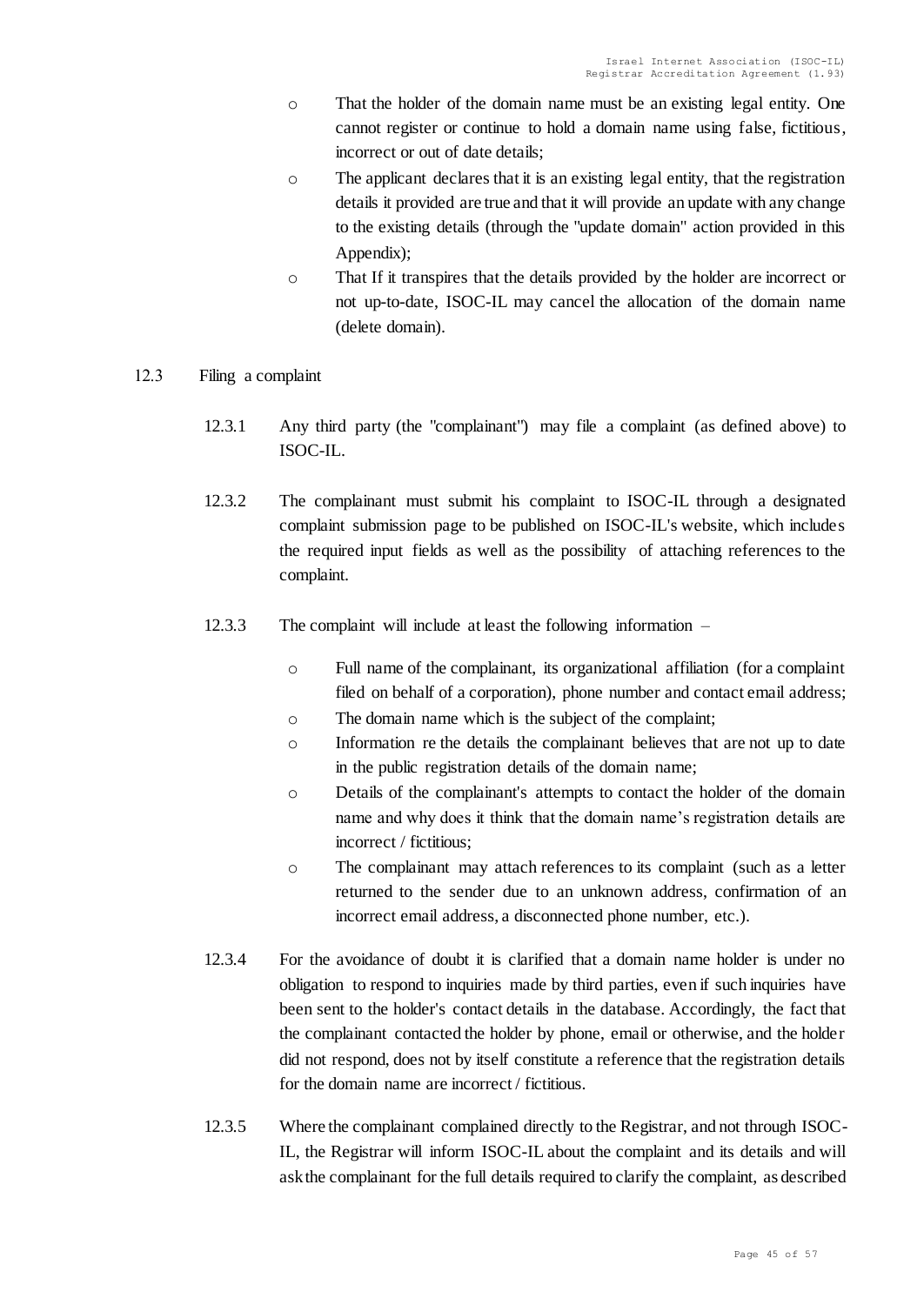in section 12.3.3 to this Appendix. In such a case the Registrar will act directly to clarify the complaint as set forth in this procedure, as if it was a complaint brought to its attention by ISOC-IL.

- 12.4 Notification to the Registrar about a complaint
	- 12.4.1 Once ISOC-IL receives a complaint as provided in this procedure, it will review the complaint and if it finds it is allegedly established, at its sole discretion, it may forward the complaint for further handling by the Registrar to which the relevant domain name is attributed (any reference to the "Registrar" below will be to the Registrar to which the domain name which is the subject of the complaint is attributed)
	- 12.4.2 Where ISOC-IL decides that a complaint requires further inquiry, it will approach the Registrar, inform him of the complaint and ask him to directly verify the registration details of the domain name. ISOC-IL will provide the Registrar with a copy of the complaint and any reference attached to it ("complaint submission notice").
	- 12.4.3 Where ISOC-IL notifies the Registrar of a complaint submission, the Registrar will verify the holder's details, inter alia by contacting the holder and/or any of its contacts through the holder's contact details as provide to the Registrar and as detailed below.

The Registrar's verification process will include a verification of the holder's phone number and email address and an explicit demand to correct any details which are non-up-to-date. In addition, the Registrar will require the holder to provide a copy of an identity document, certificate of incorporation or other identification document indicating that the holder is an existing legal entity in accordance to the registration rules ("holder's details verification process").

# **12.4.4 Holder's details verification process - additional instructions**

- o The verification process will include at least an email sent by the Registrar to the holder and its contacts, as well as an attempt to contact them by phone. For this purpose the Registrar will use all contact details of the holder and its contacts in its possession, even if such details are not published to the general public.
- o If the holder did not reply and/or correct the incorrect / fictitious details, the Registrar will contact the holder once more after seven (7) days from the Registrar's initial approach to the holder.
- o As part of its approach to the holder for verification of the above details, the Registrar will inform the holder that a complaint was filed with ISOC-IL, according to which the registration details of the domain name, or any of them, are incorrect / fictitious.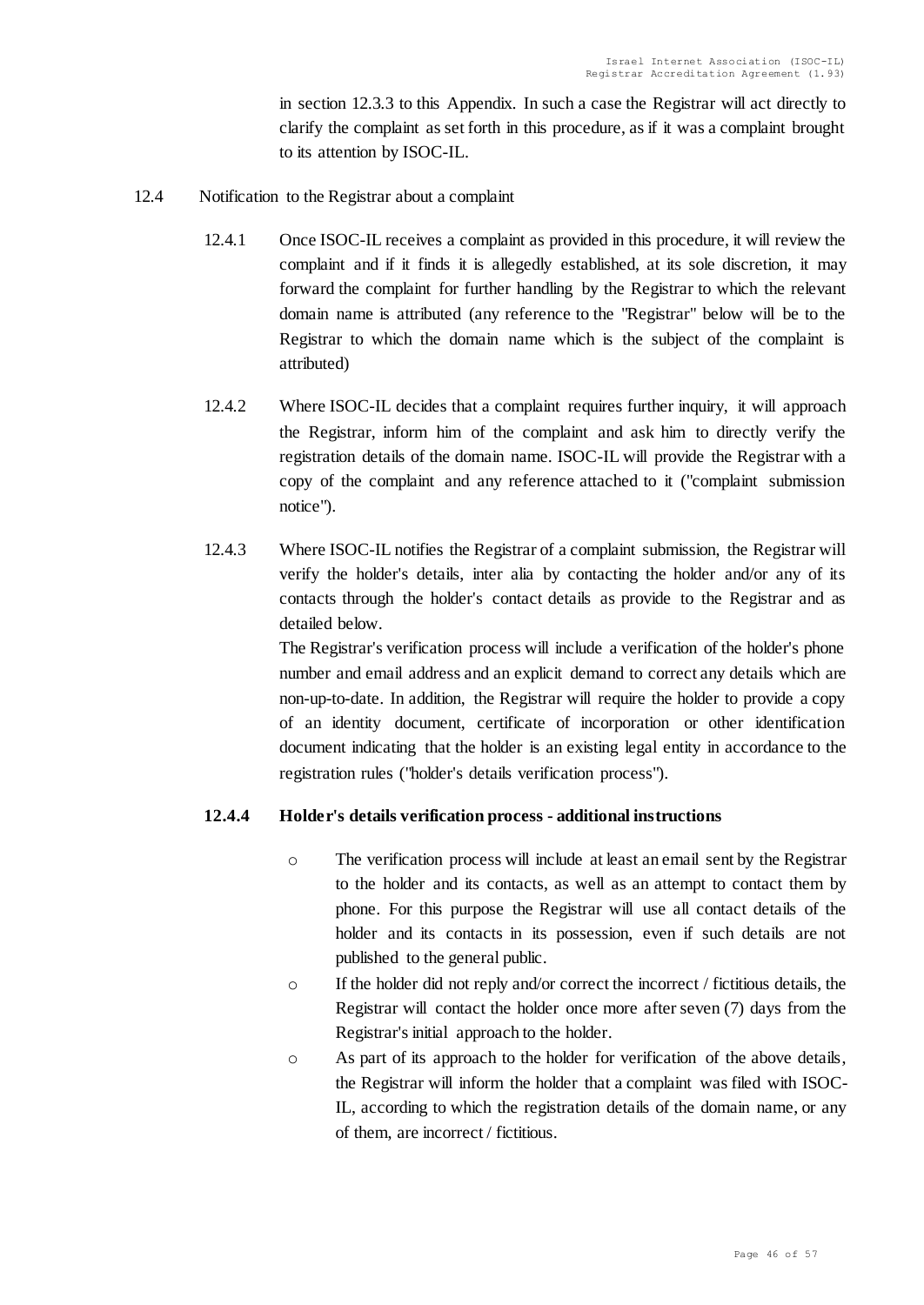- $\circ$  The Registrar will notify the holder that if it does not respond to the inquiry, or refuses to update his details, ISOC-IL may order the deletion of the domain name in accordance with section 23 to the registration rules.
- $\circ$  Where the details of the holder or its contacts are invalid or not up to date, they must be updated and replaced with accurate details. Where the holder's identity is false or incorrect, the holder must also provide the Registrar with a reason and any other explanation for that fact.
- o Within 15 days from the complaint submission notice, the Registrar will provide ISOC-IL with a written notification which will include full findings of the holder's details verification process, by replying to ISOC-IL's complaint submission notice ("results of the inquiry").
- 12.4.5 Registrar may inform the Holder that any references, to the extent provided, shall be used by ISOC-IL solely to verify the existence of a legal entity which holds the domain name, or whether the registration of the domain name was allegedly made through a violation of the registration rules. Such references will not be provided to any third party and ISOC-IL undertakes to destroy each and every copy of such references in case the results of the inquiry are in order.
- 12.5 Results of the complaint inquiry
	- 12.5.1 **Where the results of the inquiry indicate that the registration details are in order** - if the results of the inquiry will indicate that the domain name details are true and up-to-date, ISOC-IL and the registrar will close the complaint, inform the complainant and the holder thereof and delete the references provided by the holder to proof its identity.
	- 12.5.2 **Where the holder or anyone on its behalf did not respond to the Registrar's request for verification of the domain name details** – if the results of the inquiry will indicate that after the Registrar has approached to holder (and his contacts), as described in this procedure, the holder did not respond to the Registrar's inquiries, or responded but refused to update the incorrect / fictitious registration information, or in case of the holder has not taken sufficient action, or has not provided appropriate references, at ISOC-IL'S discretion – ISOC-IL may contact the holder in writing and inform him that ISOC-IL intends to cancel the allocation of the domain name and to delete it from the domain name registry.

ISOC-IL will provide the Registrar with a copy of the written notification to the holder and will notify the Registrar of the scheduled dates for deletion of the domain name from the registry (including interim measures that ISOC-IL may take prior to the full deletion of the domain name, such as preliminary action of deleting the domain name's DNS information).

Where following ISOC-IL's written notification to the holder, the holder will take steps to correct the incorrect / fictitious registration information, ISOC-IL may stop the deletion process of the domain name at its discretion.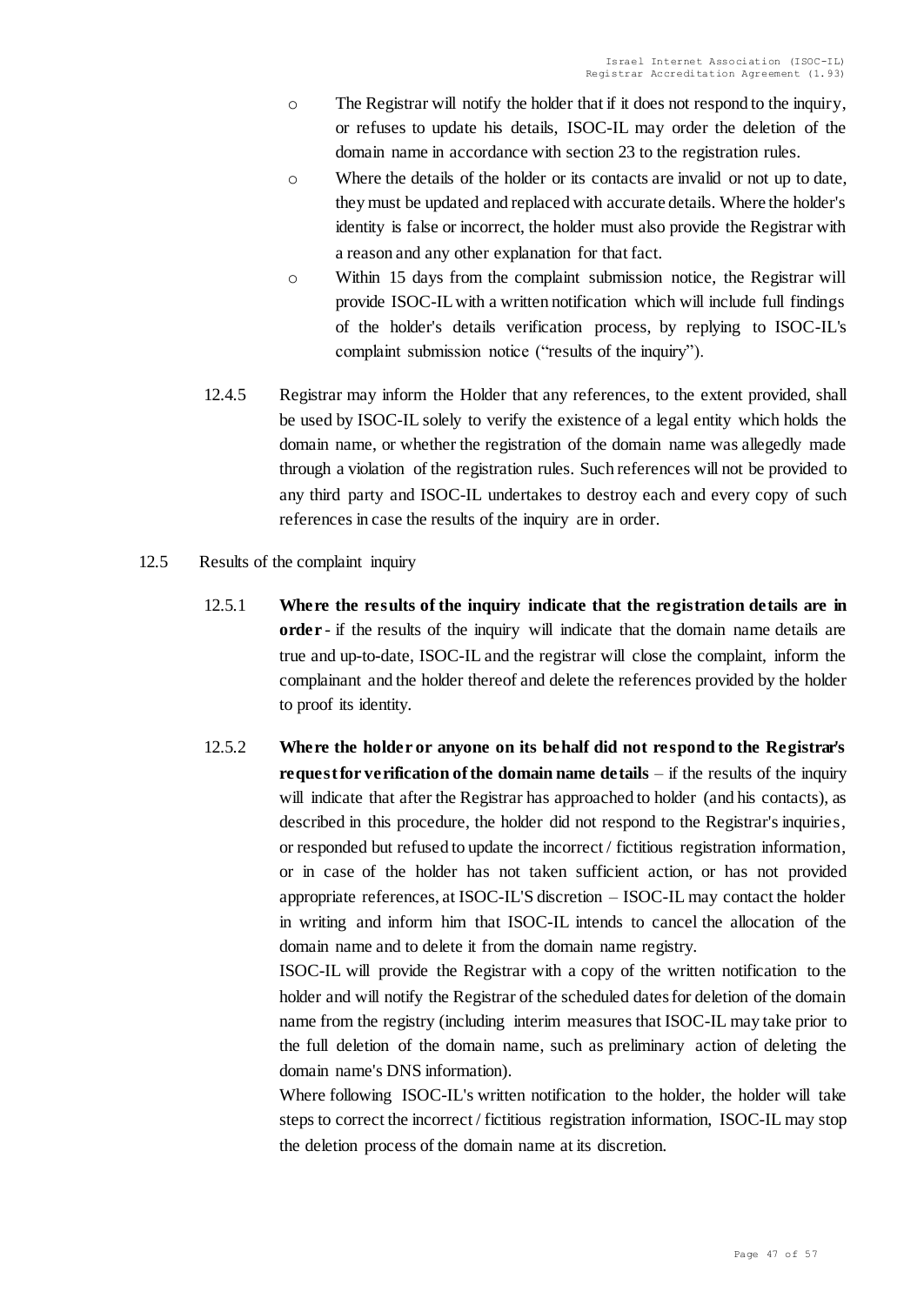- 12.5.3 **Where the results of the inquiry revealed that the identity of the holder was incorrectly recorded** - such as a company whose name was incorrectly or partly registered, registration by trade name instead of the correct legal entity name and so on – ISOC-IL may, at its discretion, allow the holder to sign a legal affidavit that ISOC-IL will provide to the Registrar, in which the holder will declare, inter alia, the exact and full name of the legal entity which holds the domain name and that there is no third party which may claim for any rights to the domain name. Subject to ISOC-IL's approval following the signing of such an affidavit, the Registrar will amend the holder's domain name information in accordance to the affidavit.
- 12.5.4 **Where the results of the inquiry raise a suspicion that the domain name was registered through a fictitious legal entity, or by impersonating another** – ISOC-IL may contact the holder in writing and inform him that it intends to cancel the allocation of the domain name and to delete it from the domain name registry, unless the holder proves its identity by providing references that ISOC-IL will find sufficient, indicating that when the domain name was registered there was an existing legal entity as recorded in the database, as well as the affinity of the holder to such legal entity (such as a signature rights protocol indicating who may act on behalf of a corporation).

ISOC-IL will provide the Registrar with a copy of the written notification to the holder and will notify the Registrar of the scheduled dates for deletion of the domain name from the registry (including interim measures that ISOC-IL may take prior to the full deletion of the domain name, such as preliminary action of deleting the domain name's DNS information).

Where the holder proved its identity to ISOC-IL, at ISOC-IL's discretion, the complaint will be closed, and the parties will act as if the results of the inquiry have indicated that the domain name was properly registered as provided herein.

- 12.5.5. ISOC-ILand/or the Registrar will not provide the complainant with any information originating from the inquiry procedure and will only provide the complainant with the results of the inquiry and the actions that were taken (updating the domain name details / deletion of the domain name / details found to be valid).
- 12.6. Where a domain name is deleted from the domain name registry following the provisions of this procedure - the holder will not be entitled to any refund due to the deletion or the unused registration period of the domain name.
- 12.7. A new registration of a domain name that has been deleted in accordance to this procedure will require rigorous verification of the applicant's information, including the submission of a copy of the applicant's identification document.
- **13. Procedure for verifying domain names' holder/registrant information following allocation of**  domain names ("Registrant Verification Process")
	- 13.1 The registry will perform manual examinations for allocated domain names within a reasonable time following their registration.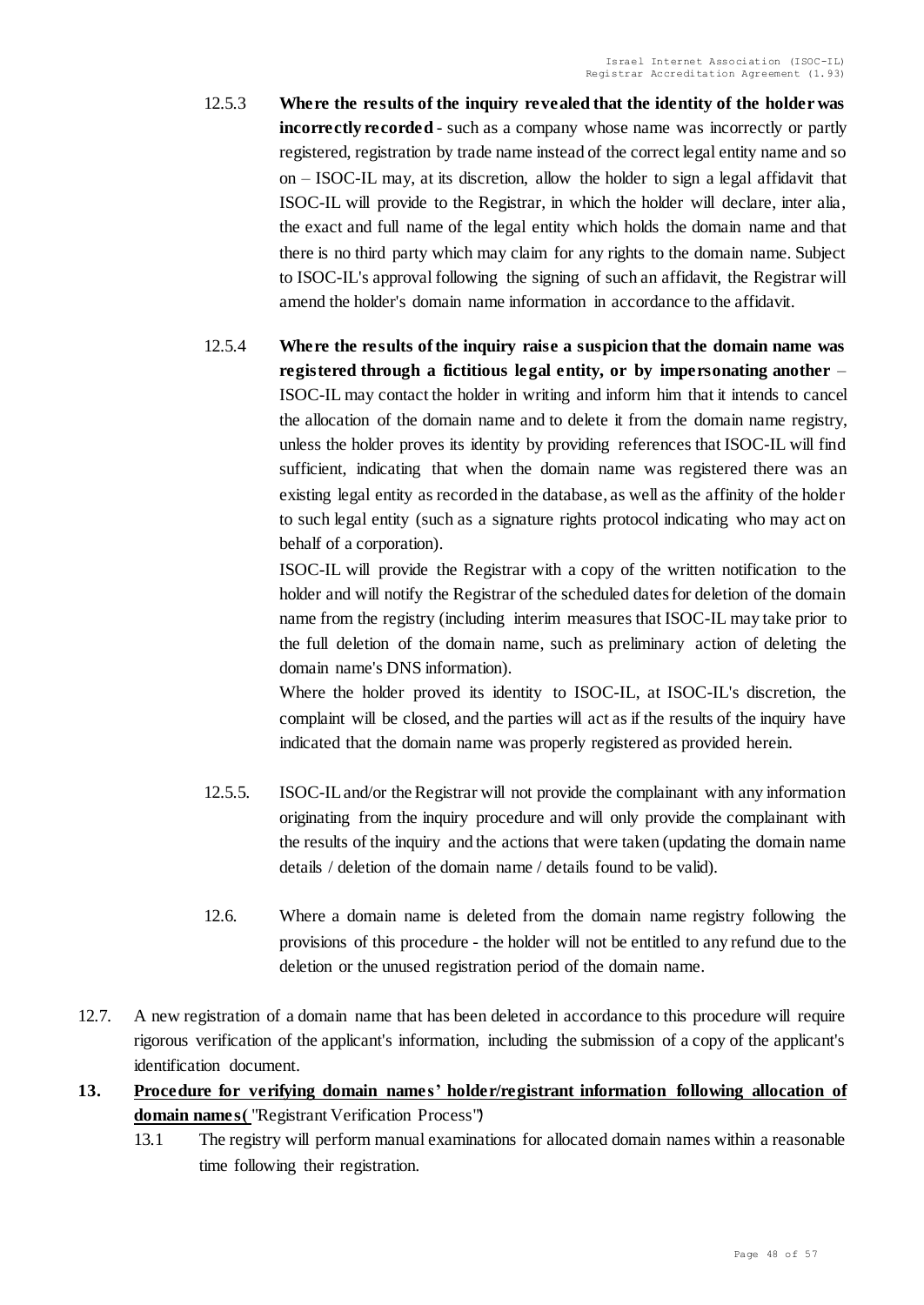- 13.2 Where such examination will be considered successful, the registry will send a "Poll" notification to notify the Registrar that the Registrant is valid (registrant Valid).
- 13.3 Where such examination will raise any concern as to incorrect / fictitious registrant information, the applicable domain name will be subject to the "Registrant Verification Process".
- 13.4 The registry will send a "Poll" notification to the Registrar with the status update "Registrant Verification" and will detail the reason (for further information please review the [Reference](https://docs.register.isoc.org.il/v4/appendix/registrant-verification/#appendix-f-registrant-verification-process)  [Manual\)](https://docs.register.isoc.org.il/v4/appendix/registrant-verification/#appendix-f-registrant-verification-process).
- 13.5 Once a domain name has entered the "Registrant Verification Process" (and where a "Registrant Verification" message was sent to the Registrar), the domain name will remain in a "Registrant Verification" status for a period of 21 days.
- 13.6 During the first 14 days from receipt of the "Poll" notification, the Registrar will verify the domain name's registrant information and will update the information as necessary.
- 13.7 In order to terminate the "Registrant Verification Process ", the Registrar must update the registry that the registrant's information was verified, by submitting a "Change Status" update request, as provided in the Reference Manual. If no such update was provided by the Registrar, the domain name will remain in a verification procedure until its suspension and deletion.
- 13.8 In a case where the Registrar didn't manage to verify the registrant's information within 14 days, the Registrar will submit a "Client Hold" update request to the registry. When a domain name is in a "Client Hold" status, the domain name will not resolve to any servers and no "Reassign Domain" or "Transfer Domain" may be submitted.
- 13.9 During the next 7 days, the Registrar may change the "Client Hold" status by submitting a "clientOk" update request, as provided in the Reference Manual.
- 13.10 In order to terminate the "Registrant Verification Process", the Registrar must submit a separate request for a domain name status update, by changing the status to "registrantOk".
- 13.11 If after 21 days the registrant information was still not verified and the domain name is still in a "Registrant Verification" status, the domain name will be suspended, its status will change to "Suspended" and its DNS status will change to "Server Hold".
- 13.12 The domain name will remain in a "Suspended" status for at least 14 days. When in such a status, the domain name will not resolve to any servers and no requests may be submitted.
- 13.13 following a period of time as determined by the registry, the domain name will be deleted from the registry. ISOC-IL will send a deletion notification to the Registrar.
- 13.14 Changing a domain name's "Suspended" status will only be made by the registry, upon a request made by the Registrar.
- 13.15 Any domain name status change will be accompanied by a "Poll" notification to the Registrar ("Registrant Verification", "Registrant Valid", "Suspended", "Deleted").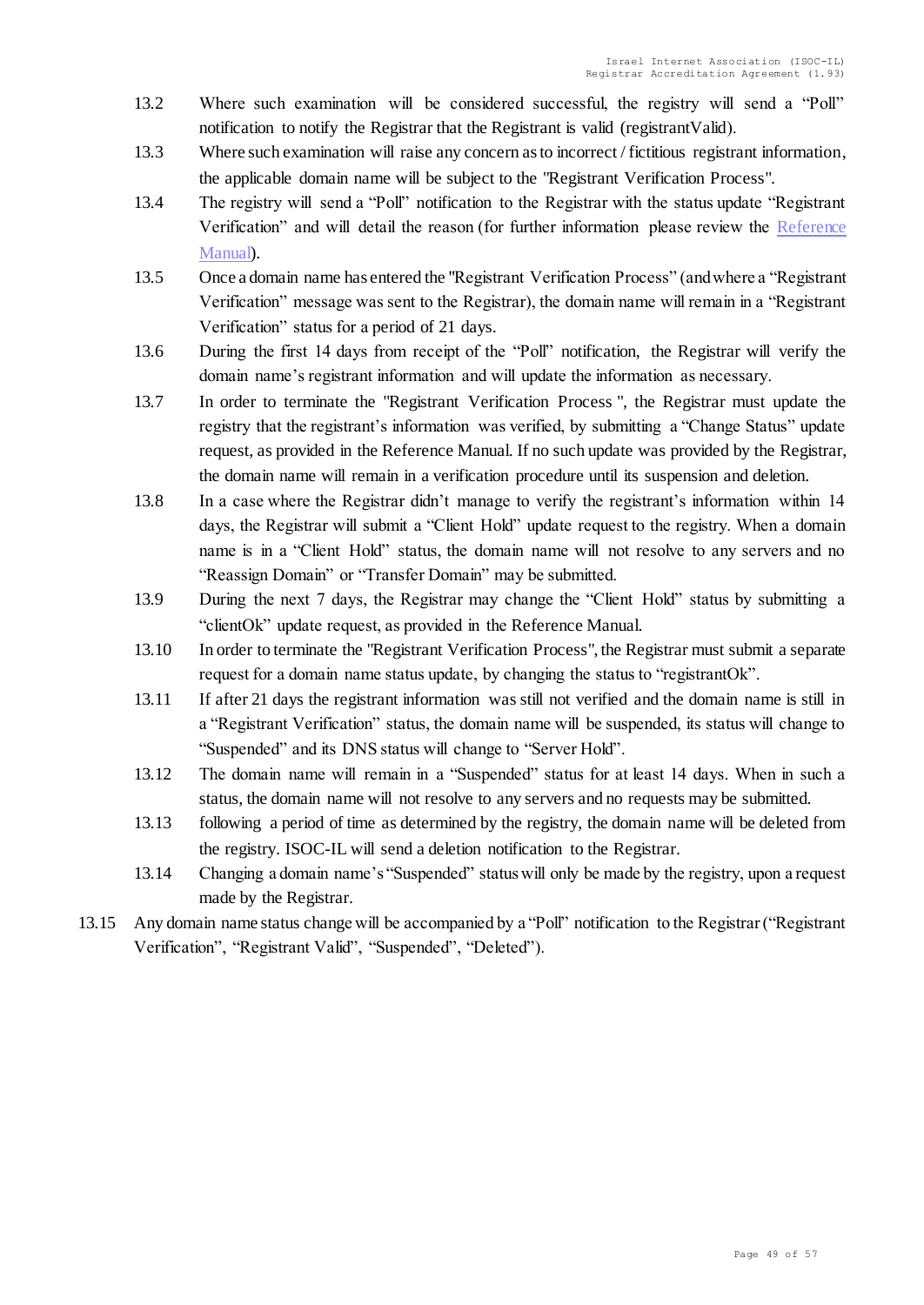# APPENDIX "F": CONTACTS

| <b>ISOC-IL</b>          | Registrar               |
|-------------------------|-------------------------|
| Technical contact:      | Technical contact:      |
| Name:                   | Name:                   |
| Telephone:              | Telephone:              |
| Facsimile:              | Facsimile:              |
| e-mail address:         | e-mail address:         |
| Mailing address:        | Mailing address:        |
|                         |                         |
| Administrative contact: | Administrative contact: |
| Name:                   | Name:                   |
| Telephone:              | Telephone:              |
| Facsimile:              | Facsimile:              |
| e-mail address:         | e-mail address:         |
| Mailing address:        | Mailing address:        |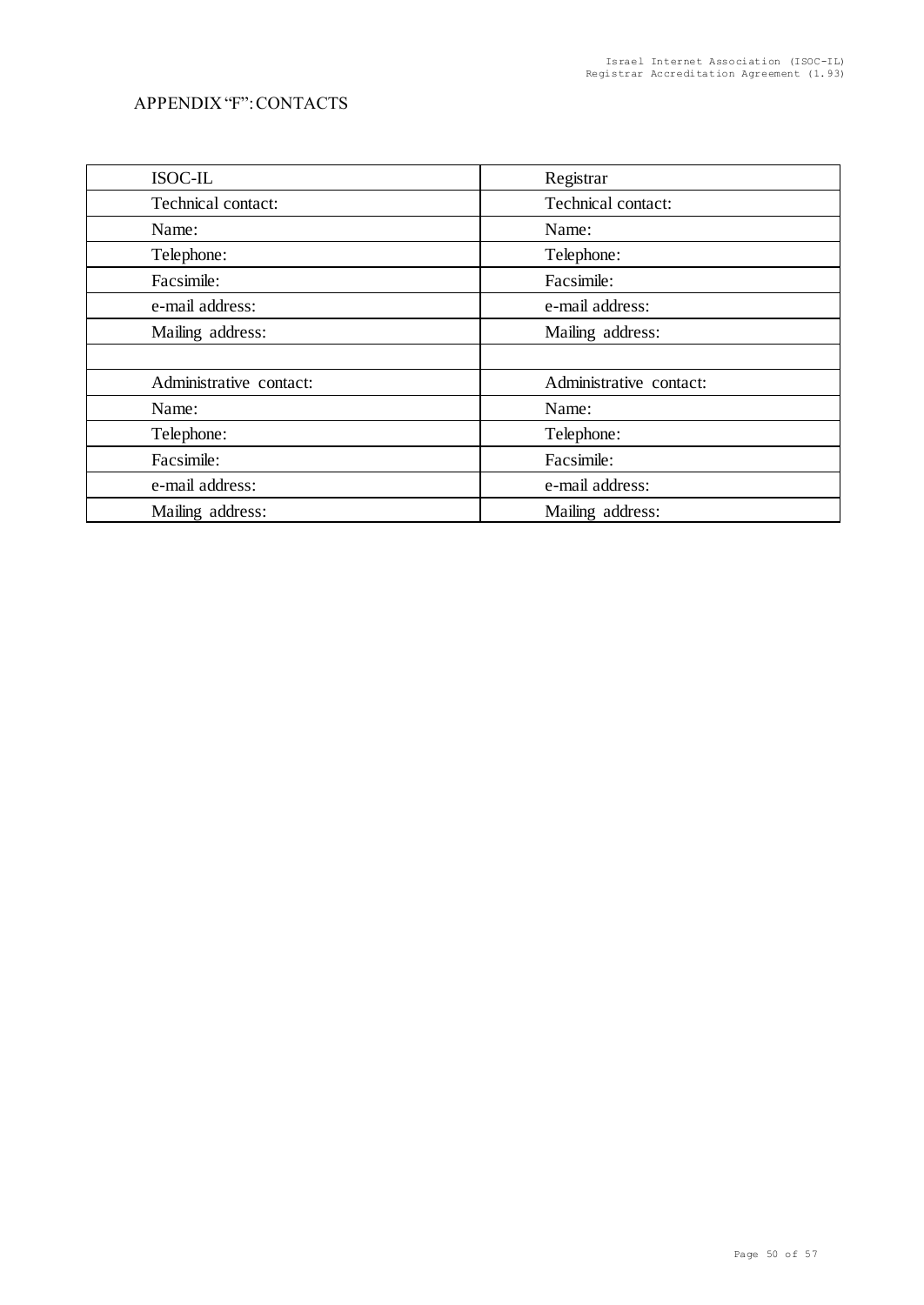### APPENDIX "G": PAYMENTS AND MONIES

# 1) **Price of registration unit**: 44 NIS

### 2) **Applications involving payment**

- (a) Create Domain.
- (b) Reassign Domain.
- (c) Renew Domain.

#### 3) **The operating deposit**

Updating the operating deposit shall be done by purchase of registration units, at the Registrar's choice, from the following options only:

| (a) | 50  | registration units |
|-----|-----|--------------------|
| (b) | 100 | registration units |

- (c) 250 registration units
- (d) 500 registration units
- (e) 1,000 registration units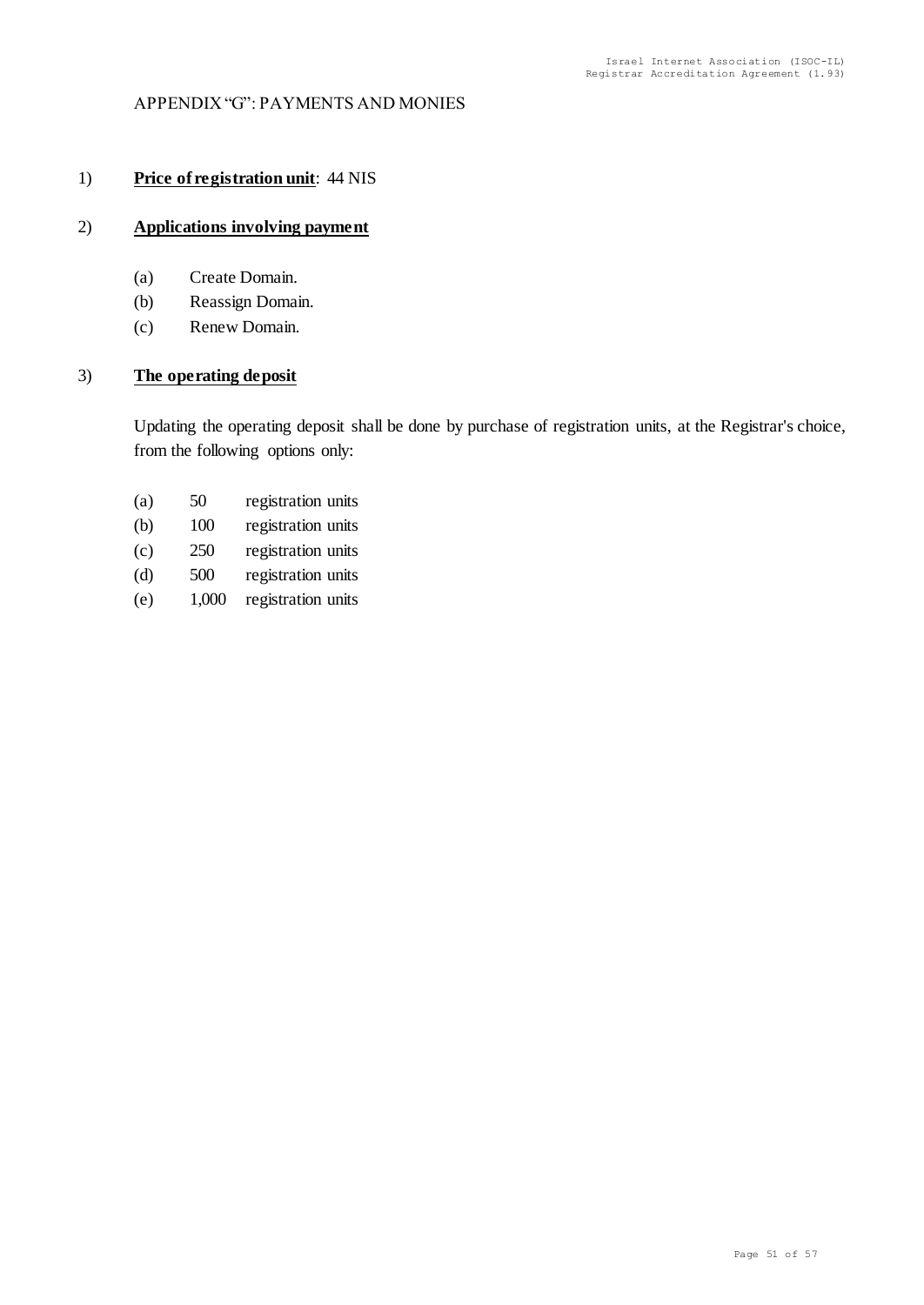# **APPENDIX "H": THE HOLDING TERM**

The basic holding term, is of **one registration unit**, from the date of registration of the holding rights in the holder's name (in consequence of the registration of his name as a new name or in consequence of a reassignment of rights, as set forth in the agreement).

The maximal holding term, as defined in this agreement, is of **five registration units** (a domain name can be allocated or renewed for a period of one, two, three, four or five years).

The holding term may be renewed at any time for additional holding terms without limitation. Holding terms can be renewed in whole registration units only, and in each occasion, to no longer than the maximal holding term.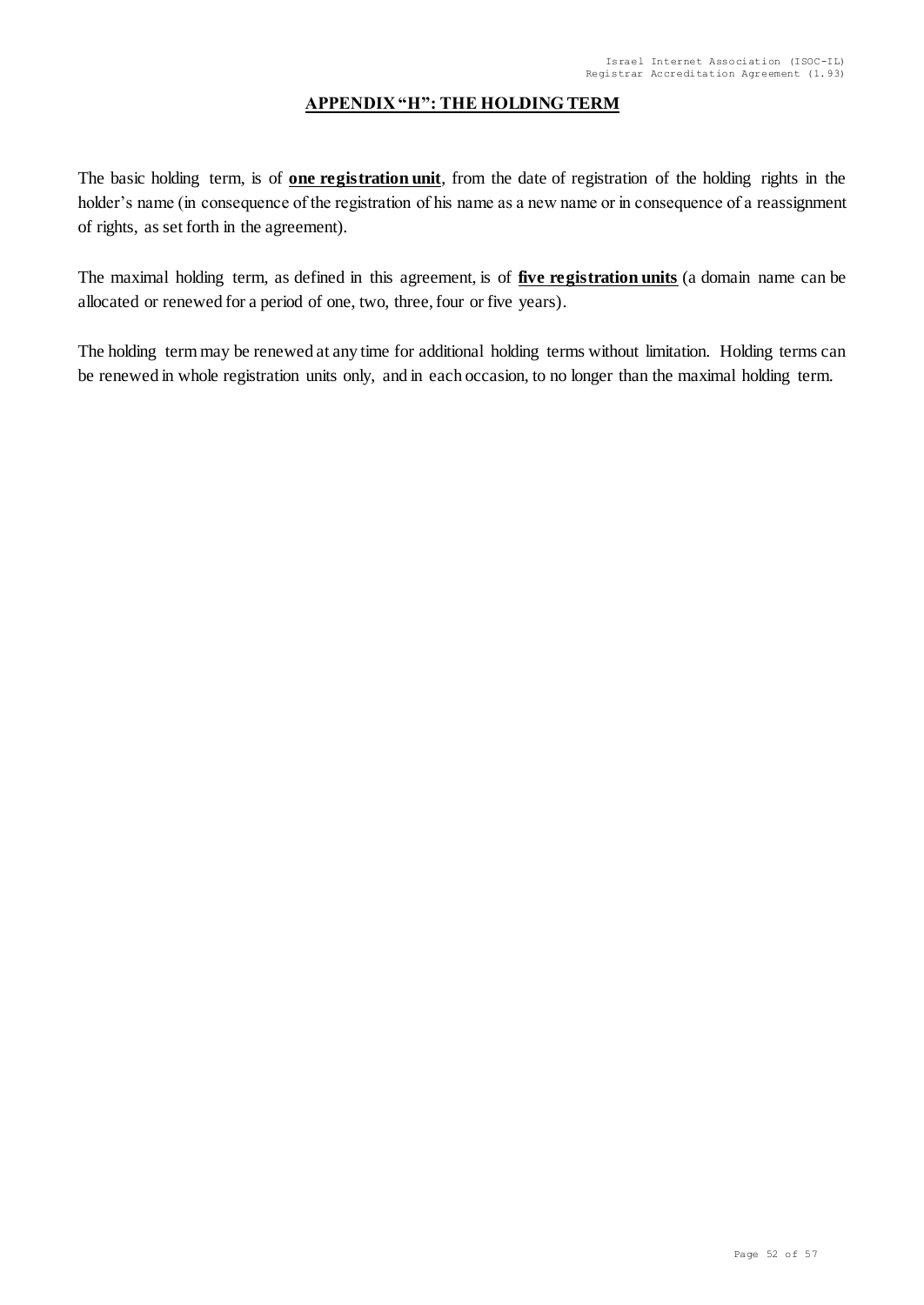# **APPENDIX "I": REFERENCE MANUAL**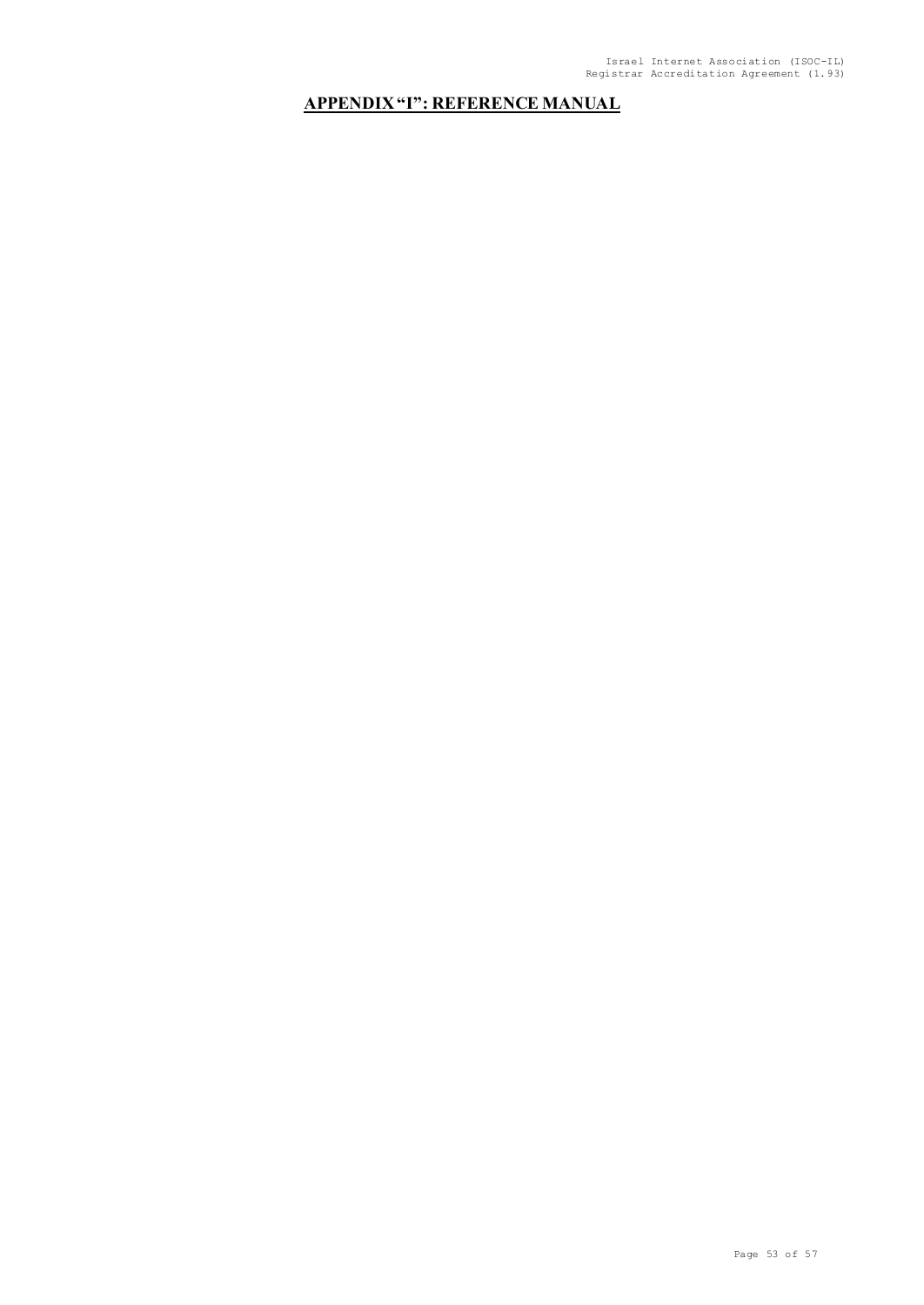# **APPENDIX "J": THE REGISTRAR'S OFFER**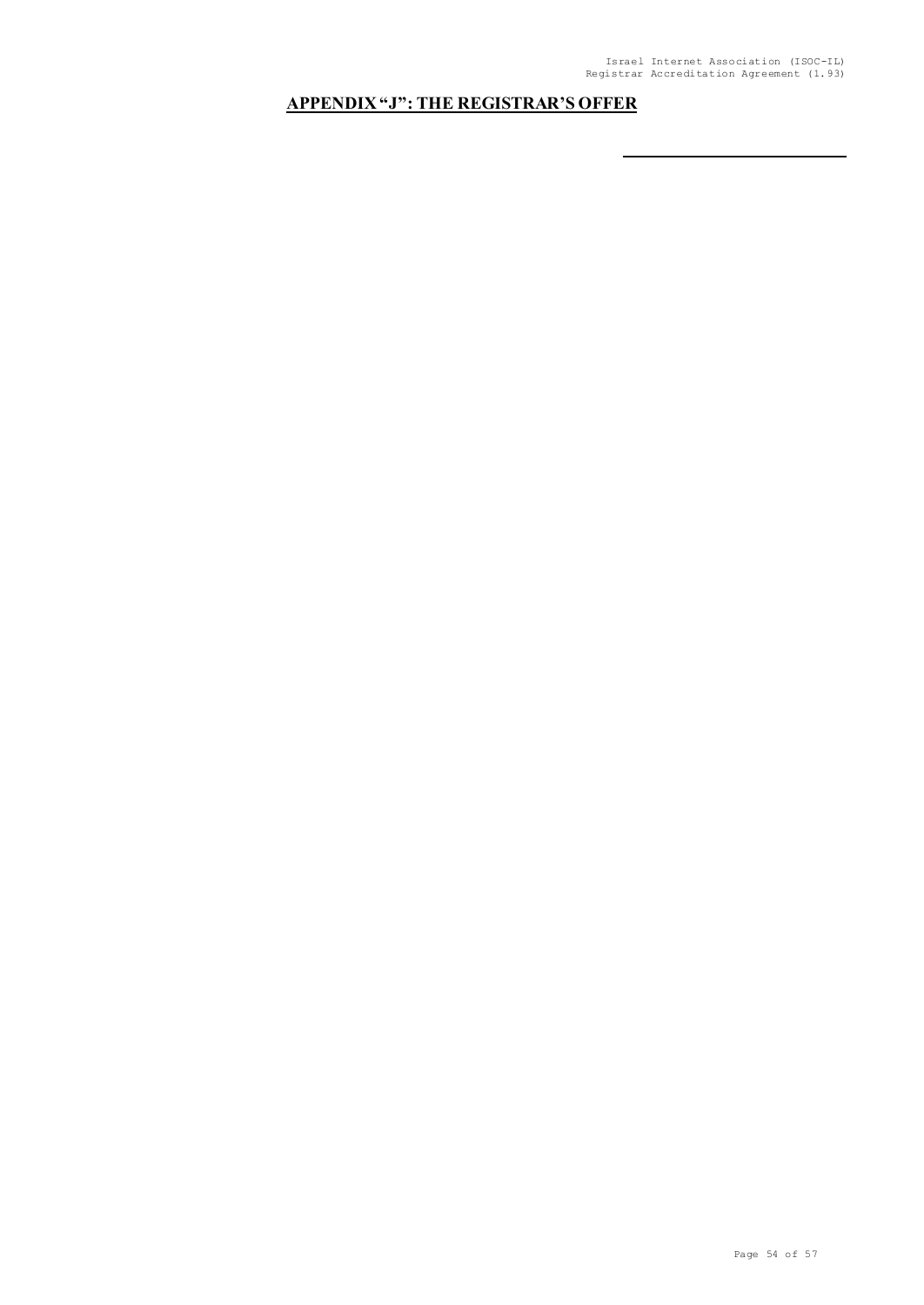# **APPENDIX "K": LEGAL COUNSEL APPROVAL**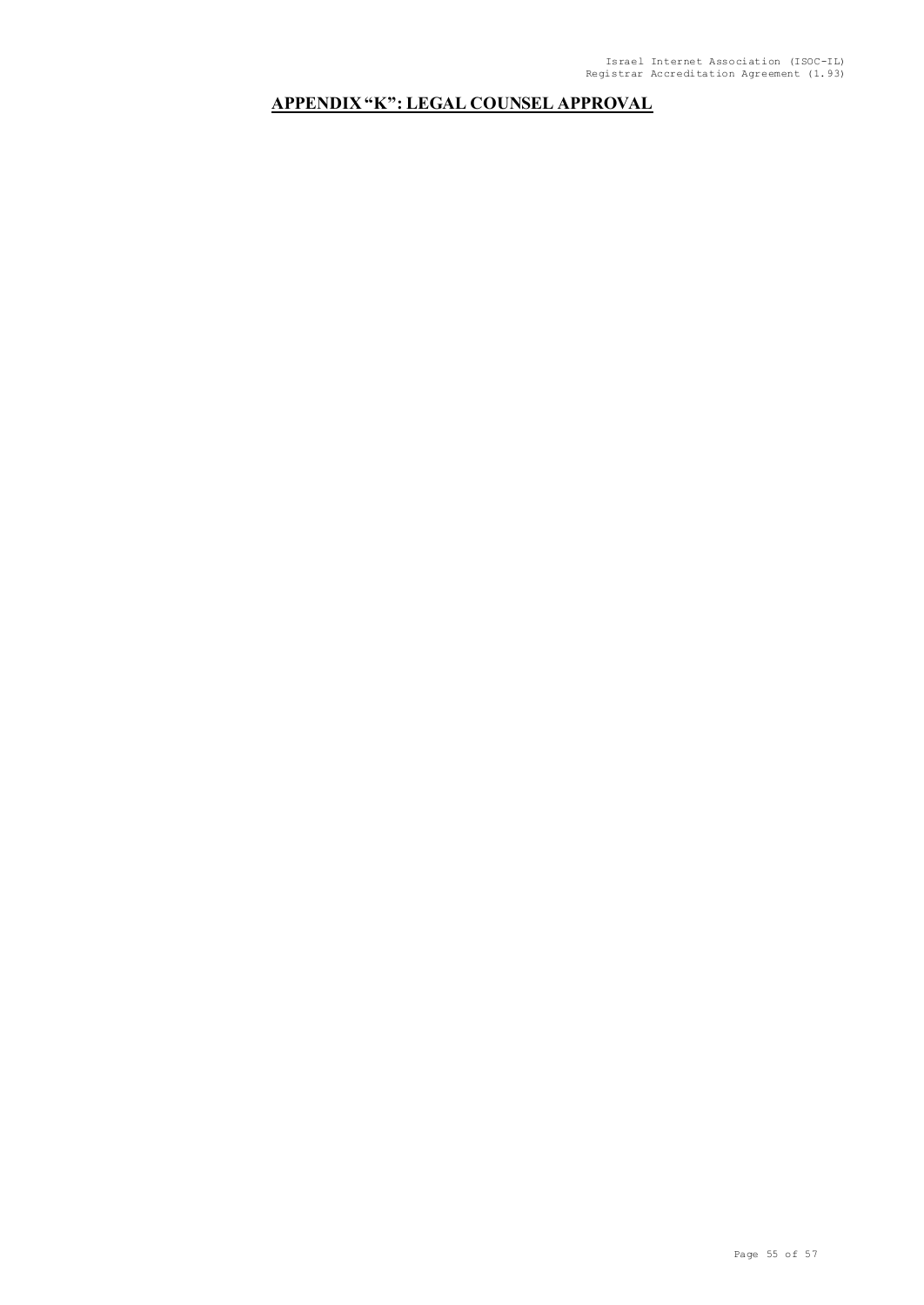### **APPENDIX "L": BANK GUARANTEE**

To The Israel Internet Association 6 Bareket St., POB 7210 Petach Tikvah 49517

### Re: **Bank Guarantee**

At the request of \_\_\_\_\_\_\_\_\_\_\_\_\_\_\_\_\_\_\_\_\_ ("the Debtor"), we the undersigned, hereby guarantee you, jointly and severally, payment of any amount up to a sum of NIS \_\_\_\_\_\_\_\_\_\_\_\_\_\_\_\_\_\_\_\_ (\_\_\_\_\_\_\_\_\_\_\_\_\_\_) (**"the guarantee amount"**), linked to the representative rate of the dollar as set forth below:

1. For the purposes of this guarantee:

**"the representative rate of the dollar"** - the representative rate of the dollar (US) published from time to time by Bank of Israel. If the representative rate of the dollar is not published on a particular payment date the known representative rate shall be the representative rate for the purpose of this guarantee;

**"the base rate"** - the representative rate of the dollar published by Bank of Israel on \_\_\_\_\_\_\_\_\_\_\_\_\_\_\_\_\_\_\_\_ (the date of this guarantee' issue, or if the representative rate is not published on this date, the last date on which the representative rate was published), i.e.  $NIS$  \_\_\_\_\_\_\_\_\_\_\_\_\_\_\_\_\_\_\_\_ \$ 1;

**"the determining rate"** - in connection with any payment, the representative rate of the dollar published on the payment date.

If on the date of paying any amount pursuant hereto, the determining rate is higher than the base rate, the guarantee amount shall be increased pro rata to the rise in the determining index compared with the base index.

If on the date of paying any amount pursuant hereto, the determining date is equal to or lower than the base rate, there shall be no change in the guarantee amount.

- 2. We shall pay you, from time to time, within two days of receiving your written demand, any amount up to the guarantee amount, without you being liable to establish your demand or first call for its payment from the Debtor or without imposing any other preliminary condition on you, provided that the amount of all the payments we shall make pursuant hereto shall not exceed the guarantee.
- 3. This guarantee shall remain in force until the set of the second any demand pursuant hereto must be sent in writing to our office at the following address: